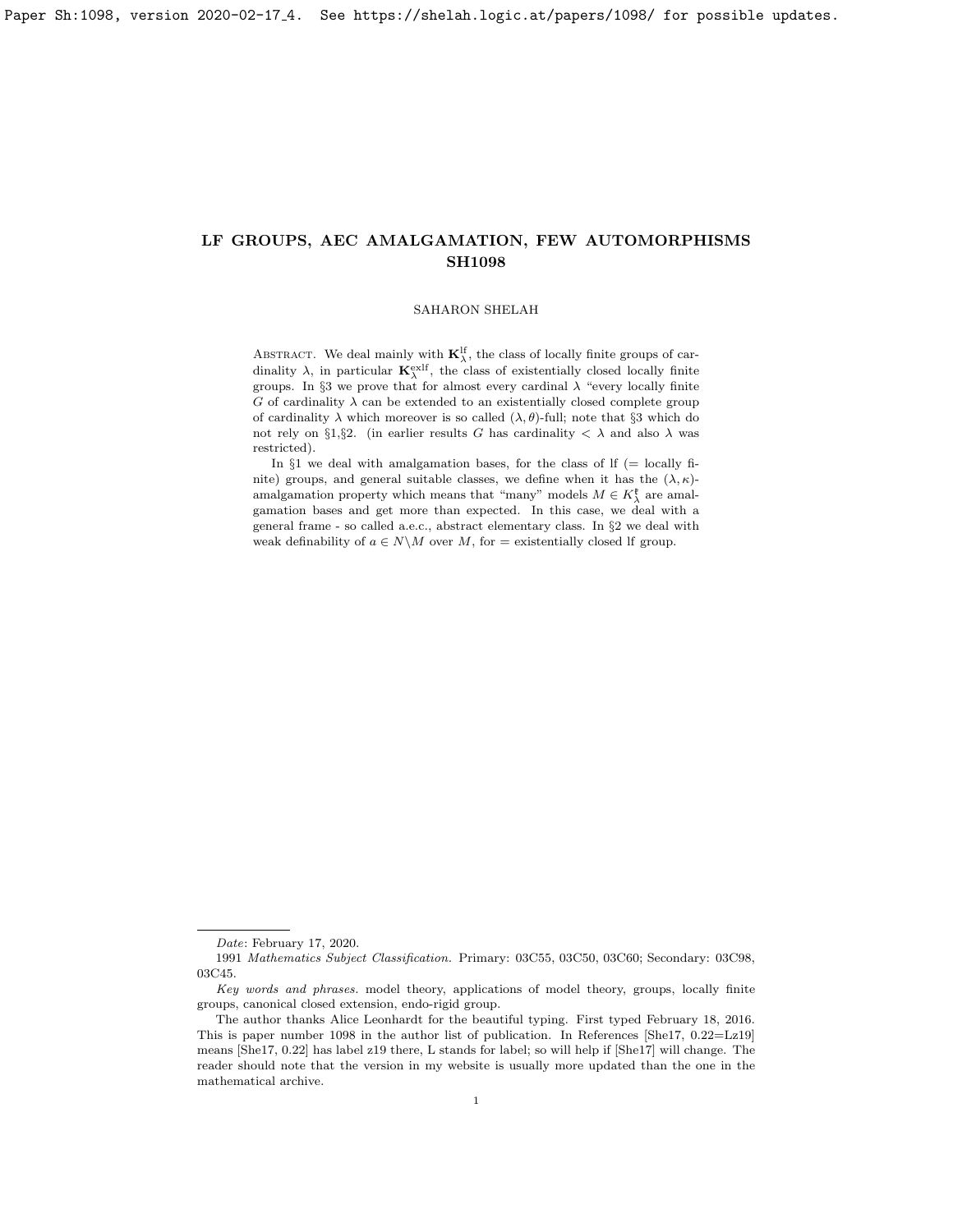#### Annotated Content

- §0 Introduction, (label w), pg[.3](#page-2-0)
- §1 Amalgamation Basis, (label a), pg[.8](#page-7-0)

[Consider an a.e.c.  $\mathfrak{k}$ , e.g. the class of locally finite groups,  $\mathbf{K}_{\text{lf}}$ . We define  $AM_{\mathfrak{k}} = \{(\lambda, \kappa) : \lambda \geq \kappa = \text{cf}(\kappa), \lambda \geq \text{LST}_{\mathfrak{k}} \text{ and the } \kappa\text{-majority of } M \in K_{\lambda}^{\mathfrak{k}}\}$ are amalgamation bases}, on " $\kappa$ -majority" see below. What pairs have to be there? That is, for all a.e.c.  $\mathfrak{k}$  with  $\text{LST}_{\mathfrak{k}} < \lambda$ . One case is when  $M \in K_{\lambda}^{\mathfrak{k}}$ is  $(<\kappa$ )-existentially closed and some  $\sigma \in [LST^+_{\mathfrak{k}}; \lambda]$  is a compact cardinal or just satisfies what is needed for M. This implies  $(\lambda, \kappa) \in AM_{\mathfrak{k}}$ . A similar argument gives " $\kappa$  weakly compact > LST<sub> $\mathfrak{k} \Rightarrow (\kappa, \kappa) \in AM_{\mathfrak{k}}$ ". Those results</sub> are naturally expected but surprisingly there are considerably more cases: if  $\lambda$  is strong limit singular of cofinality  $\kappa$  and  $\kappa$  is a measurable cardinal  $> \text{LST}_{\ell}$  then  $(\lambda, \kappa) \in AM_{\ell}$ . Moreover if also  $\theta \in (LST_{\ell}, \lambda]$  is a measurable cardinal then  $(\lambda, \theta) \in AM_{\mathfrak{k}}$ .

§2 Definability, (label n), pg[.14](#page-13-0)

[For an a.e.c.  $\mathfrak{k}$ , we may say  $b_1$  is  $\mathfrak{k}$ -definable in N over M when  $M \leq_{\mathfrak{k}}$  $N, b_1 \in N \backslash M$  and for no  $N_*, b_1, b_2$  do we have  $M \leq_{\mathfrak{k}} N_*, b_1 \neq b_2 \in N_*$  and  $\text{otp}(b_\ell, N, N_*) = \text{otp}(b, M, N)$ , equality of orbital types; there are other variants. We clarify the situation for  $\mathbf{K}_{\text{lf}}$ .

§3 Complete H are dense in  $\mathbf{K}_{\lambda}^{\text{exlf}}$  for almost all  $\lambda$ -s, (label c), pg[.18](#page-17-0)

[Our aim is to find out when for  $\mu \leq \lambda$  (or even  $\mu = \lambda$ ) every  $G \in \mathbf{K}_{\mu}^{\text{lf}}$  can be extended to a complete  $H \in \mathbf{K}_{\lambda}^{\text{exlf}}$ , i.e. ones for which every automorphism is an inner automorphism. We demand that moreover  $(\lambda, \sigma)$ -full, a strong form of being existentially closed. We prove this for almost all  $\lambda$ 's. A major new point is that we allow  $\mu = \lambda$ .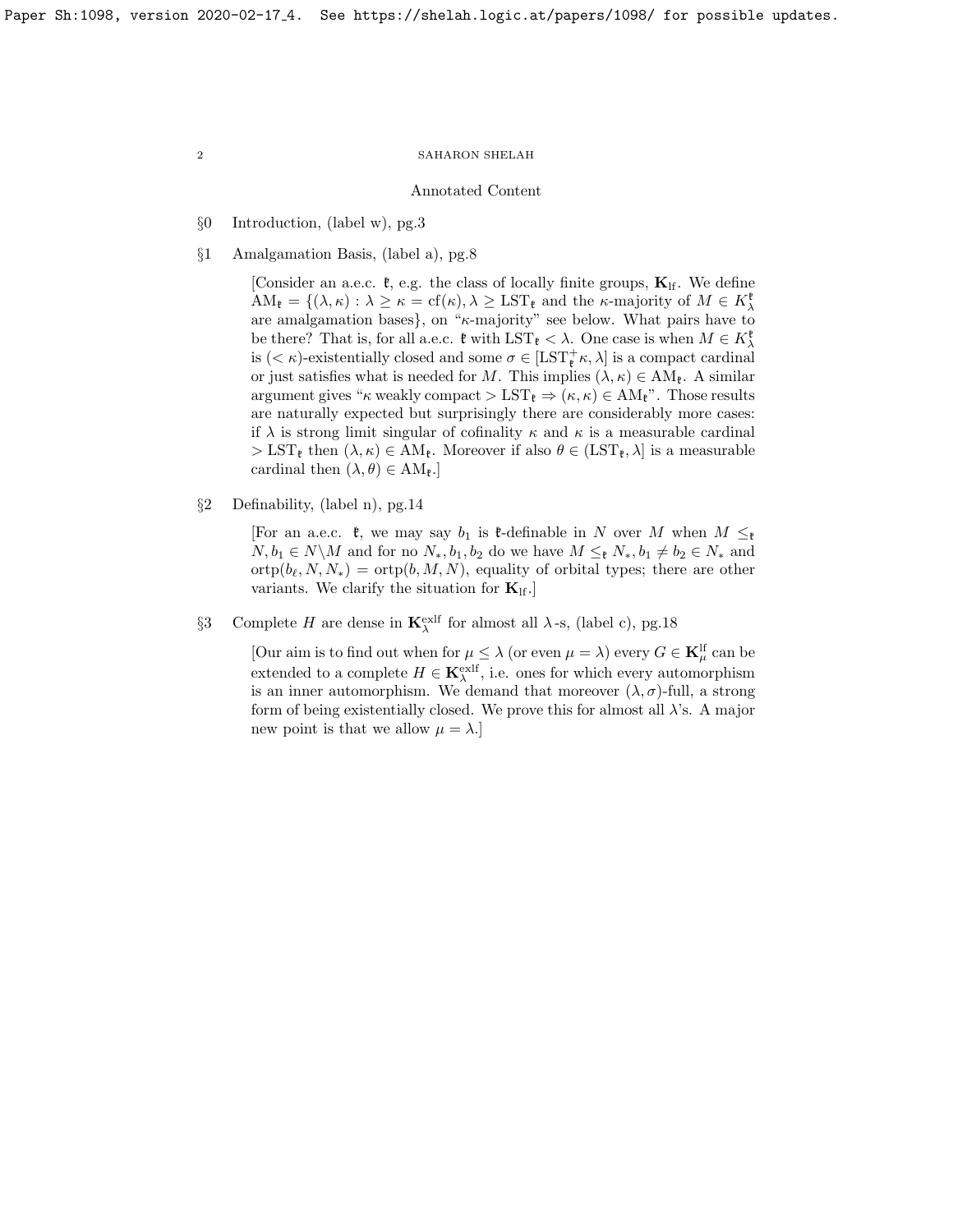## § 0. INTRODUCTION

# <span id="page-2-0"></span> $§$  0(A). Review.

We deal mainly with the class  $K<sub>lf</sub>$  of locally finite groups so the reader may consider only this case ignoring the general frame. We continue [\[She17\]](#page-26-0), see history there; in it we find many definable types for the class of locally finite groups parallel to the ones for stable theories; this will have central role here in the construction of complete existentially closed locally finite groups, in §3. We wonder:

<span id="page-2-1"></span>Question 0.1. 1) May there be a universal  $G \in \mathbf{K}_{\lambda}^{\text{lf}}$ , e.g. for  $\lambda = \aleph_1 < 2^{\aleph_0}$ , i.e. consistently?

2) Is there a universal  $G \in \mathbf{K}_{\lambda}^{\text{lf}}$ , e.g. for  $\lambda = \mathbf{L}_{\omega}$ ? Or just  $\lambda$  strong limit of cofinality  $\aleph_0$  (which is not above a compact cardinal)?

On [0.1\(](#page-2-1)2) see [\[Shec\]](#page-26-1). This leads to questions on the existence of amalgamation bases. We give general claims on existence of amalgamation bases in §1. That is, we ask:

Question 0.2. For an a.e.c.  $\mathfrak k$  or just a universal class (justified by  $\S(0C)$ ) we ask: 1) For  $\lambda \geq \text{LST}_{\mathfrak{k}}$ , are the amalgamation bases (in  $K_{\lambda}^{\mathfrak{k}}$ ) dense in  $K_{\lambda}^{\mathfrak{k}}$ ? (Amalgamation basis under  $\leq_{\mathfrak{k}}$ , of course, see [0.7,](#page-4-0) [1.6\)](#page-8-0).

2) For  $\lambda \geq \text{LST}_{\ell}$  and  $\kappa = \text{cf}(\kappa)$  are the  $\kappa$ -majority of  $M \in K_{\lambda}^{\ell}$  amalgamation bases? (On  $\kappa$ -majority, see [1.6\(](#page-8-0)3A)). The set of such pairs  $(\lambda, \kappa)$  is called  $AM_{\ell}$ .

Using versions of existentially closed models in  $K^{\mathfrak{k}}_{\lambda}$ , for  $\lambda$  weakly compact we get  $(\lambda, \lambda) \in AM_{\mathfrak{k}}$ ; also if  $(\exists \sigma)[(\sigma \text{ a compact cardinal}) \wedge LST_{\mathfrak{k}} < \sigma \leq \kappa \leq \lambda) \Rightarrow (\lambda, \kappa) \in$ AM<sub>k</sub>, by [\[GS83\]](#page-26-2). But surprisingly there are other cases:  $(\lambda, \kappa)$  when  $\lambda$  is strong limit singular, with  $cf(\lambda) > \text{LST}_{\ell}$  measurable and  $\kappa = cf(\lambda)$  or just  $\lambda > \kappa > \text{LST}_{\ell}$ and  $\kappa$  is measurable.

This is the content of §1.

In §2 we deal with the number of  $a \in G_2$  definable over  $G_1 \subseteq G_2$  in the orbital sense and find a ZFC bound for  $\mathbf{K}_{\text{lf}}$  . We consider in §3:

Question 0.3. For which pair  $(\lambda, \mu)$  with  $\lambda \geq \mu + \aleph_1$  or even cardinals  $\lambda = \mu \geq \aleph_1$ , does every  $G \in \mathbf{K}^{\text{lf}}_{\leq \mu}$  have a complete extension in  $\mathbf{K}^{\text{exlf}}_{\lambda}$ ? That is, one for which every automorphism is an inner automorphism.

We prove that e.g. (to restrict relying on [\[Shee\]](#page-26-3) in [3.9,](#page-21-0) we may restrict ourselves to cardinals  $\lambda$  which are successor of regular, still there are many such cardinals; also ignoring  $\aleph_1$  is not a real lose):

**Theorem 0.4.** If  $\lambda \geq \mathbb{L}_{\omega} \vee \lambda = \lambda^{\aleph_0}$  thenevery  $G \in \mathbf{K}_{\leq \lambda}^{\mathbb{N}}$  can be extended to a complete existentially closed  $H \in \mathbf{K}_{\leq \lambda}^{\text{lf}}$ .

The earlier results assume more than  $\lambda > \mu$ , i.e.  $\lambda = \mu^+ \wedge \mu^{\aleph_0} = \mu$  or  $(\lambda, \mu) =$  $(\aleph_1, \aleph_0)$ ; see [\[She17\]](#page-26-0) with history; earlier [\[Hic78\]](#page-26-4), [\[Tho86\]](#page-26-5); [\[GS84\]](#page-26-6), [\[SZ79\]](#page-26-7).

Note that for  $\mathbf{K}_{\text{lf}}$ , the statement is stronger when, fixing  $\lambda$  we increase  $\mu$  (because every  $G_1 \in \mathbf{K}_{\mu}^{\text{lf}}$  has an extension in  $\mathbf{K}_{\lambda}^{\text{lf}}$  when  $\lambda \geq \mu$ ). We shall deal in §3 with proving it for most pairs  $\lambda \geq \mu + \aleph_1$ , even when  $\lambda = \mu$ . Note that if  $\lambda = \mu^+$  and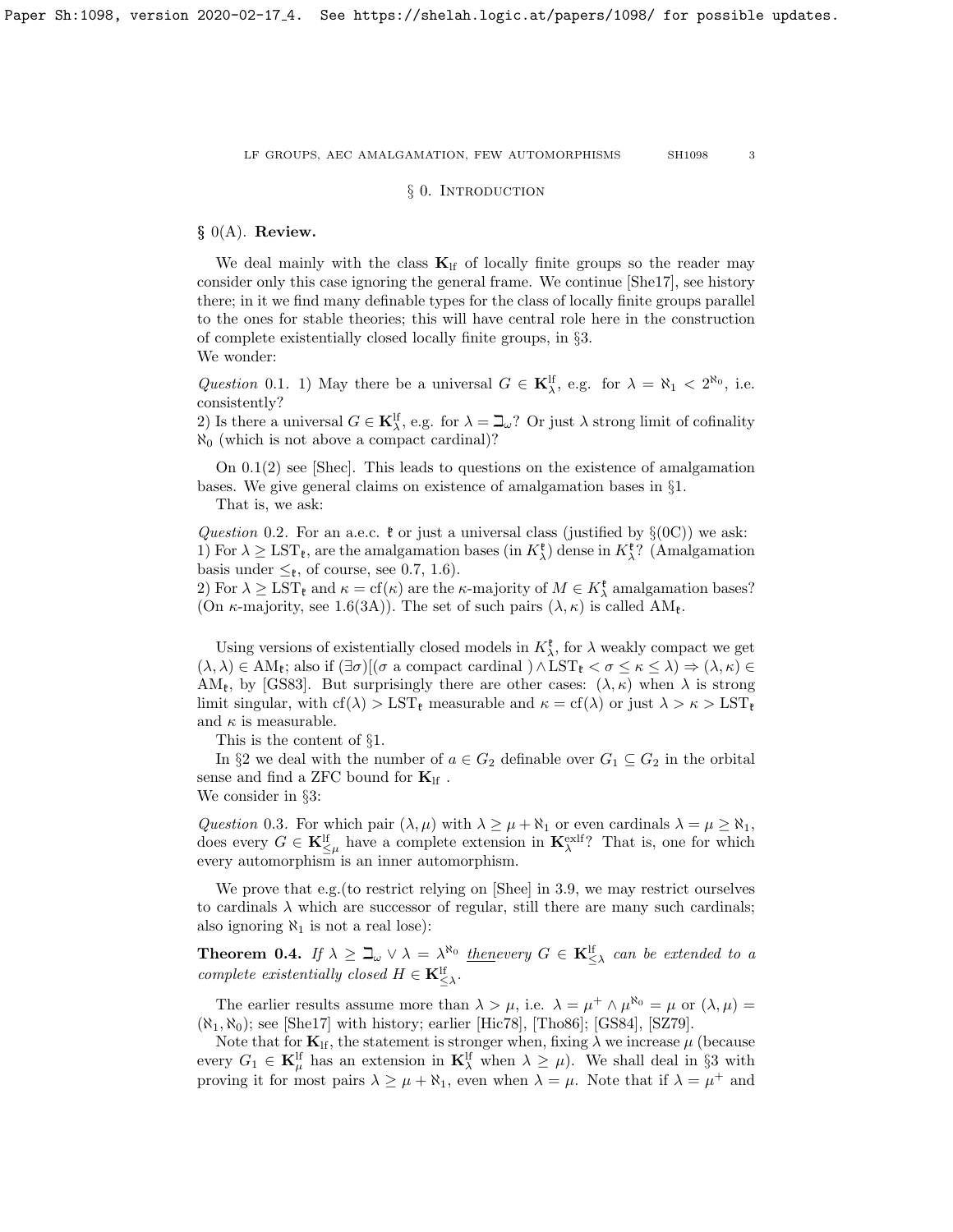we construct a sequence  $\langle G_i : i \rangle \rangle$  of members from  $\mathbf{K}_{\mu}^{\text{lf}}$  increasing continuous,  $G_0 = G$  with union of cardinality  $\lambda$  then any automorphism  $\pi$  of  $H = \bigcup \{G_i : i < \lambda\}$ satisfies  $\{\delta < \lambda : \pi$  maps  $G_{\delta}$  onto  $G_{\delta}\}$  is a club, this helps. But as we like to have  $\lambda = \mu$  we can use only  $\langle G_i : i \langle \theta \rangle$ , with  $\theta = \text{cf}(\theta) \in [\aleph_1, \lambda)$ , to be chosen appropriately. We still like to have, as above, "every  $\pi \in \text{aut}(H)$  maps  $G_i$  onto  $G_i$  for a club of  $i < \theta$ ". Generally this fail. However, we have a substitute: if for unboundedly many  $i < \theta$ ,  $\theta$  the group  $G_i$  is  $\theta$ -indecomposable (see Definition 0.13) and  $\theta = cf(\theta) > \aleph_0$ , then for any automorphism  $\pi$  of  $G_{\theta} = \bigcup \{G_i : i < \theta\}$  the set  $E = \{\delta < \theta : \pi(G_{\delta}) = G_{\delta}\}\$ is a club of  $\theta$ . On indecomposability, see Shelah-Thomas [\[ST97,](#page-26-8)  $\S(3A)$ ] phrased there as  $CF(G)$ , the cofinality spectrum of G.

An additional point is that we like our  $H$  to be "more" than existentially closed, this is interpreted as being  $(\lambda, \theta)$ -full. A central set theoretic point is that we also need to have a list of  $\lambda$  countable subsets which is dense enough, for this we use  $\lambda = \lambda^{\aleph_0}$  or just  $\lambda = \lambda^{\langle \theta, \aleph_0 \rangle}$ , see below, so the RGCH (from [\[She00\]](#page-26-9)) is relevant. In earlier version of this paper [\[Shee\]](#page-26-3), [\[Shec\]](#page-26-1) were included.

§ 0(B). Amalgamation Spectrum. On a.e.c. see [\[Shea\]](#page-26-10), [\[Shef\]](#page-26-11), [\[Bal09\]](#page-26-12). We note below that the versions of the amalgamation spectrum are the same (fixing  $\lambda \geq \kappa$ ) for:

- (\*) (a) all a.e.c.  $\mathfrak{k}$  with  $\kappa = \text{LST}_{\mathfrak{k}}, \lambda = \kappa + (\tau_{\mathfrak{k}});$ 
	- (b) all universal **K** with  $\kappa = \sup\{\|N\| : N \in \mathbf{K} \text{ is f.g.}\}, \lambda = \kappa + |\tau_{\ell}|;$

Why? Recall (universal classes are defined in [0.6\)](#page-3-0).

<span id="page-3-1"></span>The Representation Theorem 0.5. Let  $\lambda \geq \kappa \geq \aleph_0$ . 1) For every a.e.c.  $\mathfrak{k}$  with  $|\tau_{\mathfrak{k}}| \leq \lambda$  and  $\text{LST}_{\mathfrak{k}} \leq \kappa$  there is **K** such that:

- (a) ( $\alpha$ ) **K** is a universal class;
	- (β)  $|\tau_{\mathbf{K}}| \leq \lambda, \tau_{\mathbf{K}} \supseteq \tau_{\mathbf{t}}, |\tau_{\mathbf{K}} \setminus \tau_{\mathbf{t}}| \leq \kappa;$
	- ( $\gamma$ ) any f.g. member of **K** has cardinality  $\leq \kappa$ .
- (b)  $K_{\mathfrak{k}} = \{N | \tau_{\mathfrak{k}} : N \in \mathbf{K}\}\$ , moreover:
- (b)<sup>+</sup> if ( $\alpha$ ) and ( $\beta$ ), then ( $\gamma$ ), where:
	- ( $\alpha$ ) I is a well founded partial order such that  $s_1, s_2 \in I$  has a mlb (= maximal lower bound) called  $s_1 \cap s_2$ ;
	- $(\beta)$   $\overline{M} = \langle M_s : s \in I \rangle$  satisfies  $s \leq_I t \Rightarrow M_s \leq_t M_t$  and  $M_{s_1} \cap M_{s_2} =$  $M_{s_1\cap s_2}$ ;
	- $(\gamma)$  there is  $\overline{N}$  such that:

• 
$$
\bar{N} = \langle N_s : s \in I \rangle
$$
;

- $N_s \in \mathbf{K}$  expand  $M_s$ ;
- $s \leq_I t \Rightarrow N_s \subseteq N_t$ .
- (b)<sup>++</sup> Moreover, in clause (b)<sup>+</sup>, if  $I_0 \subseteq I$  is downward closed and  $\bar{N}^0 = \langle N_s^0 : I_0 \rangle$  $s \in I_0$  is as required in  $(b)^+$  on  $\bar{N} \mid I_0$ , then we can demand there that  $\bar{N}\upharpoonright I_0 = \bar{N}^0.$

*Proof.* By [\[Shea\]](#page-26-10).  $\Box_{0.5}$  $\Box_{0.5}$  $\Box_{0.5}$ 

<span id="page-3-0"></span>**Definition 0.6.** 1) We say  $\bf{K}$  is a universal class when: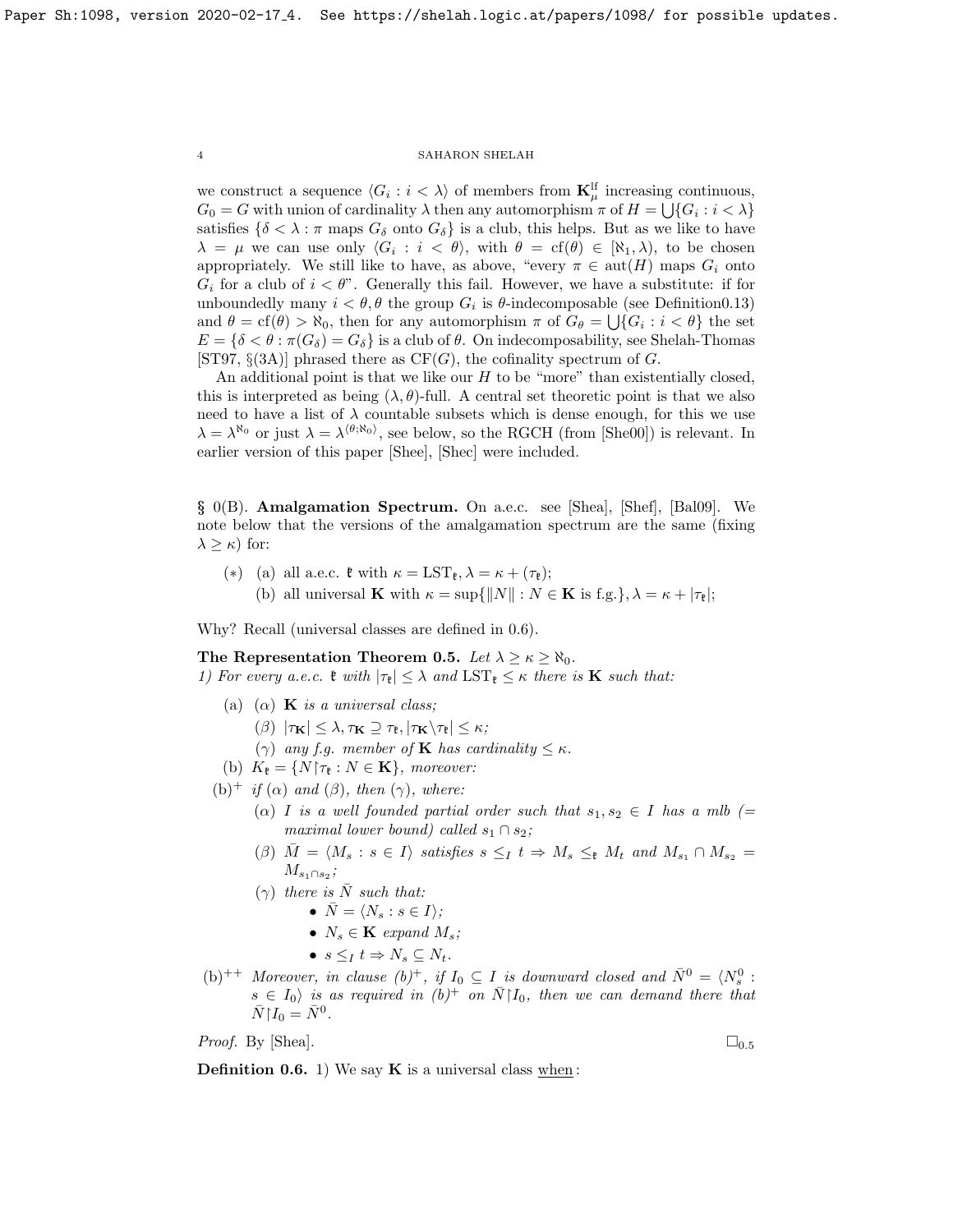- (a) for some vocabulary  $\tau$ , **K** is a class of  $\tau$ -models;
- (b)  $\bf{K}$  is closed under isomorphisms;
- (c) for a  $\tau$ -model  $M, M \in \mathbf{K}$  iff every finitely generated submodel of M belongs to K.

<span id="page-4-0"></span>Claim 0.7. For  $\mathfrak{k}, \mathbf{K}$  as in [0.5](#page-3-1) and see Definition [1.6.](#page-8-0)

1) If  $N \in \mathbf{K}_{\lambda_0}, M = N \uparrow \tau_{\mathfrak{k}}, \underline{then} : N \underline{\infty} \{ \lambda_1, \lambda_2 \}$ -amalgamation base in **K** iff M is  $a(\lambda_1, \lambda_2)$ -amalgamation base in  $\mathfrak{k}$ .

2) **K** has  $(\lambda_0, \lambda_1, \lambda_2)$ -amalgamation if  $\mathfrak{k}$  has  $(\lambda_0, \lambda_1, \lambda_2)$ -amalgamation.

3) AM $_{\mathbf{K}} = AM_{\mathfrak{k}}$  see Definition [1.6\(](#page-8-0)5).

**Observation 0.8.** If **K** is a universal class,  $\kappa \geq \sup\{||N|| : N \in \mathbf{K} \text{ is finitely }$ generated},  $\lambda \geq \kappa + |\tau_{\mathbf{K}}|$ , then  $\mathfrak{k} = (\mathbf{K}, \subseteq)$  and  $\mathbf{K}$  are as in the conclusion of [0.5.](#page-3-1)

## § 0(C). Preliminaries on groups.

*Notation* 0.9. 1) For a group G and subset A let  $\text{sb}_G(A) = \text{sb}(A, G)$  be the subgroup of G generated by A.

2) Let  $\mathbf{C}_G(A) := \{ g \in G : a g = ga \text{ for every } a \in G \}$ ; this is the cetralizer of the set A inside the group G.

The following will be used in  $\S(3)$ .

### <span id="page-4-2"></span>Definition 0.10. Let  $\lambda \geq \theta \geq \sigma$ .

1) Let  $\lambda^{[\theta,\sigma]} = \min\{|\mathscr{P}| : \mathscr{P} \subseteq [\lambda]^\sigma \text{ and for every } u \in [\lambda]^\theta \text{ we can find } \bar{u} = \langle u_i : i \leq \delta \rangle\}$  $i_*\rangle$  such that  $i_* < \sigma, \cup \{u_i : i < i_*\} = u$  and  $[u_i]^\sigma \subseteq \mathscr{P}\}$ ; if  $\lambda = \lambda^\sigma$  then  $\mathscr{P} = [\lambda]^\sigma$ witness  $\lambda = \lambda^{[\theta,\sigma]}$  trivially.

2) Let  $\lambda^{\langle \theta,\sigma\rangle} = \min\{|\mathscr{P}| : \mathscr{P} \subseteq [\lambda]^\sigma \text{ and for every } u \in [\lambda]^\theta \text{ there is } v \in [u]^\sigma \text{ which }$ belongs to  $\mathscr{P}$ .

3) Let  $\lambda^{(\theta,\sigma)} = \min\{|\mathscr{P}| : \mathscr{P} \subseteq [\lambda]^\sigma \text{ and for every } u \in [\lambda]^\theta \text{ there is } v \in \mathscr{P} \text{ such that }$  $|v \cap u| = \sigma$ .

4) For  $\lambda \ge \mu \ge \theta \ge \nu$  let  $\text{cov}(\lambda, \mu, \theta, \sigma) = \min\{|\mathscr{P}| : \mathscr{P} \subseteq [\lambda]^{<\mu} \text{ and every } u \in [\lambda]^{<\theta}$ is included in the union of  $\langle \sigma \rangle$  members of  $\mathscr{P}$ .

<span id="page-4-1"></span>**Fact 0.11.** 1) If  $\mu = \mathbb{Z}_{\omega}$  or just  $\mu > \aleph_0$  is strong limit, then for every  $\lambda \geq \mu$ , for every large enough  $\theta < \mu$  we have  $\sigma \leq \theta \Rightarrow \lambda^{[\theta,\sigma]} = \lambda$  (hence  $\sigma \leq \theta \Rightarrow \lambda^{\langle \theta,\sigma \rangle} =$  $\lambda^{(\theta;\sigma)}=\lambda$ ).

2) If  $\mu^+ < \lambda$  and no cardinal in the interval  $(\mu^+, \lambda)$  is a fix point then for some regular  $\sigma \leq \theta \in (\mu, \lambda)$  we have  $\lambda^{(\theta, \sigma)} = \lambda$ .

3) If  $\sigma \leq \theta \leq \lambda \underline{\text{ then }} \lambda = \lambda^{\theta} \Rightarrow \lambda^{[\theta,\sigma]} = \lambda \text{ and } \lambda = \lambda^{\sigma} \Rightarrow \lambda^{(\theta,\sigma)} = \lambda.$ 4) If  $\theta \leq \lambda < \theta^{+\omega}$  then  $\lambda^{(\theta,\theta)} = \lambda$ .

Proof. By [\[She94\]](#page-26-13), [\[She00\]](#page-26-9), and see [\[She06\]](#page-26-14) gives an alternative simpler proof.  $\square_{0.11}$  $\square_{0.11}$  $\square_{0.11}$ 

Remark 0.12. As far as we know, possibly, e.g.  $\lambda \ge \aleph_\omega \Rightarrow (\forall^\infty n)(\forall \ell > n)[\lambda^{(\aleph_n:\aleph_\ell)} =$  $\lambda$ ) and even  $\lambda \geq \aleph_{\omega} \Rightarrow (\exists n)[\lambda = \text{cov}(\lambda, \aleph_{\omega}, \aleph_{\omega}, \aleph_n)]$ . See the works of Gitik on consistency results.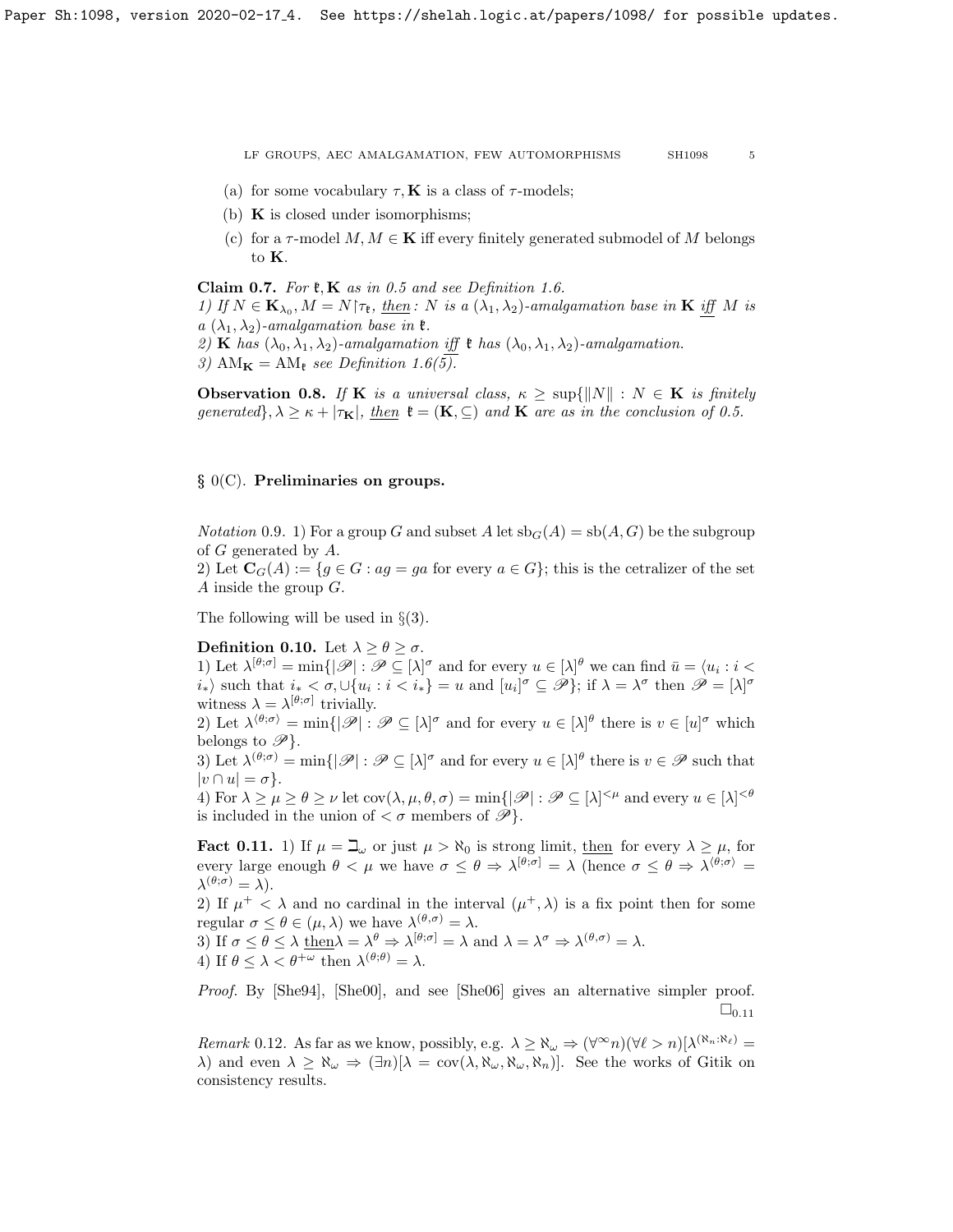<span id="page-5-0"></span>**Definition 0.13.** 1) We say M is  $\theta$ -decomposable (called  $\theta \in CF(M)$  in [\[ST97\]](#page-26-8)) when:  $\theta$  is regular and if  $\langle M_i : i < \theta \rangle$  is ⊆-increasing with union M, then  $M = M_i$ for some i.

2) We say M is  $\Theta$ -indecomposable when it is  $\theta$ -indecomposable for every  $\theta \in \Theta$ .

3) We say M is  $(\neq \theta)$ -indecomposable when :  $\theta$  is regular and if  $\sigma = \text{cf}(\sigma) \neq \theta$  then M is  $\sigma$ -indecomposable.

4) We say  $\mathbf{c}: [\lambda]^2 \to S$  is  $\theta$ -indecomposable  $\underline{\text{when}}$ : if  $\langle u_i : i < \theta \rangle$  is  $\subseteq$ -increasing with union  $\lambda$  then  $S = {\bf c} {\alpha, \beta} : \alpha \neq \beta \in u_i$  for some  $i < \theta$ ; similarly for the other variants.

5) If we replace  $\subseteq$  by  $\leq_{\mathfrak{k}}$ ,  $\mathfrak{k}$  an a.e.c., then we write  $CF_{\mathfrak{k}}(M)$  or " $\theta-\mathfrak{k}$ -indecomposable".

<span id="page-5-3"></span>**Definition 0.14.** We say G is  $\theta$ -indecomposable inside  $G^+$  when:

- (a)  $\theta = cf(\theta);$
- (b)  $G \subseteq G^+$ ;
- (c) if  $\langle G_i : i \leq \theta \rangle$  is  $\subseteq$ -increasing continuous and  $G \subseteq G_{\theta} = G^+$  then for some  $i < \theta$  we have  $G \subseteq G_i$ .

<span id="page-5-4"></span>**Claim 0.15.** 1) Assume I is a linear order or just a set, and  $\mathbf{c} : [I]^2 \to \mathcal{X}$  is  $\theta$ -indecomposable,  $G_1 \in \mathbf{K}_{\text{lf}}$  $G_1 \in \mathbf{K}_{\text{lf}}$  $G_1 \in \mathbf{K}_{\text{lf}}$  and  $a_i \in G_1 (i \in J \text{ are}^1 \text{ pairwise commuting and each})$ of order 2.

Then there is  $G_2$  such that:

- (a)  $G_2 \in \mathbf{K}_{\text{lf}}$  extends  $G_1$ ;
- (b)  $G_2$  is generated by  $G_1 \cup \overline{b}$  where  $\overline{b} = \langle b_s : s \in I \rangle$ ;
- (c)  $b_s$  commutes with  $G_1$  and has order 2 for  $s \in I$
- (d) if  $s_1 \neq s_2$  $s_1 \neq s_2$  are from I then  $^2$   $[b_{s_1}, b_{s_2}] = a_{c\{s_1, s_2\}};$
- (e)  $G_2$  is generated by  $G_1 \cup \overline{b}$  freely except the equations implicit in clauses  $(a), (c), (d)$  above;
- (f)  $\text{sb}(\{a_i : i \in \mathcal{X}\}, G_1)$  is  $\theta$ -indecomposable inside  $G_2$ ; see Definition [0.14,](#page-5-3) in fact it is  $\theta$ -indecomposable even as semi-group.

2) Assume  $G_1 \in \mathbf{K}_{\text{lf}}$  and I a linear order which is the disjoint union of  $\langle I_\alpha : \alpha \rangle$  $\{\alpha_*\}, u_\alpha \subseteq \text{Ord}$  has cardinality  $\theta_\alpha$  and  $\mathbf{c}_\alpha : [I_\alpha]^2 \to J_\alpha \cup \{0\}$  is  $\theta_\alpha$ -indecomposable for  $\alpha < \alpha_*, \langle J_\alpha : \alpha < \alpha_* \rangle$  is a sequence of sets with union J or  $J \cup \{0\}$  and  $0 \in Jsdsy \notin u$  and  $a_{\varepsilon} \in G_1$  for  $\varepsilon \in J$  and  $a_{\varepsilon}, a_{\zeta}$  commute for  $\varepsilon, \zeta \in J_{\alpha}, \alpha < \alpha_*$  and each  $a_{\varepsilon}$  has order 2 except for  $\varepsilon = 0$ , and we assume  $a_0 = e$ .

Let  $\mathbf{c}: [I]^2 \to J$  extends each  $\mathbf{c}_{\alpha}$  and is zero otherwise. Then there is  $G_2$  such that:

 $(a)-(e)$  *as above* 

(f) if  $\alpha < \alpha_*$  then  $\operatorname{sb}(\{a_{\alpha,\varepsilon} : \varepsilon < J_\alpha\}, G_2)$  is  $\theta_\alpha$ -indecomposable inside  $G_2$ .

3) If in part (1) we omit the assumption "c is  $\theta$ -indecomposable" (but retain c :  $[I]^2 \to \theta$ ) then still clauses (a)-(e) of part (1) holds.

<span id="page-5-1"></span><sup>&</sup>lt;sup>1</sup>The demand "the  $a_i$ 's commute in  $G_1$ " is used in the proof of  $(*)_8$ , and the demand " $a_{\beta_i}$  has order 2" is used in the proof of  $(*)_7$ .

<span id="page-5-2"></span><sup>2</sup>Mote that as  $a \in \mathcal{X} \Rightarrow a = a^{-1}$  and  $[b_{s_2}.b_{s_1}] = ([b_{s_1}.b_{s_2}])^{-1}$  the order between  $s_1, s_2$  is irrelavant; if  $a \in \mathcal{X}$  has a differnet order we would have to be more careful.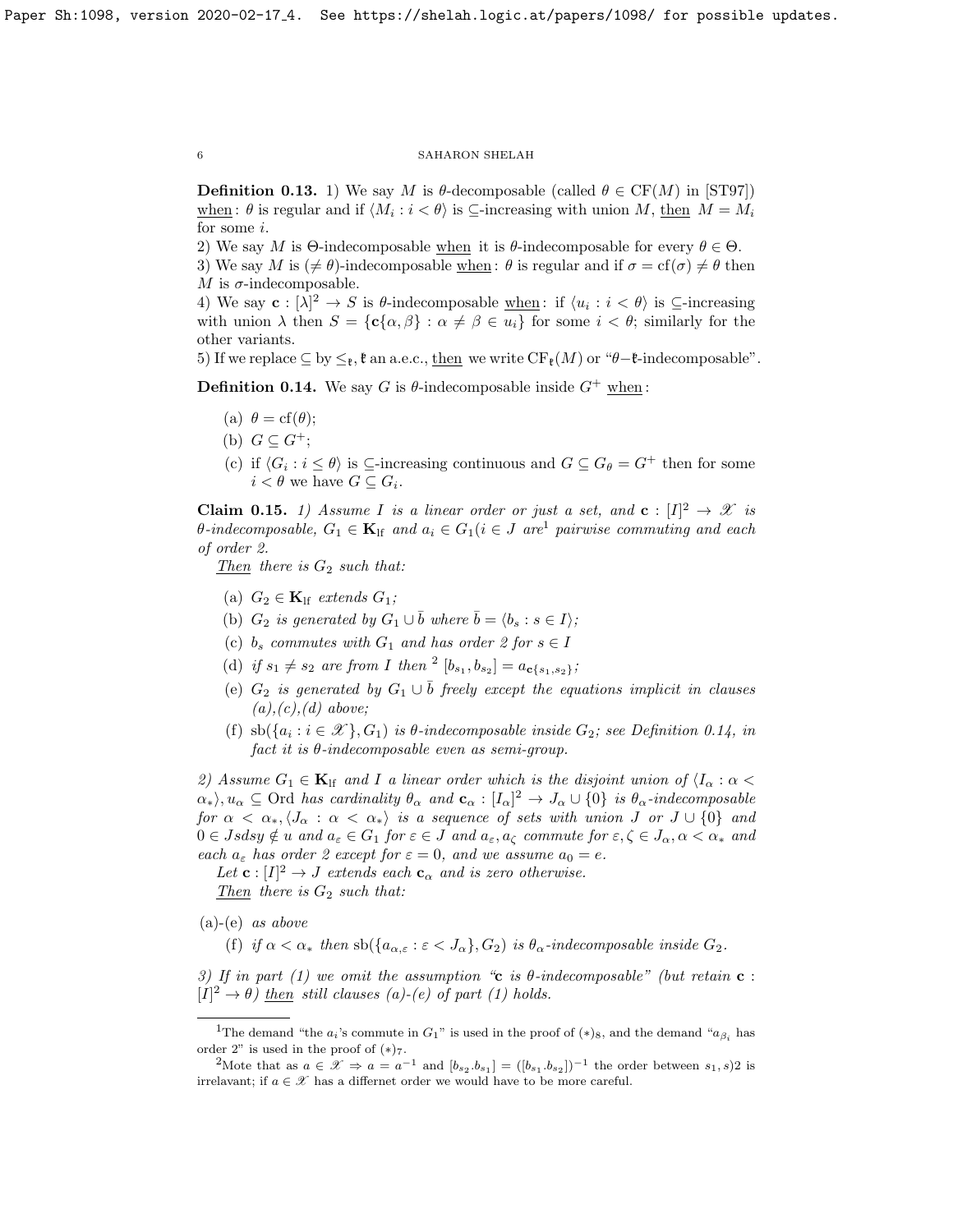4) If  $X_i \subseteq G_1 \subseteq G_2$  for  $i \leq i_*$  and  $\operatorname{sb}(X_i,G_1)$  is indecomposable in  $G_2$  and  $X = \bigcup \{X_i : i < i_*\}$  thensb $(X, G_1)$  is indecomposable in  $G_2$ .

*Proof.* By [\[Shee,](#page-26-3)  $=$ Lb[15](#page-5-4)].  $\Box$ 

<span id="page-6-0"></span>**Claim 0.16.** If  $G_1 \in \mathbf{K}_{\leq \lambda}^{\text{lf}}$  then for some  $G_2 \in \mathbf{K}_{\lambda}^{\text{lf}}$  extending  $G_1$  and  $a_{\alpha}^{\ell} \in G_2$  for  $\ell \in \{1, 2\}, \alpha < \lambda$  we have:

- $\oplus$  (a)  $\operatorname{sb}(\{a^\ell_\alpha : \ell \in \{1,2\}, \alpha < \lambda\}, G_2)$  includes  $G_1$ 
	- (b) if  $\ell \in \{1,2\}$  then  $\langle a_\alpha^{\ell} : \alpha < \lambda \rangle$  is a sequence of pairwise distinct  $commuting\ elements\ of\ G_2\ of\ order\ {\mathcal Z}$
	- (c)  $G_2$  is generated by  $\cup \{a_\alpha^{\ell} : \alpha < \lambda, \ell \in \{1, 2\}\}\$
	- (d) the elements  $a_{\alpha(1)}^{\ell(1)}, a_{\alpha(2)}^{\ell(2)}$  commute when  $\alpha(1) \neq \alpha(2)$ .

*Proof.* y [\[Shee,](#page-26-3) 1.6=Lb24]  $\Box_B$ 

**Definition 0.17.** 1) Let  $\mathbf{K}_{\lambda,\mu}^{\text{lf}}$  be the class of pairs  $(G_1, G_1^+)$  such that:

- (a)  $G_1 \subseteq G_1^+ \in \mathbf{K}_{\text{lf}};$
- (b)  $G_1, G_1^+$  is of cardinality  $\lambda, \mu$  respectively
- 2) Let  $(G_1, G_1^+) \leq^{\text{lf}}_{\lambda,\mu} (G_2, G_2^+)$  means:
	- (a)  $(G_{\ell}, G_{\ell}^+) \in \mathbf{K}_{\lambda,\mu}^{\mathrm{lf}}$  for  $\ell = 1, 2$
	- (b)  $G_2 \subseteq G_2$
	- (c)  $G_1^+ \subseteq G_2^+$ .

3) We say  $(G, G^+) \in \mathbf{K}^{\text{lf}}_{\lambda,\mu}$  is  $\Theta$ -indecomposable when  $\Theta$  is a set of regular cardinals and for every  $\theta \in \Theta$ , G is  $\theta$ -indecomposable inside  $G^+$ .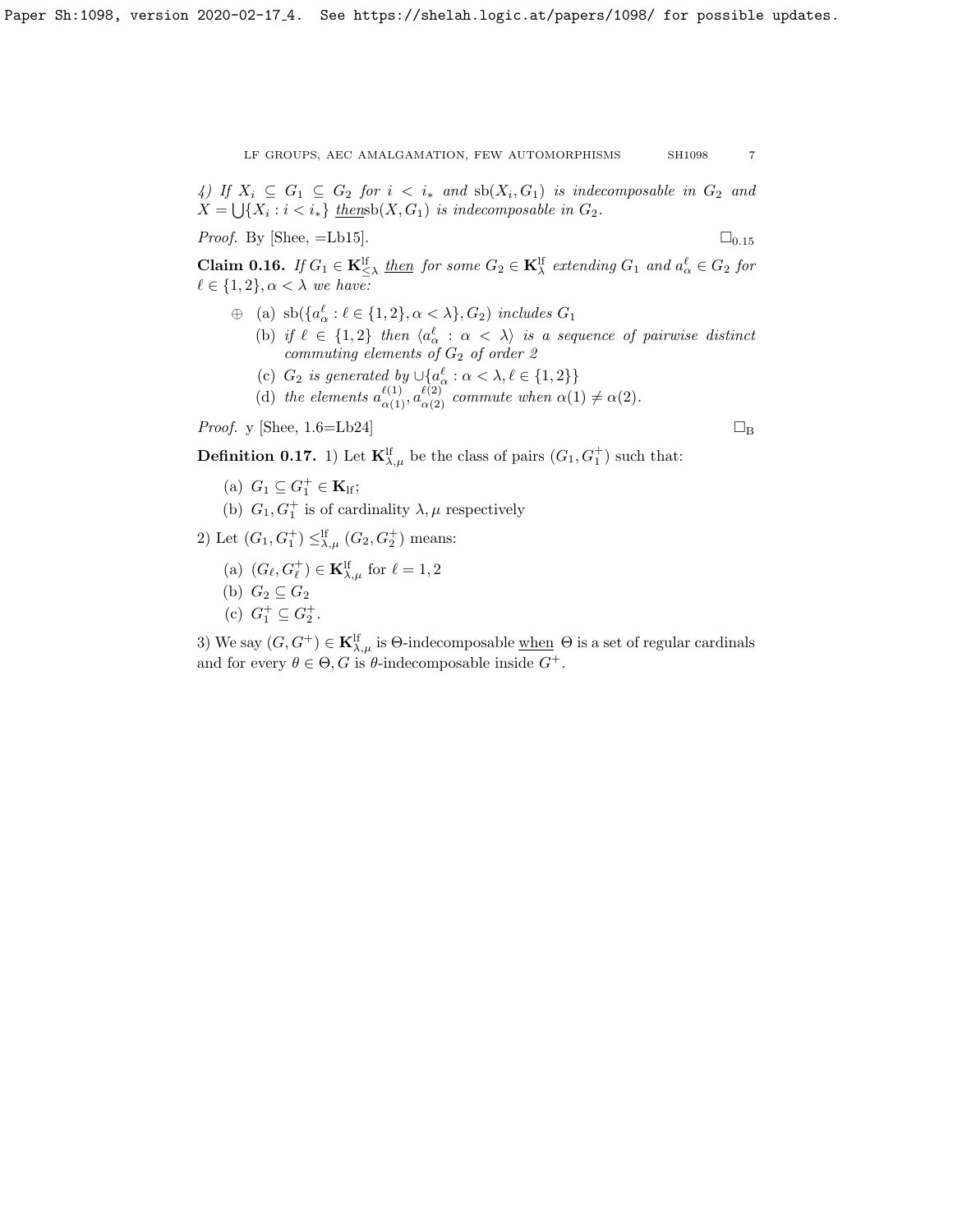### § 1. Amalgamation Bases

We try to see if there are amalgamation bases  $(K^{\mathfrak{k}}_{\lambda}, \leq_{\mathfrak{k}})$  and if they are dense in a strong sense: determine for which regular  $\kappa$ , the  $\kappa$ -majority of  $M \in K_\lambda^k$  are amalgamation bases.

Another problem is  $\lim_{\mathfrak{k}} = \{(\lambda, \kappa): \text{ there is a medium limit model in } K_{\lambda}^{\mathfrak{k}}\},\$ [\[Shea\]](#page-26-10). This seems close to the existence of  $(\lambda, \kappa)$ -limit models, see [\[She15\]](#page-26-15), [\[She11\]](#page-26-16) and [\[She14\]](#page-26-17). In particular, can we get the following:

Question 1.1. If the set of  $M \in \mathbf{K}_{\lambda}$ , which are an amalgamation base, is dense in  $(\mathbf{K}_{\lambda}, \subseteq)$ , then in  $(\mathbf{K}_{\lambda}, \subseteq)$  there is a  $(\lambda, \aleph_0)$ -limit model.

We shall return to this in  $\S(3C)$ .

**Convention 1.2.** 1)  $\mathfrak{k} = (K_{\mathfrak{k}}, \leq_{\mathfrak{k}})$  is an a.e.c. but for simplicity we allow an empty model, which is  $\leq_{\ell}$  than anybody else.

2)  $\mathbf{K} = K_{\mathfrak{k}}$ , but we may write **K** instead of  $\mathfrak{k}$  when not said otherwise.

**Definition 1.3.** 1) For  $M \in K_{\mathfrak{k}}$  and  $\mu \geq \text{LST}_{\mathfrak{k}}$  and ordinal  $\varepsilon$  we define an equivalence relation  $E_{M,\mu,\varepsilon} = E_{\mu,\varepsilon}^M = E_{\varepsilon}^M = E_{\varepsilon}$  by induction on  $\varepsilon$ .

Case 1: 
$$
\varepsilon = 0
$$
.

 $E_{\varepsilon}^M$  is the set of pairs  $(\bar{a}_1, \bar{a}_2)$  such that:  $\bar{a}_1, \bar{a}_2 \in \mu > M$  have the same length and realize the same quantifier free type, moreover, for  $u \subseteq \ell g(\bar{a}_1)$  we have  $M(\bar{a}_1|u) \leq \ell$  $M \Leftrightarrow M{\upharpoonright}(\bar{a}_2\upharpoonright u) \leq_{\mathfrak{k}} M.$ 

Case 2:  $\varepsilon$  is a limit ordinal.

 $E_{\varepsilon} = \bigcap \{E_{\zeta} : \zeta < \varepsilon\}.$ 

$$
\underline{\text{Case 3}}: \varepsilon = \zeta + 1.
$$

 $\overline{a_1E}^M_{\varepsilon} \overline{a_2}$  iff for every  $\ell \in \{1,2\}$ ,  $\alpha < \mu$  and  $\overline{b}_{\ell} \in {}^{\alpha}M$  there is  $\overline{b}_{3-\ell} \in {}^{\alpha}M$  such that  $(\bar{a}_1 \hat{b}_1) \overline{E}_{\zeta} (\bar{a}_2 \hat{b}_2)$ .

<span id="page-7-3"></span>**Definition 1.4.** For  $\mu > \text{LST}_{\mathfrak{k}}$  and ordinal  $\varepsilon$  we define  $K_{\mathfrak{k},\varepsilon} = \mathbf{K}_{\varepsilon}, K_{\mathfrak{k},\mu,\varepsilon} = \mathbf{K}_{\mu,\varepsilon}$  by induction on  $\varepsilon$  by (well the notation  $\mathbf{K}_{\varepsilon}$  from here and  $\mathbf{K}_{\lambda} = \{M \in \mathbf{K} : ||M|| = \lambda\}$ are in conflict, but usually clear from the context):

- (a)  $\mathbf{K}_{\varepsilon} = \mathbf{K}_{\mathfrak{k}}$  for  $\varepsilon = 0$ ;
- (b) for  $\varepsilon$  a limit ordinal  $\mathbf{K}_{\varepsilon} = \bigcap \{ \mathbf{K}_{\zeta} : \zeta < \varepsilon \};$
- (c) for  $\varepsilon = \zeta + 1$ , let  $\mathbf{K}_{\varepsilon}$  be the class of  $M_1 \in \mathbf{K}_{\zeta}$  such that: if  $M_1 \subseteq$  $M_2 \in \mathbf{K}_\zeta, \bar{a}_1 \in {}^{\mu >}M_1, \bar{b}_2 \in {}^{\mu >}(M_2)$  then for some  $b_1 \in {}^{\mu >}M_1$  we have  $\bar{a}^{\hat{}}\bar{b}_1E_{\zeta}^{M_1}\bar{a}^{\hat{}}\bar{b}_2.$

<span id="page-7-2"></span>Claim 1.5. For every  $\varepsilon$ :

- (a) for every  $M_1 \in \mathbf{K}_{\epsilon}$  there is  $M_2 \in \mathbf{K}_{\epsilon}$  extending H;
- (b)  $E_{\varepsilon}^{M}$  has  $\leq \beth_{\varepsilon+1}(\mu)$  equivalence classes, hence in clause (a) we can<sup>[3](#page-7-1)</sup> add  $||M_2|| \leq ||M_1|| + \beth_{\varepsilon+1}(\mu);$
- (c)  $M_1 \in \mathbf{K}_{\mu,\varepsilon}$  when  $\mathbf{K}_{\varepsilon}$  has amalgamation and  $M_1 \subseteq M_2, M_2 \in \mathbf{K}_{\varepsilon}$  implies:
	- if  $\zeta < \varepsilon, \bar{a} \in {}^{\mu >}(M_1), \bar{b}_2 \in {}^{\mu >}(M_2)$  then there is  $\bar{b}_1 \in {}^{\ell g(\bar{b})}(M_1)$  such that  $\bar{a}^{\dagger} \bar{b}_1 E_{\mu,\zeta}^{M_2} \bar{a}^{\dagger} \bar{b}_2;$

<span id="page-7-0"></span>

<span id="page-7-1"></span><sup>&</sup>lt;sup>3</sup>We can improve the bound a little, e.g.if  $\mu = \chi^+$  then  $\mathbb{D}_{\varepsilon+1}(\chi)$  suffices.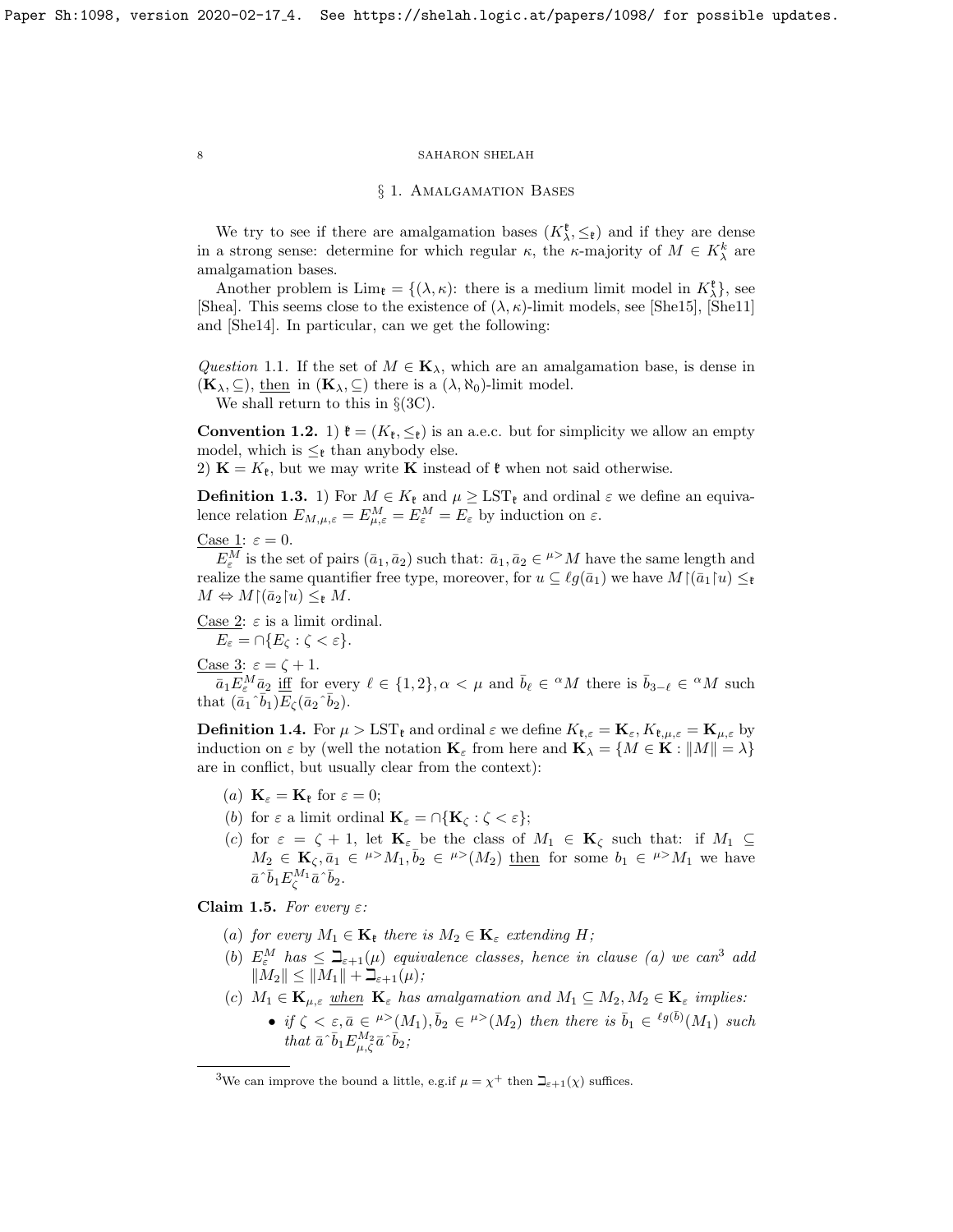- 
- (d) if I is a  $( $\mu$ )-directed partial order and  $M_s \in \mathbf{K}_{\varepsilon}$  is  $\subseteq$ -increasing with$  $s \in I$ , then  $M = \bigcup M_s \in \mathbf{K}_{\varepsilon}$ ; s
- (e) if  $H_1 \subseteq H_2$  are from  $\mathbf{K}_{\varepsilon}$  then  $H_1 \prec_{\mathbb{L}_{\infty,\mu,\varepsilon}(\mathfrak{k})} H_2$ ;
- (f) if  $\varepsilon = \mu, \mu = \text{cf}(\mu)$  or  $\varepsilon = \mu^+$ , and  $H_1 \subseteq H_2$  are from  $\mathbf{K}_{\mu,\varepsilon}$ , then  $H_1 \prec_{\mathbb{L}_{\mu,\mu}}$  $H_2$ .

*Proof.* We can prove this by induction on  $\varepsilon$ . The details should be clear.  $\square_{1.5}$  $\square_{1.5}$  $\square_{1.5}$ 

<span id="page-8-0"></span>**Definition 1.6.** 1) We say  $M_0 \in \mathbf{K}_{\lambda}$  is a  $\bar{\chi}$ -amalgamation base when :  $\bar{\chi} = (\chi_1, \chi_2)$ and  $\chi_{\ell} \geq ||M||$  and if  $M_0 \leq_{\ell} M_{\ell} \in \mathbf{K}_{\chi_{\ell}}$  for  $\ell = 1, 2$ , then for some  $M_3 \in \mathbf{K}_{\ell}$  which  $≤$ <sub>t</sub>-extend M, both M<sub>1</sub> and M<sub>2</sub> can be  $≤$ <sub>t</sub>-embedded into M<sub>3</sub> over M<sub>0</sub>.

2) We may replace " $\chi_{\ell}$ " by " $\lt \chi_{\ell}$ " with obvious meaning (so  $\chi_{\ell} > ||M_0||$ ). If  $\chi_1 = \chi_2$  we may write  $\chi_1$  instead of  $(\chi_1, \chi_2)$ . If  $\chi_1 = \chi_2 = \lambda$  we may write "amalgamation base".

3) We say  $\mathbf{K}_{\ell}$  has  $(\bar{\chi}, \lambda, \kappa)$ -amalgamation bases when the  $\kappa$ -majority of  $M \in \mathbf{K}_{\lambda}$  is a  $\bar{\chi}$ -amalgamation base where:

3A) We say that the  $\kappa$ -majority of  $M \in \mathbf{K}_{\lambda}$  satisfies  $\psi$  when some F witnesses it, which means:

- (\*) (a) F is a function with<sup>[4](#page-8-1)</sup> domain { $M \in \mathbf{K}_{\ell}: M$  has universe an ordinal  $\in$   $[\lambda, \lambda^+]$ ;
	- (b) if  $M \in \text{Dom}(F)$  then  $M \leq_{\mathfrak{k}} F(M) \in \text{Dom}(F)$ ;
	- (c) if  $\langle M_\alpha : \alpha \leq \kappa \rangle$  is increasing continuous,  $M_\alpha \in \text{Dom}(F)$  and  $M_{2\alpha+2} =$  $F(M_{2\alpha+1})$  for every  $\alpha < \kappa$ , then  $M_{\kappa}$  is a  $\bar{\chi}$ -amalgamation base.

4) We say the pair  $(M, M_0)$  is an  $(\chi, \mu, \kappa)$ -amalgamation base (or amalgamation pair) when :  $M \leq_{\mathfrak{k}} M_0 \in \mathbf{K}_{\mathfrak{k}}, ||M|| = \kappa, ||M_0|| = \mu$  and if  $M_0 \leq_{\mathfrak{k}} M_\ell \in \mathbf{K}_{\leq \chi}$  for  $\ell = 1, 2$ , then for some  $M_3, f_1, f_2$  we have  $M_0 \leq_{\ell} M_3 \in \mathbf{K}_{\ell}$  and  $f_{\ell} \leq_{\ell}$ -embeds  $M_{\ell}$ into  $M_3$  over  $M_0$ .

5) Let  $AM_K = AM_t$  be the class of pairs  $(\lambda, \kappa)$  such that **K** has  $((\lambda, \lambda), \lambda, \kappa)$ amalgamation bases.

**Definition 1.7.** 1) For  $\mathfrak{k}, \bar{\chi}, \lambda, \kappa$  as above and  $S \subseteq \lambda^+$  (or  $S \subseteq$  Ord but we use  $S \cap \lambda^+$  we say  $\mathfrak k$  has  $(\bar\chi, \lambda, \kappa, S)$ -amalgamation bases when there is a function F such that:

- $(*)_F$  (a) F is a function with domain  $\{M : M$  is a  $\leq_{\mathfrak{k}}$ -increasing continuous sequence of members of  $\mathbf{K}_{\ell}$  each with universe an ordinal  $\in [\lambda, \lambda^{+})$ and length  $i + 1$  for some  $i \in S$ ;
	- (b) if  $\overline{M} = \langle M_i : i \leq j \rangle \in \text{Dom}(F)$  then:  $(\alpha)$   $F(\overline{M}) \in \mathbf{K}_{\mathfrak{k}};$ 
		- $(\beta)$   $M_i \leq_{\mathfrak{k}} F(\bar{M});$
		- (γ)  $F(\overline{M})$  has universe an ordinal ∈ [λ, λ<sup>+</sup>];
	- (c) if  $\delta = \sup(S \cap \delta) < \lambda^+$  has cofinality  $\kappa$  and  $\overline{M} = \langle M_i : i \leq \delta \rangle$  is  $\leq_{\mathfrak{k}^-}$ increasing continuous and for every  $j < \kappa$  we have  $j \in S \Rightarrow \overline{M}_{j+1} =$  $F(M \mid (j+1))$  hence  $M \mid (j+1) \in \text{Dom}(F)$  then  $M_{\delta}$  is a  $\bar{\chi}$ -amalgamation base.

<span id="page-8-1"></span><sup>&</sup>lt;sup>4</sup>We may use F with domain  $\{\bar{M}: M = \langle M_i : i < j \rangle \}$  is increasing, each  $M_i \in \mathbf{K}$  has universe an ordinal  $\alpha \in [\lambda, \lambda^+]$ ; see [\[Sheb\]](#page-26-18).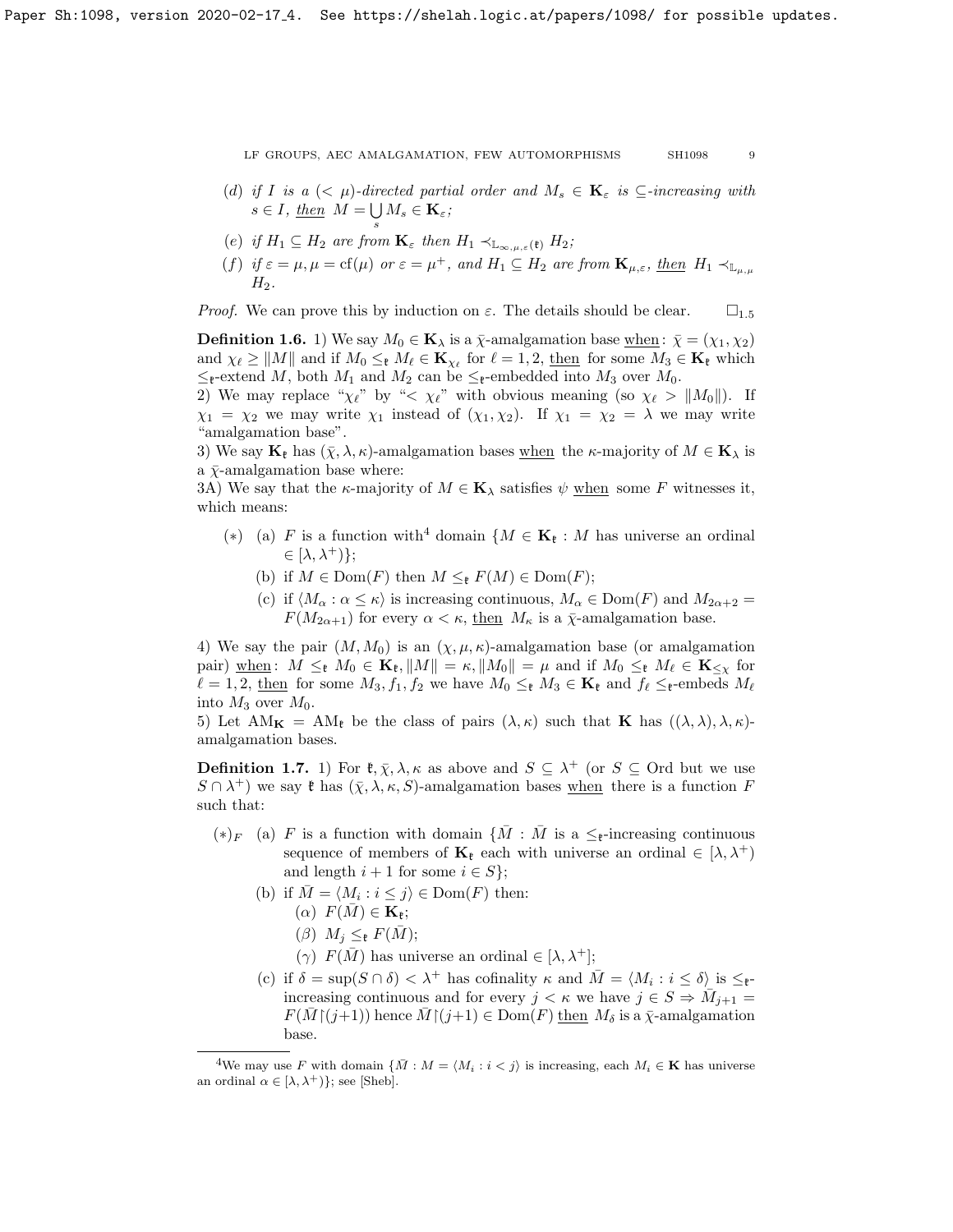2) We say  $\mathfrak k$  has weak  $(\bar \chi, \lambda, \kappa, S)$ -amalgamation bases when above we replace clause  $(c)$  by:

(c)' if  $\langle M_i : i < \lambda^+ \rangle$  is  $\leq_{\mathfrak{k}}$ -increasing and  $j \in S \cap \lambda^+ \Rightarrow M_{j+1} = F(\bar{M} \cap (j+1))$ then for some club E of  $\lambda^+$  we have  $\delta \in E$  and  $cf(\delta) = \kappa \Rightarrow M_\delta$  is a  $\bar{\chi}$ -amalgamation base.

3) We say  $\mathfrak k$  has  $(\bar\chi, \lambda, W, S)$ -amalgamation bases when  $W \subseteq \lambda^+$  is stationary and in part (2) we replace (in the end of  $(c)'$ , " $\delta \in E$  and  $cf(\delta) = \kappa$ " by " $\delta \in E \cap W$ ".

*Proof.* Easy.  $\Box$  1.[19](#page-12-0)

<span id="page-9-0"></span>**Claim 1.8.** 1) If  $\lambda = \kappa > \text{LST}_{k}$  is a weakly compact cardinal and  $M \in \mathbf{K}_{\kappa,1}$ , see Definition [1.4](#page-7-3) then  $M$  is a  $\kappa$ -amalgamation base.

2) If  $\kappa$  is compact cardinal and  $\lambda = \lambda^{<\kappa}$  and  $M \in \mathbf{K}_{\kappa,1}$  has cardinality  $\lambda$ , then M is a  $( $\infty$ )-amalgamation base; so  $\ell$  has  $(<\infty, \lambda, \geq \kappa)$ -amalgamation bases.$ 

3) In part (2), κ has to satisfy only: if  $\Gamma$  is a set  $\leq \lambda$  of sentences from  $\mathbb{L}_{\text{LST}(\mathfrak{k})^+,\aleph_0}$ and every  $\Gamma' \in [\Gamma]^{<\kappa}$  has a model, then  $\Gamma$  has a model.

Proof. Use the representation theorem for a.e.c. from [\[Shea,](#page-26-10) §1] which is quoted in [0.5](#page-3-1) here and the definitions.  $\square_{1.8}$  $\square_{1.8}$  $\square_{1.8}$ 

**Conclusion 1.9.** If the pair  $(\lambda, \kappa)$  is as in [1.8,](#page-9-0) then  $\mathfrak{k}$  has  $(\lambda, \kappa)$ -amalgamation bases; see  $1.6(3)$ .

<span id="page-9-1"></span>Claim 1.10. If  $\mathfrak{k}, K$  are as in [0.5](#page-3-1) and the universal class K, i.e.  $(K, \subseteq)$  have  $(\bar{\chi}, \lambda, \kappa)$ -amalgamation and  $\lambda \geq \text{LST}(\mathfrak{k})$ , then so does  $\mathfrak{k}$ .

*Proof.* Easy.  $\Box$ 

A surprising result says that in some singular cardinals we have "many" amalgamation bases.

<span id="page-9-2"></span>**Claim 1.11.** If  $\mu$  is a strong limit cardinal and  $cf(\mu) > LST_{\ell}$  is a measurable cardinal (so  $\mu$  is measurable or  $\mu$  is singular but the former case is covered by [1.8\(](#page-9-0)1)) then  $\mathfrak k$  has  $(\mu, \text{cf}(\mu))$ -amalgamation bases.

*Proof.* By [1.10](#page-9-1) without loss of generality  $\mathfrak{k}$  is a universal class **K**. Without loss of generality  $\mu$  is a singular cardinal (otherwise the result follows by Claim [1.8\)](#page-9-0). Let  $\kappa = \text{cf}(\mu)$ , D a normal ultrafilter on  $\kappa$  and let  $\langle \mu_i : i \langle \kappa \rangle$  be an increasing sequence of cardinals with limit  $\mu$  such that  $\mu_0 \geq \text{LST}_{\ell} + \kappa$ .

We choose **u** such that:

 $(*)_1$  (a)  $\mathbf{u} = \langle \bar{u}_\alpha : \alpha < \mu^+ \rangle;$ (b)  $\bar{u}_{\alpha} = \langle u_{\alpha,i} : i < \kappa \rangle;$ (c)  $u_{\alpha,i} \in [\alpha]^{\mu_i}$  is  $\subseteq$ -increasing with *i*; (d)  $\alpha = \bigcup$  $\bigcup_{i \leq \kappa} u_{i,\kappa};$ (e) if  $\alpha < \beta < \mu^+$ , then  $u_{\alpha,i} \subseteq \alpha_{\beta,i}$  for every  $i < \kappa$  large enough

For transparency we allow  $=$ <sup>M</sup> to be non-standard, i.e. just a congruence relation on M.

We now choose functions  $F, G$  by:

 $(*)_2$  (a) dom $(F) = \{M \in \mathbf{K}_{\ell}: M \text{ has universe some } \alpha \in [\mu, \mu^+] \};$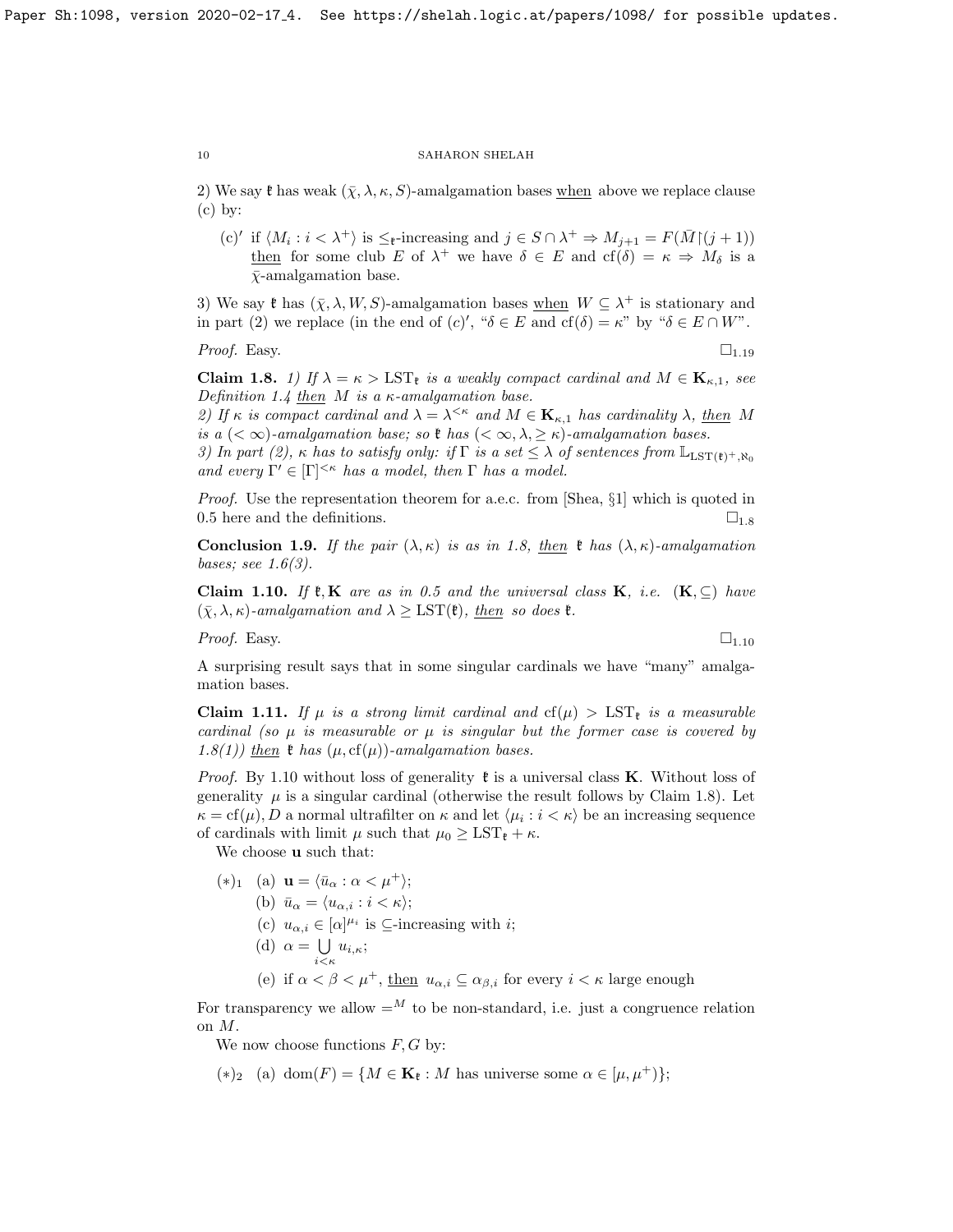- (b) for  $\alpha \in [\mu, \mu^+]$  let  $\mathscr{M}_{\alpha} = \{M \in \mathbf{K} : M \text{ has universe } \alpha\}$
- (c) for  $M \in \mathcal{M}_{\alpha}, u \subseteq \alpha$  let  $M[u] = M[\text{sb}(u, M)]$  and let  $M^{[i]} = M[u_{\alpha,i}],$ hence  $u \subseteq \alpha \Rightarrow M[u] \leq_t M$ ; recall that  $sb(u, M) \subseteq M$  is well defined and belongs to  $\bf{K}$  because  $\bf{K}$  is a universal class
- (d) if  $M \in \text{dom}(F)$  has universe  $\alpha$  then  $M^+ = F(M)$  satisfies:
	- ( $\alpha$ )  $M \subseteq M^+ \in \mathcal{M}_{\alpha+\lambda}$  (equivalently  $M \leq_{\mathfrak{k}} M^+ \in \mathcal{M}_{\alpha+\lambda}$ )
	- $(\beta)$  if  $i < \kappa$  and  $M[u_{\alpha,i}] \subseteq N \in \mathbf{K}_{\mu_i}$ , then exactly one of the following occurs:
		- there is an embedding of N into  $M^+$  over  $M[u_{\alpha,i}]$
		- there is no  $M' \in \mathbf{K}$  extending  $M^+$  and an embedding of N into  $M'$  over  $M^{[i]}$

This is straightforward. It is enough to prove that F witnesses that **K** has  $(\mu, \kappa)$ amalgamation bases, i.e. using  $F(\langle M_i : i \leq j \rangle) = F(M_j)$ . For this it suffices:

(\*)<sub>3</sub>  $M^1, M^2$  can be amalgamated over  $M_{\kappa}$  (in **K**) when:

- (a)  $\langle M_i : i \leq \kappa \rangle$  is ⊆-increasing continuous;
- (b)  $M_i \in \mathbf{K}_u$  has universe  $\alpha_i$
- (c)  $F(M_{2i+1}) = M_{2i+2};$
- (d)  $M_{\kappa} \subseteq M^1 \in \mathbf{K}_{\mu}$  and  $M_{\kappa} \subseteq M^2 \in \mathbf{K}_{\mu}$ .

We can find an increasing (not necessarily continuous) sequence  $\langle \varepsilon(i) : i < \kappa \rangle$  of ordinals  $\lt \kappa$  such that  $i < j < \kappa \Rightarrow u_{\alpha_{\varepsilon(i)},j} \subseteq u_{\alpha_{\varepsilon(j)},j}$  and so  $u_i := u_{\alpha_{\varepsilon(i)},i}$  is ⊆-increasing.

Without loss of generality  $M^1, M^2$  has universe  $\beta = \alpha_{\kappa} + \mu$ . Now,

(\*) let  $\langle u_i^*: i<\kappa\rangle$  be ⊆-increasing with union  $\beta$  such that:  $i < \kappa \Rightarrow u_i \subseteq u_i^*$ .

Notice that:

 $\boxplus$  it suffices to prove that: for every  $i < \kappa$ ,  $M^1[u_i^*]$ ,  $M^2[u_i^*]$  can be  $\subseteq$ -embedded into  $M_{\kappa}$  over  $M_{\kappa}[u_i]$  (you can use its closure); say  $h_i^i$  is a  $\subseteq$ -embedding of  $M^{\iota}[u_i^*]$  into  $M_{\kappa}$  over  $M_{\kappa}[u_i]$ .

It suffices to prove  $\boxplus$  by taking ultra-products, i.e. let  $N_i$  be  $(\mu^+, M_\kappa, M^\iota, M^\iota [u_\iota]u_i, h_i^\iota)_{\iota=1,2}$ and let D be a normal ultrafilter on  $\kappa$  and "chase arrows" in  $\prod N_i/D$ . It is possible

to prove  $\boxplus$  by the choice of F so we are done.  $\square_{1,11}$  $\square_{1,11}$  $\square_{1,11}$ 

 $i<\kappa$ 

<span id="page-10-0"></span>Claim 1.12. 1) Assume  $\kappa > \theta > \text{LST}_{\epsilon}, \theta$  is a measurable cardinal and  $\kappa$  is weakly compact. then  $\mathfrak k$  has  $(\kappa, \theta)$ -amalgamation bases.

2) Assume  $\kappa, \theta$  are measurable cardinals  $> \text{LST}_{\ell}$  and  $\mu > \kappa + \theta$  is strong limit singular of cofinality κ. Then  $\mathfrak k$  has  $(\mu, \theta)$ -amalgamation bases.

3) If  $\kappa > \theta > \text{LST}_{\mathfrak{k}}, \theta$  is a measurable cardinal and  $\{M \in \mathbf{K}_{\kappa}^{\mathfrak{k}} : M$  is a  $(\chi_1, \chi_2)$ amalgamation base} is  $\leq_{\mathfrak{k}}$ -dense in  $\mathbf{K}_{\kappa}^{\mathfrak{k}}$ , then  $\mathfrak{k}$  has  $(\chi_1, \chi_2, \kappa, \theta)$ -amalgamation bases.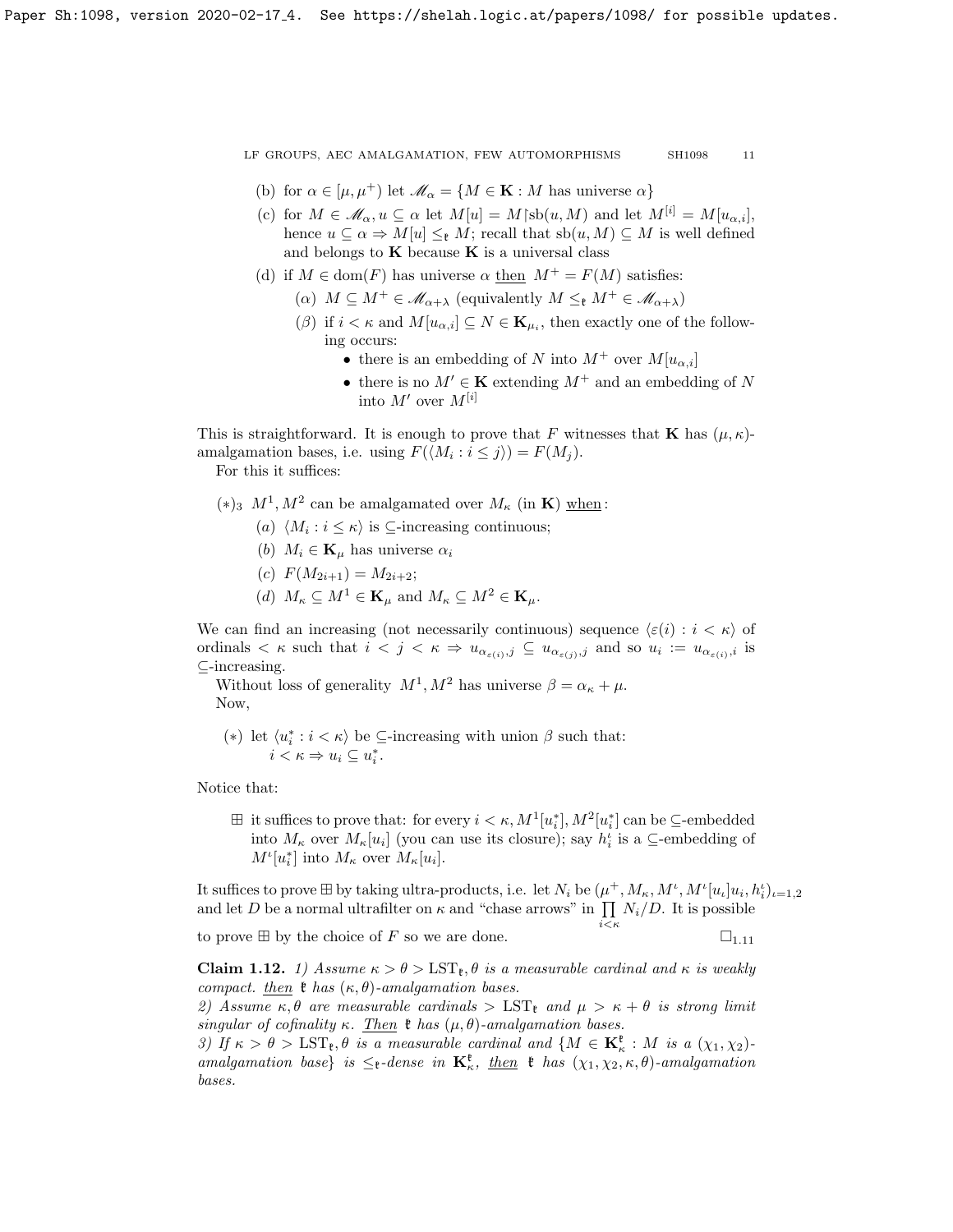*Proof.* 1) As  $\mathfrak{k}$  has  $(\kappa, \kappa)$ -amalgamation bases by [1.8\(](#page-9-0)1) we can apply part (3) of [1.12](#page-10-0) with  $(\kappa, \kappa, \kappa, \theta)$  here standing for  $(\chi_1, \chi_2, \kappa, \theta)$  there.

- 2) Similarly to part  $(1)$  using [1.11](#page-9-2) instead of 1.8 $(1)$ .
- 3) Similar to the proof of [1.11,](#page-9-2) that is, we replace  $\boxplus$  by Claim [1.13](#page-11-0) and  $(*)_2$  by:
	- (\*)<sup>1</sup>/<sub>2</sub> if  $M \in \mathbf{K}_{\alpha}$ , then  $F(M)$  is a member of  $K_{\mathfrak{k}}$  which is a  $\bar{\chi}$ -amalgamation base and  $M \leq_F F(M)$ .

 $\square_{1.12}$  $\square_{1.12}$  $\square_{1.12}$ 

We finish the section with some comments; we actually proved:

<span id="page-11-0"></span>**Claim 1.13.** Assume  $\kappa$  is a measurable cardinal,  $\overline{M} = \langle M_i : i \leq \kappa \rangle$  is  $\leq_{\mathfrak{k}}$ -increasing (not necessarily continuous) and  $M_{\kappa} := \bigcup_{i \leq \kappa} M_i$  is of cardinality  $\leq \min\{\chi_1, \chi_2\}$  and

each  $M_i$  is a  $\bar{\chi}$ -amalgamation base. Then  $M_{\kappa}$  is a  $\bar{\chi}$ -amalgamation base.

**Claim 1.14.** 1) In [1.11,](#page-9-2) we can replace " $(\mu, \text{cf}(\mu))$ −amalgamationbase" by " $(\mu, \text{cf}(\mu), S)$ amalgamation base" for any unbounded subset S of S. 2) Similarly in [1.12.](#page-10-0)

<span id="page-11-1"></span>Question 1.15. 1) What can  $AM_{\mathfrak{k}} = \{(\lambda, \kappa) : \mathfrak{k} \text{ has } (\lambda, \kappa) \text{-amalgamation, } \lambda > \text{LST}_{\mathfrak{k}} \}$ be?

2) What is  $AM_F$  for  $\mathfrak{k} = \mathbf{K}_{ext}$ ?

3) Suppose we replace  $\kappa$  by stationary  $W \subseteq {\delta < \lambda^+ : \text{cf}(\delta) = \kappa}$ . How much does this matter?

**Discussion 1.16.** 1) May be helpful for analyzing  $AM_{K_H}$  but also of self interest is analyzing  $\mathfrak{S}_{k,n}[\mathbf{K}]$  with k, n possibly infinite, see [\[She17,](#page-26-0) §4]. 2) In fact for [1.15\(](#page-11-1)3) we may consider Definition [1.17.](#page-11-2)

<span id="page-11-2"></span>**Definition 1.17.** For a regular  $\theta$  and  $\mu \ge \alpha$  fixing  $\mathfrak{k}$  let:

- (A) Seq<sub> $\mu,\alpha$ </sub> is in the class of  $\bar{N}$  such that:
	- (a)  $\overline{N} = \langle N_i : i \leq \alpha \rangle$  is  $\leq_{\mathfrak{k}}$ -increasing continuous (b)  $i \neq 0 \Rightarrow ||N_i|| = \mu;$
- (B)  $\text{Seq}_{\mu,\alpha}^1 = {\mathbf{n} = (\bar{N}^1, \bar{N}^2) : \bar{N}^{\mu} \in \text{Seq}_{\mu,\alpha+1}^0 \text{ and } \beta \leq \alpha \Rightarrow N_{\beta}^1 = N_{\beta}^2 \text{ so let}}$  $N_{\beta} = N_{\mathbf{n},\beta} = N_{\beta}^1;$
- (C) we define the game  $\partial_{\bar{N},n}$  for  $n \in \text{Seq}_{\mu,\alpha}^1$ ;
	- (a) a play last  $\alpha + 1$  moves and is between AAM and AM;
	- (b) during a play a sequence  $\langle (M_i, M'_i, f_i) : i \le \alpha \rangle$  is chosen such that: ( $\alpha$ )  $M_i \in \mathbf{K}_{\lambda}$  is  $\leq_{\mathfrak{k}}$ -increasing continuous;
		- ( $\beta$ )  $f_i$  is a  $\leq_{\mathfrak{k}}$ -embedding of  $N_{\mathbf{n},i}$  into  $M_i$  and even  $M'_i$ ;
		- ( $\gamma$ )  $f_i$  is increasing continuous for limit  $i, f_\delta = \bigcup$  $\bigcup_{i < \delta} f_i$  and  $f_0$  is empty;
		- (δ)  $M_i \leq_k M'_{i+1} \leq M_{i+1}$  and for i limit or zero  $M'_i = M_i$ ;
	- (c) (a) if  $i = 0$  in the *i*-th move first AM chooses  $M_0$  and <u>second</u> AAM chooses  $f_0 = \emptyset$ ,  $M'_0 = M_0$ ;
		- ( $\beta$ ) if  $i = j + 1$ , in the *i*-th move <u>first</u> AM chooses  $f_i$ ,  $M'_i$  and <u>second</u> AAM chooses  $M_i$ ;
		- ( $\gamma$ ) if *i* is a limit ordinal:  $M_i, f_i, M'_i$  are determined;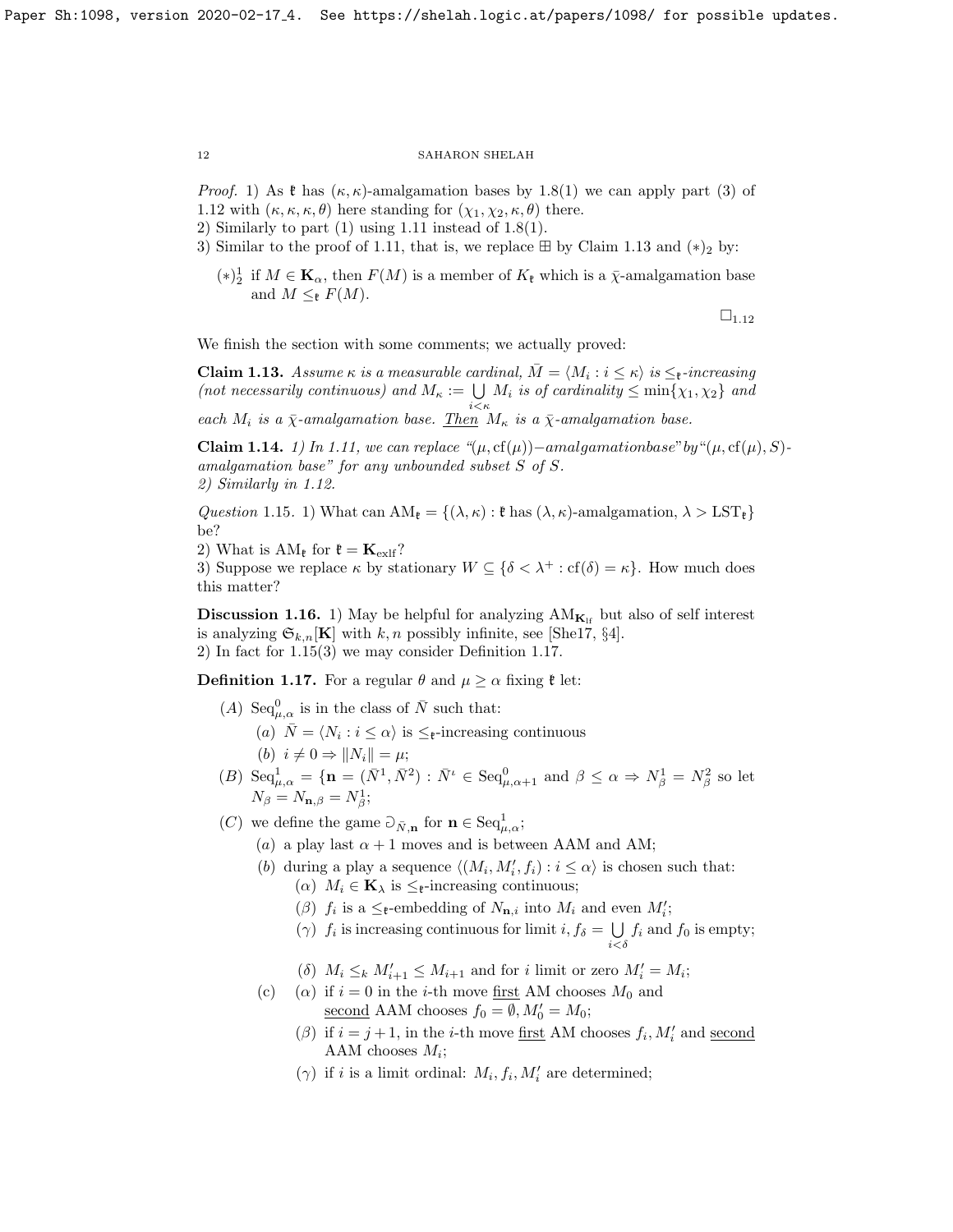- (δ) if  $i = \alpha + 1$ , <u>first</u> AAM chooses  $N_i \in \{N_\alpha^1, N_\alpha^2\}$  and then this continues as above;
- (d) the player AMM wins when AM has no legal move;
- (D) let  $Seq_{\ell}$  be the set of  $\lambda, \mu, \theta$  such that there is **n** satisfying:
	- (a)  $\mathbf{n} \in \text{Seq}_{\mu,\theta}^1;$
	- (b)  $N_{\mathbf{n},\theta+1}^1, N_{\mathbf{n},\theta+2}^2$  cannot be amalgamated over  $N_{\mathbf{n},\theta} (= N_{\mathbf{n},\theta}^i, \iota = 1);$
	- (c) in the game  $\mathfrak{O}_n$ , the player AM has a winning strategy.

Question 1.18. 1) What can be Seq<sub>k</sub> for  $\mathfrak{k}$  an a.e.c. with LST<sub>k</sub> =  $\chi$ ? 2) What is Seq $_{\mathbf{K}_{1f}}$ ?

<span id="page-12-0"></span>Claim 1.19. Let S be the class of odd ordinals. 1) If  $\mathfrak k$  has  $(\bar \chi, \lambda, \kappa, S)$ -amalgamation then  $\mathfrak k$  has  $(\bar \chi, \lambda, \kappa)$ -amalgamation. 2) If  $\lambda = \lambda^{<\kappa}$  then also the inverse holds.

*Proof.* Should be clear.  $\Box_{1.19}$  $\Box_{1.19}$  $\Box_{1.19}$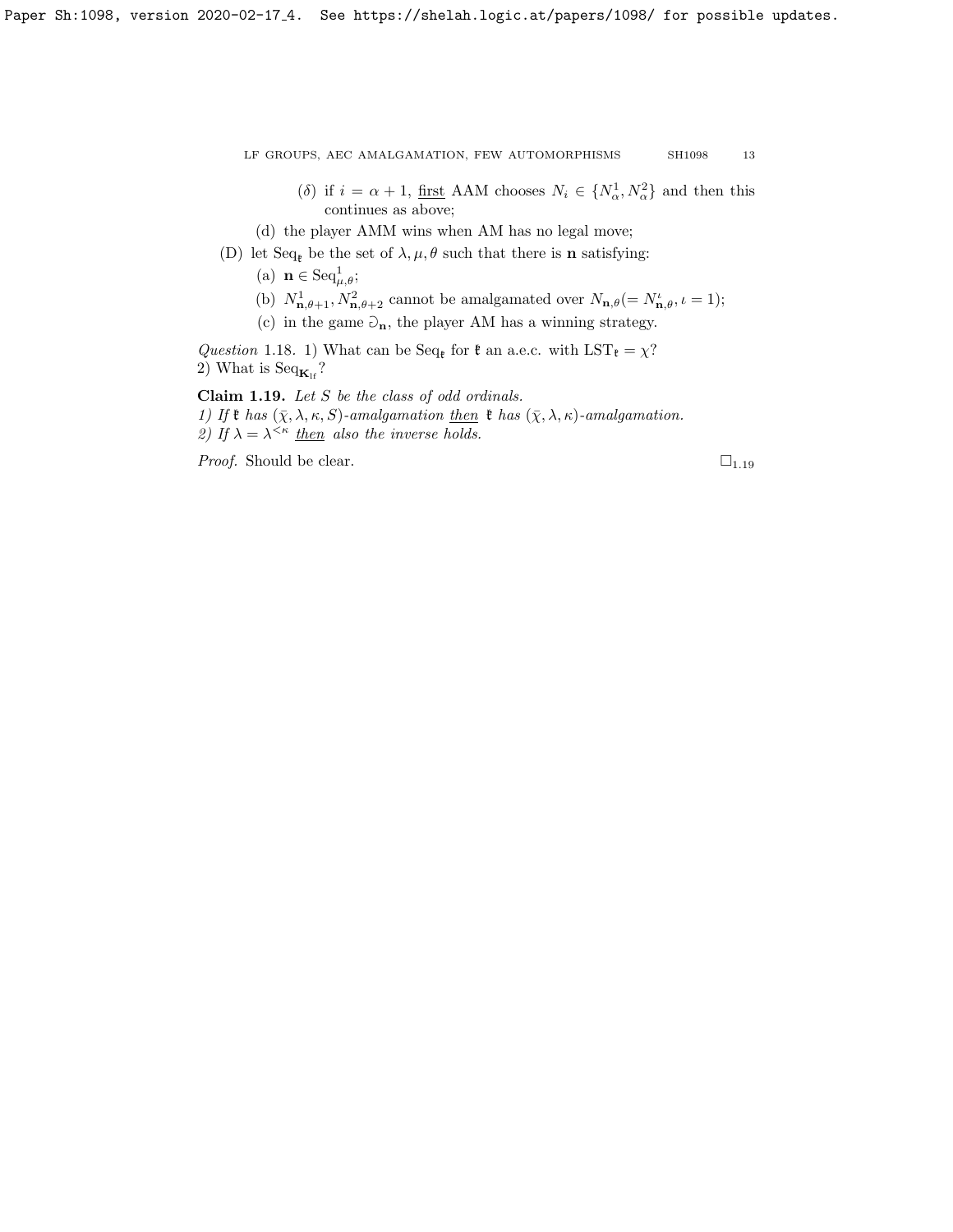#### § 2. Definability

The notion of " $a \in M_2 \backslash M_1$  is definable over  $M_1$ " is clear for first order logic,  $M_1 \prec M_2$ . But in a class like  $\mathbf{K}_{\text{lf}}$  we may wonder. We can also consider the general case of an a.e.c.,e, see [2.1,](#page-13-1) but we shall concentrate on lf groups.

<span id="page-13-1"></span>Claim 2.1. Below (i.e. in [2.3](#page-13-2) - [2.6\)](#page-14-0) we can replace  $\mathbf{K}_{\text{lf}}$  by:

- $(*)$  \# is a a.e.c. and one of the following holds:
	- (a)  $\mathfrak k$  is a universal, so  $\mathbf k_1 = \mathfrak k$  { $M \in K_{\mathfrak k} : M$  is finitely good} determine  $\mathfrak k$ ;
	- (b) like (a) but  $\mathfrak{k}_1$  is closed under products;
	- (c) like  $(a)$ , but in addition:
		- ( $\alpha$ )  $0_{\mathfrak{k}} = 0_{\mathfrak{k}_1}$  is an individual constant;
			- ( $\beta$ ) if  $M_1, M_2 \in K_{\mathfrak{k}_1}$  then  $N = M_1 \times M_2 \in K_{\mathfrak{k}_1}$ ; moreover  $f_{\ell} : M_{\ell} \to$ N is a  $\leq_{\mathfrak{k}_1}$ -embedding for  $\ell = 1, 2$  where:
				- $f_1(a_1) = (a_1, 0_{M_2});$
				- $f_2(a_2) = (0_{M_1}, a_2).$

Discussion 2.2. Can we in (c) define types as in [2.3](#page-13-2) such that they behave suitably (i.e. such that [2.5,](#page-13-3) [2.6](#page-14-0) below works?) We need  $cl(A, M)$  to be well defined.

<span id="page-13-2"></span>**Definition 2.3.** 1) For  $G \subseteq H \in \mathbf{K}$ <sub>If</sub> we let  $\text{uniq}(G, H) = \{x \in H: \text{ if } H \subseteq H^+ \in$  $\mathbf{K}_{\text{lf}}, y \in H^+$  and  $\text{tp}_{\text{bs}}(y, G, H^+) = \text{tp}_{\text{bs}}(x, G, H)$  then  $y = x$ . 1A) Above we let  $\text{uniq}_{\alpha}(G, H) = \text{uniq}_{\alpha}^1(G, H) = \{ \bar{x} \in {}^{\alpha}H : \text{if } H \subseteq H^+ \in \mathbf{K}_{\text{lf}} \}$ , then no  $\bar{y} \in {}^{\alpha}(H^+)$  realizes  $tp_{bs}(\bar{x}, G, H)$  in  $H^+$  and satisfies  $\text{Rang}(\bar{y}) \cap \text{Rang}(\bar{x}) \subseteq G$ . 1B) Let uniq<sub> $\alpha$ </sub> $(G, H)$  be defined as in (1A) but in the end "Rang( $\bar{x}$ ) = Rang( $\bar{y}$ )". 1C) Let uniq $^3_{\alpha}(G, H)$  be defined as in (1A) but in the end " $\bar{x} = \bar{y}$ ". 2) For  $G_1 \subseteq G_2 \subseteq G_3 \in \mathbf{K}_{\text{lf}}$  let  $\text{uniq}(G_1, G_2, G_3) = \{x \in G_2: \text{if } G_3 \subseteq G \in \mathbf{K}_{\text{lf}} \text{ then }$ for no  $y \in G \backslash G_2$  do we have  $tp_{bs}(y, G_1, G) = tp_{bs}(x, G_1, G_2)$ .

<span id="page-13-4"></span>Question 2.4. 1) Given  $\lambda$ , can we bound  $\{\lvert \text{uniq}(G, H) \rvert : G \subseteq H \in \mathbf{K}_{\text{lf}} \text{ and } |G| \leq \lambda\}.$ 2) Can we use the definition to prove "no  $G \in \mathbf{K}^{\text{lf}}_{\mathbf{Z}_{\omega}}$  is universal"?

To answer [2.4\(](#page-13-4)1) we prove  $2^{\lambda}$  is a bound and more; toward this:

<span id="page-13-3"></span>Claim 2.5. If  $(A)$  then  $(B)$ , where:

- (A) (a)  $G_n \in \mathbf{K}_{\text{lf}}$  for  $n < n_*; n_*$  may be any ordinal but the set  $\{G_n : n < n_*\}$ is finite;
	- (b)  $h_{\alpha,n}: I \to G_n$  for  $\alpha < \gamma_*, n < n_*$ ;
	- (c) if  $s \in I$ , then the set  $\{(G_n, h_{\alpha,n}(s)) : \alpha < \gamma_* \text{ and } n < n_*\}$  is finite;
- (B) there is  $(H, \bar{a})$  such that:
	- (a)  $H \in \mathbf{K}_{\text{lf}}$ ;
	- (b)  $\bar{a} = \langle a_s : s \in I \rangle$  generates H;
	- (c) if  $s_0, \ldots, s_{k-1} \in I$  then  $\mathrm{tp}_{\mathrm{at}}(\langle a_{s_\ell}:\ell < k \rangle, \emptyset, H) = \bigcap_{n,\alpha} \mathrm{tp}_{\mathrm{at}}(\langle h_{\alpha,n}(s_0), \ldots, h_{\alpha,n}(s_{k-1} \rangle, \emptyset, G_n);$
	- (d) the mapping  $b_s \to a_s$  for  $s \in I_*$  embeds  $H_*$  into  $H$  when :

<span id="page-13-0"></span>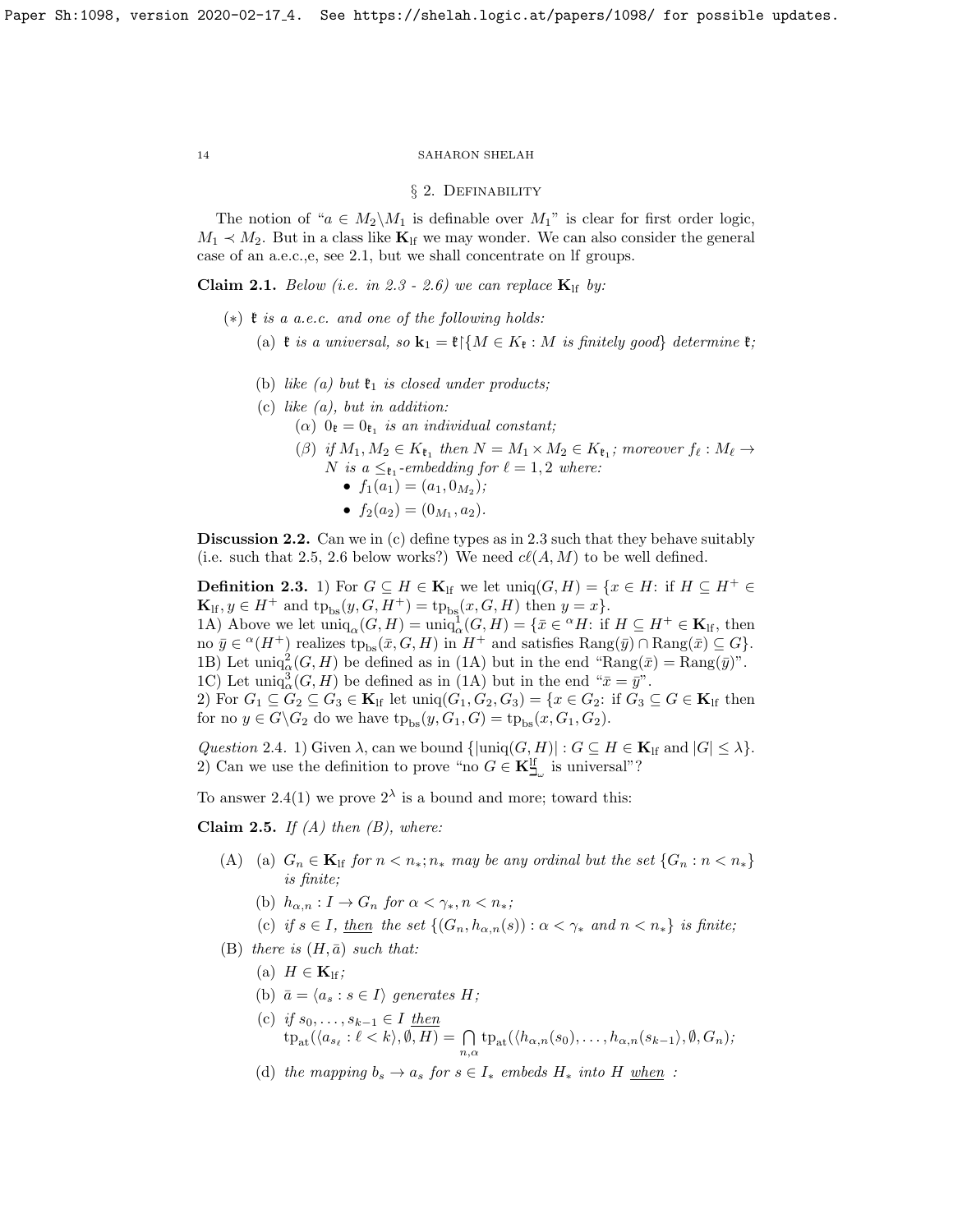(\*)  $H_* \subseteq G_n$  for  $n \lt n_*, I_* \subseteq I, \langle b_s : s \in I_* \rangle$  list the elements of H<sup>∗</sup> (or just a sequence of elements which generates it) and  $\alpha < \gamma_* \wedge s \in I_* \wedge n < n_* \Rightarrow h_{\alpha,n}(s) = b_s.$ 

Proof. Note that:

- $(*)_1$  there are H and  $\bar{a}$  such that:
	- (a)  $H$  is a group;
	- (b)  $\bar{a} = \langle a_s : s \in I \rangle;$
	- $(c)$   $a_s \in H$ ;
	- (d) for any finite  $u \subseteq I$  and atomic formula  $\varphi(\bar{x}_{[u]})$  we have  $H \models \varphi(\bar{a}_{[u]})$ iff for every  $n < n_*$  and  $\alpha < \gamma_*$  we have  $G_n \models \varphi[...,\hat{h}_{\alpha,n}(s),...]_{s \in u}$ .

[Why? Let  $G_{\alpha,n} = G_n$  for  $\alpha < \gamma_*, n < n_*$  and let  $H' = \Pi \{G_{\alpha,n} : n < n_*, \alpha < \gamma_*\}$ and let  $a_s = \langle h_{\alpha,n}(s) : (\alpha, n) \in (\gamma_*, n_*) \rangle$  for  $s \in I$  and, of course,  $\bar{a} = \langle a_s : s \in I \rangle$ .]

 $(*)_2$  Without loss of generality  $\bar{a}$  generates H.

[Why? Just read  $(*)_1$  and replace H by the subgroup of H generated by  $\bar{a}$ .]

 $(*)_3$  If  $u \subseteq I$  is finite, then  $sb(\bar{a}_{[u]},H)$  is finite (and for [2.1](#page-13-1) it belongs to  $K_{\ell}$ )

[Why? By Clause  $(A)(c)$  of Claim [2.5;](#page-13-3) and for the generalization in [2.1](#page-13-1) recalling  $2.1(d).$  $2.1(d).$ 

 $(*)_4$   $H \in \mathbf{K}_{\text{lf}}$  (i.e. (B)(a) holds).

[Why? By  $(*)_2 + (*)_3$ ; for [2.1](#page-13-1) use also [2.1\(](#page-13-1)d).]

 $(*)_5$  Clause  $(B)(c)$  holds.

[Why? By  $(*)_1(d)$ .]

 $(*)_6$  Clause  $(B)(d)$  holds.

[Why? Follows from our choices.]  $\Box_{2.5}$  $\Box_{2.5}$  $\Box_{2.5}$ 

<span id="page-14-0"></span>**Claim 2.6.** If  $G_1 \in \mathbf{K}_{\leq \lambda}^{\text{lf}}$  and  $G_1 \subseteq G_2 \in \mathbf{K}_{\text{lf}}$  has cardinality  $\leq \mu = \mu^{\lambda}$  (e.g.  $G_1 \subseteq G_2 \in \mathbf{K}_{\lambda}^{\text{lf}}, \mu = 2^{\lambda}), \underline{then}$  for some pair  $(G_3, X)$  we have:

- $\oplus$  (a)  $G_2 \subseteq G_3 \in \mathbf{K}_{\mu}^{\mathrm{lf}}$ 
	- (b)  $X \subseteq G_3$  has cardinality  $\leq 2^{\lambda}$
	- (c) if  $c \in G_3$ , then exactly one of the following occurs:
		- (a)  $c \in X$  and  $\{b \in G_3 : tp_{at}(b, G_1, G_3) = tp_{at}(c, G_1, G_3) \}$  is a singleton and moreover this holds also in  $G_4$  whenever  $G_3 \subseteq$  $G_4 \in \mathbf{K}_{\text{lf}}$ ;

(β) there are  $||G_3||$  elements of G realizing  $tp_{bs}(a, G_1, G_3);$ 

- (d) if  $\alpha < \lambda^+, \bar{a} \in {}^{\alpha}(G_3)$  and  $p(\bar{x}_{[\alpha]}) = \text{tp}_{\text{at}}(\bar{a}, G, G_3), p'(\bar{x}_{[\alpha]}) = \text{tp}_{\text{bs}}(\bar{a}, G, G_3),$ then for some non-empty  $\mathscr{P} \subseteq \mathscr{P}(\alpha)$  closed under the intersection of 2 to which  $\alpha$  belongs we have:
	- (a) if  $\bar{a}', \bar{a}'' \in {}^{\alpha}(G_3)$  realizes  $p(\bar{x}_{[\alpha]})$  then  $u := \{\beta < \alpha : (a'_{\beta} = \alpha)\}$  $a_{\beta}^{\prime\prime}\}\in\mathscr{P};$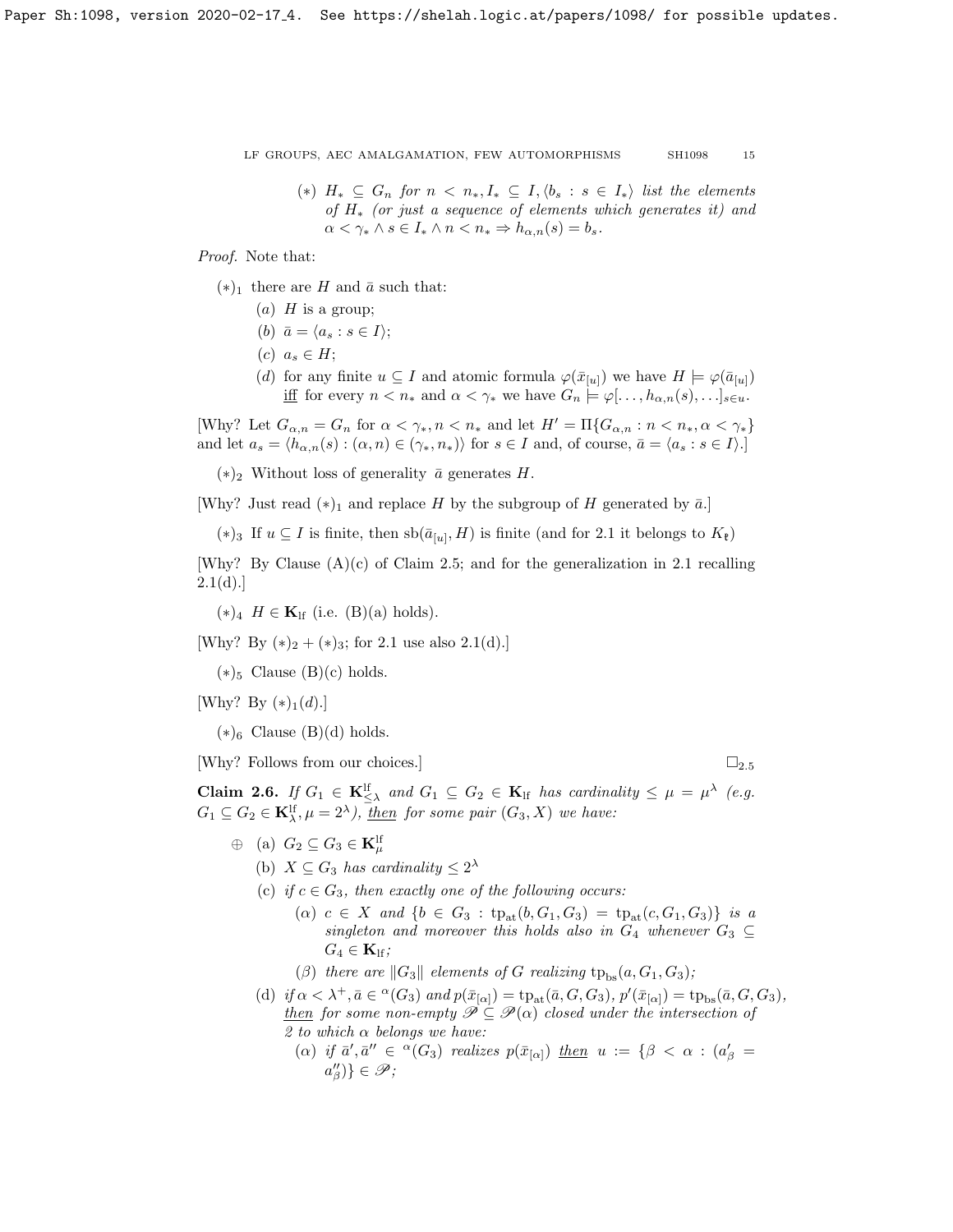(β) if  $u \in \mathscr{P}$  then we can find  $\langle \bar{a}_{\varepsilon} : \varepsilon < |G_3| \rangle$  a  $\Delta$ -system with heart u (i.e.  $\bar{a}_{\epsilon_1,\beta_1} = \bar{a}_{\epsilon_2,\beta_2} \Leftrightarrow ((\epsilon_1,\beta_1) = (\epsilon_2,\beta_2)) \vee (\beta_1 = \beta_2 \in u)),$ each  $\bar{a}_{\varepsilon}$  realizing  $p(\bar{x}_{[\alpha]}$  and even  $p'(\bar{x}_{[\alpha]})).$ 

Remark 2.7. 1) Can we generalize the (weak) elimination of quantifiers in modules? 2) An alternative presentation is to try  $G_D^I/\mathscr{E}$ , where:

- $\mathscr{E} \subseteq \{E : E \text{ is an equivalence relation on } I \text{ such that } I/E \text{ is finite} \}$  and  $(\mathscr{E} \geq)$  is directed;
- $G_D^I$  is  $G^I \setminus \{f : f + G \text{ and there is } E \in \mathscr{E} \text{ such that } sEt \Rightarrow f(s) = f(t)\}.$

3) For suitable  $(I, D, \mathscr{E})$  we have: if p is a set of  $\leq \mu$  basic formulas with parameters from  $G_1 = G_D^I / \mathscr{E}$  we have: p is realized in  $G_1$  iff every  $\varphi_1, \ldots, \varphi_n, \neg \varphi_i \in p, \varphi_\ell$ atomic is realized in  $G_1$ .

*Proof.* We can easily find  $G_3$  such that:

\n- (\*)<sub>1</sub> (a) 
$$
G_2 \subseteq G_3 \in \mathbf{K}_{\mu}^{\text{lf}};
$$
\n- (b) if  $G_3 \subseteq H \in \mathbf{K}_{\text{lf}}, \gamma < \lambda^+, \bar{a} \in {}^{\gamma}H$  and  $u = \{\alpha < \gamma : a_{\alpha} \in G_3\}, \underline{\text{then}}$  there are  $\bar{a}^{\varepsilon} \in {}^{\gamma}(G_3)$  for  $\varepsilon < \mu$  such that:
\n- (*\alpha*)  $\text{tp}_{\text{bs}}(\bar{a}^{\varepsilon}, G_1, G_3) = \text{tp}_{\text{bs}}(\bar{a}, G_1, G_3);$
\n- (*\beta*) if  $\varepsilon < \mu$  and  $\alpha & \beta < \gamma$  and  $a^{\varepsilon} = a^{\zeta}$  then  $((\varepsilon < \alpha) = (\zeta & \beta) \vee (\alpha = \alpha)^{\varepsilon}$  for all  $\alpha < \alpha < \alpha$  for all  $\alpha < \alpha < \alpha$  for all  $\alpha < \alpha < \alpha$  for all  $\alpha < \alpha < \alpha$  for all  $\alpha < \alpha < \alpha$  for all  $\alpha < \alpha < \alpha$  for all  $\alpha < \alpha < \alpha$  for all  $\alpha < \alpha < \alpha$  for all  $\alpha < \alpha < \alpha$  for all  $\alpha < \alpha < \alpha$  for all  $\alpha < \alpha < \alpha$  for all  $\alpha < \alpha < \alpha$  for all  $\alpha < \alpha < \alpha$  for all  $\alpha < \alpha < \alpha$  for all  $\alpha < \alpha < \alpha$  for all  $\alpha < \alpha < \alpha$  for all  $\alpha < \alpha < \alpha$  for

( $\beta$ ) if  $\varepsilon, \zeta < \mu$  and  $\alpha, \beta < \gamma$  and  $a_{\alpha}^{\varepsilon} = a_{\beta}^{\zeta}$  then  $((\varepsilon, \alpha) = (\zeta, \beta)) \vee (\alpha = \alpha)$  $\beta \in u \wedge a_{\alpha}^{\varepsilon} = a_{\alpha} = a_{\alpha}^{\zeta}.$ 

We shall prove that

 $(*)_2$  G<sub>3</sub> is as required in ⊕.

Obviously this suffices. Clearly clause  $\oplus(a)$  holds and clauses  $\oplus(b) + (c)$  follows from clause  $\oplus(d)$ .

[Why? Without loss of generality  $G_1 = \mathbf{K}_{\lambda}^{\text{lf}}$ , let  $\langle a_{\beta} : \beta < \lambda \rangle$  list the elements of  $G_1$ . For  $c \in G_3$  let  $\bar{a}_c = \langle a_\beta : \beta \langle \lambda \rangle \rangle \langle c \rangle$  and applying clause (d) we get  $\mathscr{P}_c \subseteq \mathscr{P}(\lambda + 1)$  as there. We finish letting  $X := \{c \in G_3 : \lambda \notin \mathscr{P}_c\}.$ 

Now let us prove clause  $\oplus(d)$ , so let  $\alpha < \lambda^+$ ,  $\bar{a} \in {}^{\alpha}(G_3)$  and  $p(\bar{x}_{[\alpha]}) = \text{tp}_{\text{at}}(\bar{a}, G_1, G_3)$ and  $p'(\bar{x}_{[\alpha]}) = \text{tp}_{bs}(\bar{a}, G_1, G_3)$ ; without loss of generality  $\bar{a}$  is without repetitions but this is not used.

Define:

(\*)<sub>3</sub> 
$$
\mathscr{P} = \{u \subseteq \alpha: \text{ there are } \overline{a}', \overline{a}'' \in {}^{\alpha}(G_3) \text{ realizing } p(\overline{x}_{[\alpha]}) \text{ such that } u = (\forall \beta < \alpha)(\beta \in u \equiv a'_{\beta} = a''_{\beta})\}.
$$

Now

 $(*)_4 \alpha \in \mathscr{P}.$ 

[Why? Let  $\bar{a}' = \bar{a}'' = \bar{a}$ .]

 $(*)_5$  if  $u_1, u_2 \in \mathscr{P}$ , then  $u_1 \cap u_2 \in \mathscr{P}$ .

[Why? Let  $\bar{a}'_{\ell}, \bar{a}''_{\ell}$  witness that  $u_{\ell} \in \mathscr{P}$ , i.e. both  $\bar{a}'_{\ell}, \bar{a}''_{\ell}$  realize  $p(\bar{x}_{[\alpha]})$  in  $G_3$  and  $u_{\ell} = {\beta < \alpha : a'_{\ell,\beta} = a''_{\ell,\beta}}.$ 

Let  $I = I_* + \sum$  $\sum_{\varepsilon \leq \mu} I_{\varepsilon}$  be linear orders (so  $I_*, I_{\varepsilon}(\varepsilon \leq \mu)$  are pairwise disjoint), where we chose the linear orders such that  $I_{\varepsilon} \cong \alpha$  for  $\varepsilon < \mu$  and let  $s_{\varepsilon,\beta}$  be the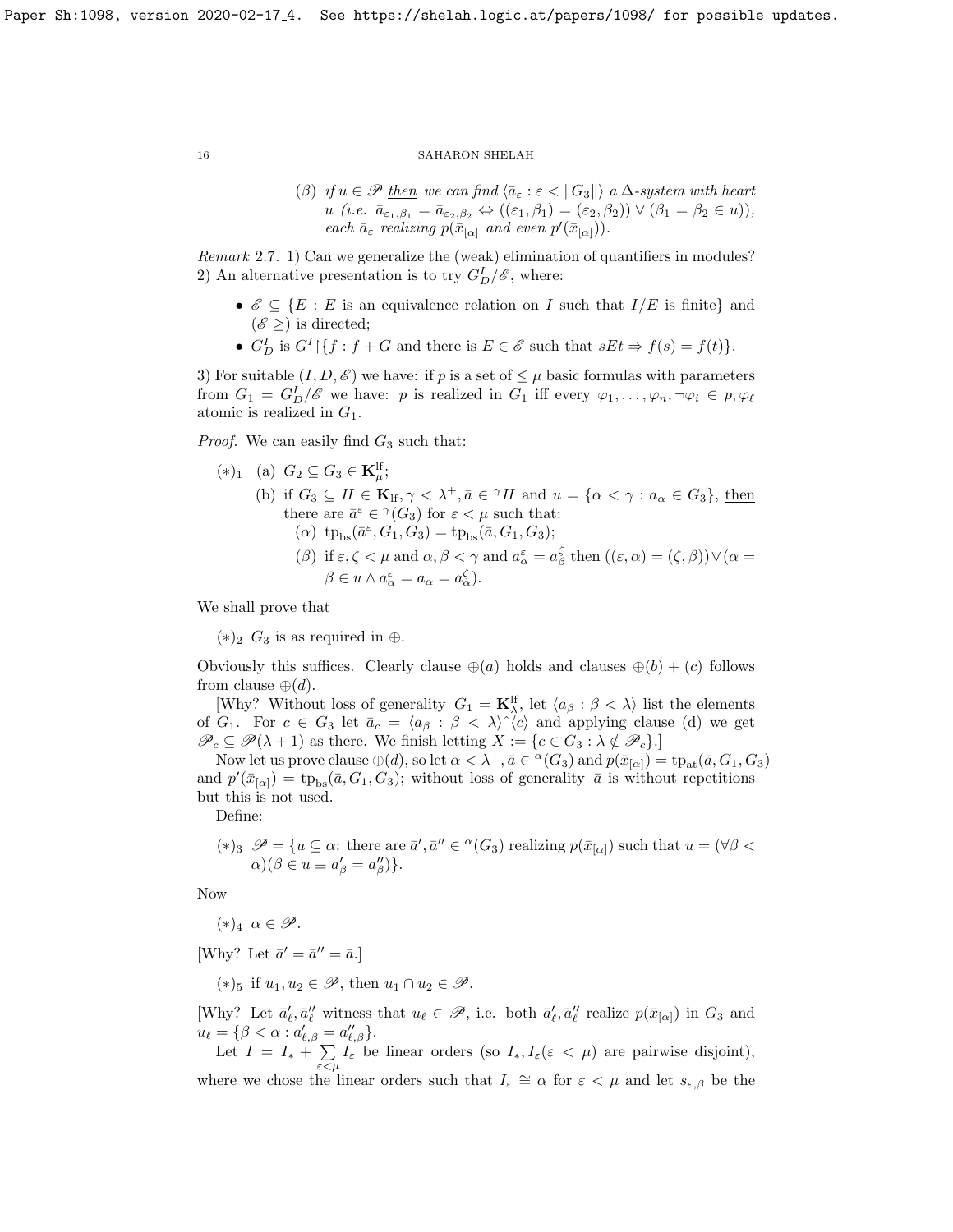β-th member of  $I_{\varepsilon}$  and  $I_{*}$  has cardinality  $\lambda$  and let  $\langle c_s : s \in I_{*} \rangle$  list  $G_3$  such that  $c_{s(*)} = e_{G_3}$  and  $s(*) \in I_*$ .

We shall now apply [2.5,](#page-13-3) so let

- (a)  $\gamma_* = 1 + \alpha + \alpha$  and  $n_* = 1$
- (b) for  $\varepsilon < \mu, \gamma < \gamma_*$  let  $\langle h_{\gamma,0}(s_{\varepsilon,\beta}) : \beta < \alpha \rangle$  be equal to:
	- $\bar{a}$  <u>if</u>  $\gamma = 0$ ;
	- $\bar{a}'_1 \underline{\text{if}} \gamma \in \{1+\zeta : \zeta < \varepsilon\};$
	- $\bar{a}''_1 \underline{\text{if}} \gamma \in [1 + \zeta : \zeta \in [\varepsilon, \alpha)\};$
	- $\bar{a}'_2 \underline{\text{if}} \gamma \in \{1 + \alpha + \zeta : \zeta < \varepsilon\};$
	- $\bar{a}''_2 \underline{\text{if}} \gamma \in \{1 + \alpha + \zeta : \zeta \in [\varepsilon, \alpha)\};$
- (c)  $h_{\gamma,0}(s) = c_s$  for  $s \in I, \gamma < \gamma_*$ ;
- (d)  $G_3, G_3, I, I_*$  here stand for  $G_0, H_*, I, I_*$  there.

We get  $(H, \bar{a}^*)$  as there, so by  $(B)(d)$  there essentially  $G_3 \subseteq H$  and by  $(B)(c)$ there the  $\bar{a}^*$   $|I_{\varepsilon}$  realizes  $p(\bar{x}_{[\alpha]})$ ; moreover, realizes  $p'(\bar{x}_{[\alpha]})$ ; also  $\langle \bar{a}^* | I_{\varepsilon} : \varepsilon < \mu \rangle$  is a  $\Delta$ -system with heart u.

The rest should be clear; we do not need to extend  $G_3$  by  $(*)_1$ .]  $\square_{2.6}$  $\square_{2.6}$  $\square_{2.6}$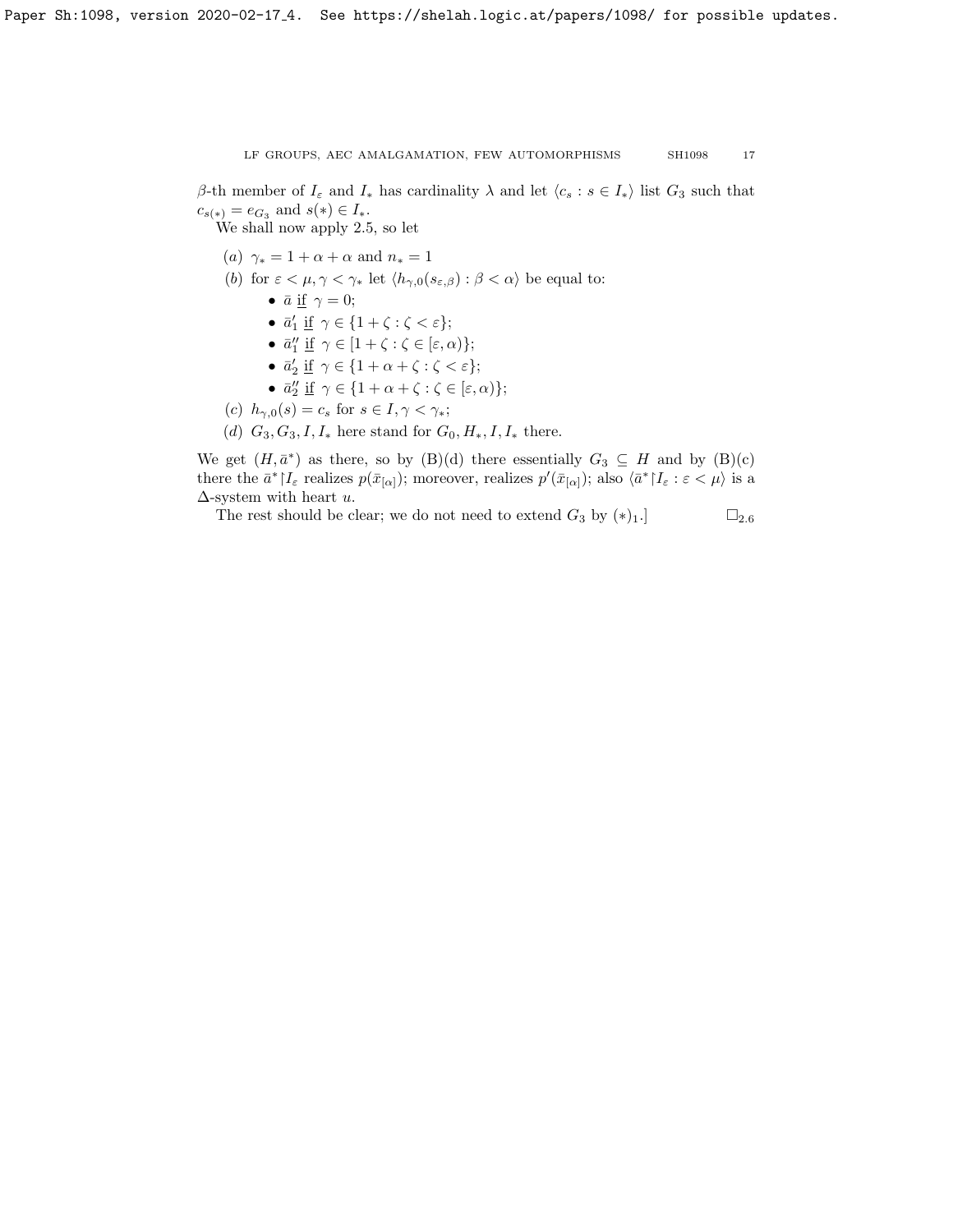# $\S$  3. Density of being Complete in  $\mathbf{K}_{\lambda}^{\text{lf}}$

We prove here that for almost all cardinals  $\lambda$ , the complete  $G \in \mathbf{K}_{\lambda}^{\text{exlf}}$  are dense in  $(\mathbf{K}_{\lambda}^{\text{exlf}}, \mathbf{c});$ 

**Discussion 3.1.** 1) We would like to prove for as many cardinals  $\mu = \lambda$  or at least pairs  $\mu \leq \lambda$  of cardinals that  $(\forall G \in \mathbf{K}_{\mu}^{\text{lf}})(\exists H \in \mathbf{K}_{\lambda}^{\text{exlf}})(G \subseteq H \wedge H \text{ complete}).$ We necessarily have to assume  $\lambda \geq \mu + \aleph_1$ . So far we have known it only for  $\lambda = \mu^+, \mu = \mu^{\aleph_0}$ , (and  $\lambda = \aleph_1, \mu = \aleph_0$ , see the introduction of [\[She17\]](#page-26-0)). We would like to prove it also for as many pairs of cardinals as we can and even for  $\lambda = \mu$ . 2) Given  $G_1 \in \mathbf{K}_{\lambda}^{\text{lf}}$  we shall find **m** consisting of:

- $\bar{G} = \langle G_i : i \leq \theta \rangle$ , increasing continuous,  $G_{2+i} \in \mathbf{K}_{\leq \lambda}^{\text{lf}}$
- for unboundedly many  $i < \theta$ , we make a step toward  $G_{\theta}$  being in  $K_{\text{exlf}}$ , by realizing all suitably definable complet of types on  $G_i$ , formally  $p \in \mathbf{S}_{\mathfrak{S}}(G_i)$ in  $G_{i+1}$  but not to lose control, we like to combine those types "nicely", as in [\[She17,](#page-26-0) §3]
- for unboundedly many  $i < \theta$ ,  $G_i$  is  $\theta$ -indecomposable inside  $G_{i+3}$ .
- also  $G_1 \leq_{\mathfrak{S}} G_{\theta}$ , see [3.2\(](#page-17-1)3).

This will imply that any automorphism  $\pi$  of  $G_{\theta}$  maps  $G_i$  onto  $G_i$  for a club of i's. This replaces "if  $G_{\alpha} \in \mathbf{K}_{\leq \lambda}^{\text{lf}}$  is  $\subseteq$ -increasing continuous for  $\alpha < \lambda^+$  any automorphism  $\pi$  of  $G = \bigcup \{ G_\alpha : \alpha < \lambda \}$  maps  $G_\delta$  onto  $G_\delta$  for a club of  $\delta < \lambda^{+}$ " which was used in earlier proofs. The present construction rely on  $\S(0C)$  (so on [\[Shee\]](#page-26-3), [\[She17\]](#page-26-0)).

3) We shall use  $\lambda = \lambda^{(\theta_0; \aleph_0)}$ ; how does this help? We ask, given  $\pi \in \text{aut}(G_{\theta})$  whether for every  $i < \theta$ , on the centralizer  $\mathbf{C}(G_i, G_{\theta})$  of  $G_i$  in  $G_{\theta}$ , the automorphism is not the identity.

The proof split, in the first case the answer is yes. Let  $c_i \in \mathbf{C}(G_i, G_{\theta})$  witness it. If we assume  $\lambda = \lambda^{\langle \theta, \aleph_0 \rangle}$  we may (without loss of generality the set of elements of  $G_{\delta}$  be  $\lambda$ ), have an a priori list of  $\lambda$  countable sets in which a countable subset of  $\{c_i : i < \theta\}$  necessarily appear; in fact, many as we can consider any  $\{c_i : i \in$  $v$ ,  $v \in [\theta]$ <sup> $\theta$ </sup>. To finish, we use on the one hand,  $G_{\theta}$  is "nicely" constructed over  $G_1$ and on the other hand the c's in **m** to be derived for a witness of  $Pr_*(\lambda, \lambda, \lambda, \aleph_0)$ .

The second case is when the answer to the question is no, so for some  $i < \theta$  this fails, then we shall prove that for every  $j, \pi | G_j$  is induced by an inner automorphism (as  $G_j$  a conjugate in  $\mathbf{C}(G_i, G_{\theta})$ ), so we need just no  $\theta$ -branch is the natural tree.

In this section, in particular in [3.2\(](#page-17-1)3) we rely on [\[She17\]](#page-26-0).

<span id="page-17-1"></span>**Hypothesis 3.2.** 1)  $\lambda > \theta = \text{cf}(\theta) > \aleph_0$  but there is no  $\mu$  such that  $\lambda = \mu^+ \wedge \mu >$  $cf(\mu) = \theta$ , this<sup>[5](#page-17-2)</sup> exclude very few pairs.

2)  $K = K_{\text{lf}}$ .

3) G is a set of schemes (for  $\mathbf{K}_{\text{lf}}$ , see [\[She17,](#page-26-0) Def.0.9=La14], there are  $\leq 2^{\aleph_0}$  ones) consisting of all of them or is just of cardinality  $\leq \lambda$ , is dense and containing enough of those mentioned in [\[She17,](#page-26-0) §2]

Also  $c\ell(\mathfrak{S}) = \mathfrak{S}$ , i.e.  $\mathfrak S$  is closed, see [\[She17,](#page-26-0) 1.6=La21,1.8=La22] hence by [\[She17\]](#page-26-0) there is such countable G. Recall that  $G \leq_{\mathfrak{S}} H$  means that  $G \subseteq H$  and for every  $\bar{b} \in \omega > H$  for some  $\bar{a} \in \omega > G$  and  $\mathfrak{s} \in cl(\mathfrak{S})$  we have  $tp_{bs}(\bar{b}, G, H) = q_{\mathfrak{s}}(\bar{a}, G)$ .

<span id="page-17-0"></span>

<span id="page-17-2"></span><sup>5</sup>We can exclude more but immaterial here.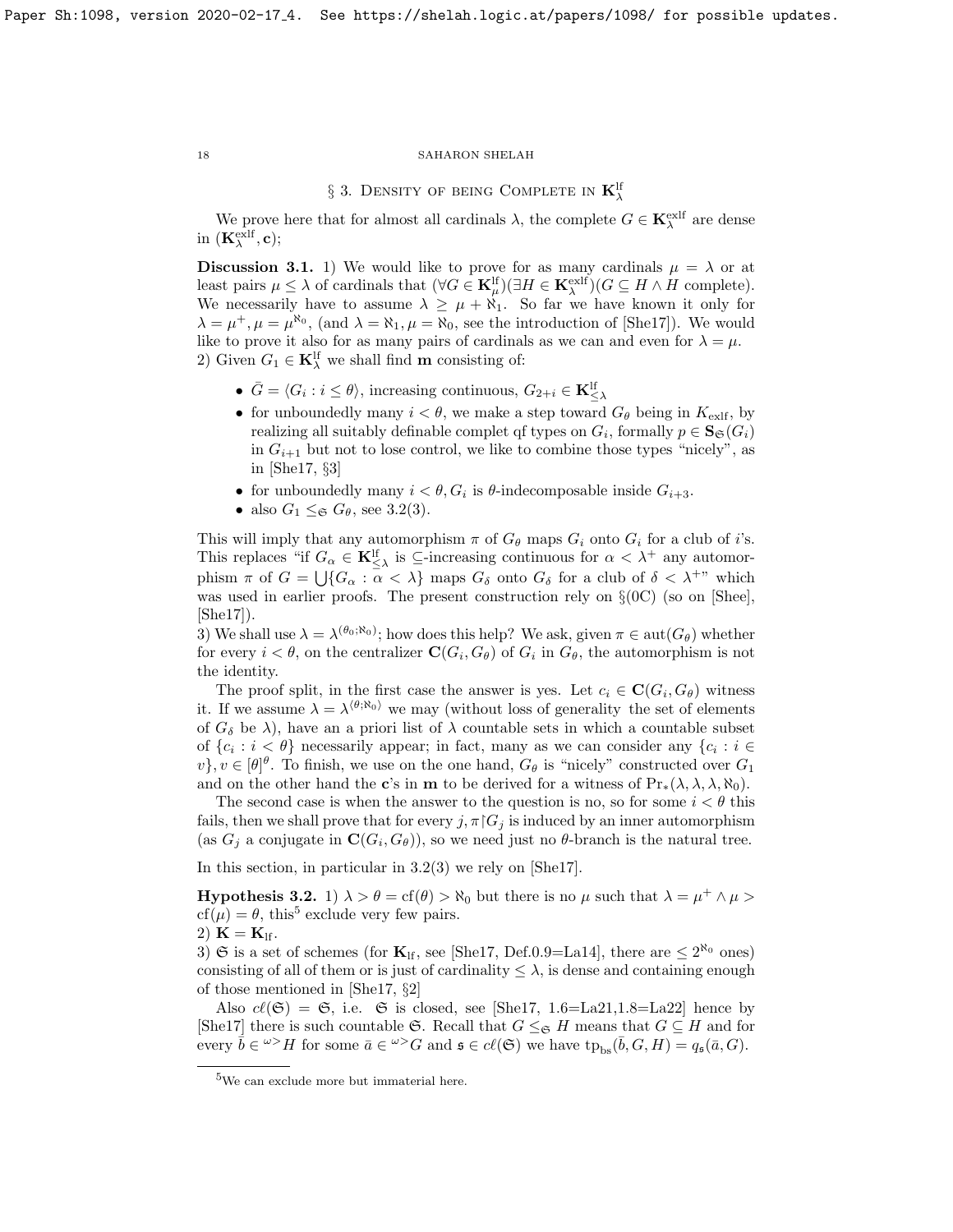4)  $\overline{S} = \langle S_1, S_2, S_3 \rangle$  is a partition of  $\theta \setminus \{0\}$  to stationary subsets, such that  $S_3 \subseteq$  $S^{\theta}_{\aleph_0} := {\delta < \theta : cf(\delta) = \aleph_0}$  and for every  $i \in S_2$  there is j such that  $i \in \{j, j + \theta\}$  $1, j+2$ }  $\subseteq S_2$  but  $j+3 \notin S_2$  and  $\omega^2|j$ ; we may let  $S_0 = \{0\}$  and  $S_1^{\text{limit}} = \{i \in S_1 : i$ is a limit ordinal }.

<span id="page-18-1"></span>**Definition 3.3.** Let  $M_1 = M^1_{\lambda,\theta,\bar{S}}$  be the class of objects m which consists of:

- (a)  $G_i = G_{\mathbf{m},i}$  for  $i \leq \theta$  is increasing continuous,  $G_0$  is the trivial group with universe  $\{0\}, G_1 \in \mathbf{K}_{\leq \lambda}$  has universe  $\{\theta \alpha : \alpha < |G_1|\}$ , and for  $i \in (\theta + \lambda)$ 1)\{0, 1} the group  $G_i \in \mathbf{K}_{\lambda}$  has universe  $\{\theta \alpha + j : \alpha < \lambda \text{ and } j < 1 + i\}$ and so  $e_{G_i} = 0$ ;
- (b) if  $i < \theta$ , then we have:
	- (a) sequences  $\mathbf{b}_i = \langle \bar{b}_{i,s} : s \in I_i \rangle, \mathbf{a}_i = \langle \bar{a}_{i,s} : s \in J_i \rangle;$ 
		- each  $\bar{a}_{i,s}$  is a finite sequence from  $G_i$ ;
			- each  $\bar{b}_{i,s}$  is a finite sequence from  $G_{i+1}$ ;
			- $I_i$  is a linear order of cardinality  $\lambda$  with a first element;
			- $J_i$  is a set or linear order of cardinality  $\leq \lambda$ ;
			- if  $i = 0$  then  $J_i \subseteq \lambda, I_i \subseteq \lambda$  and  $\langle \bar{b}_{i,s} = \langle b_{i,s} \rangle : s \in I_i \rangle$  lists the members of  $G_1$  possibly with repetitions and  $\bar{a}_{i,s} = \langle \rangle;$
			- if  $\ell g(\bar{a}_{i,s}) = 1$  then let  $\bar{a}_{i,s} = \langle a_{i,s} \rangle$  and similarly for the  $b_{i,s}$ -s;
			- $\langle I_i : i < \theta \rangle$  are pairwise disjoint, and so are the  $I_{i,\alpha}$  when defined, also  $s \in I_i \Rightarrow s \in \lambda$  for transparency. Similarly concerning  $\langle J_i : i < \theta \rangle$
	- ( $\beta$ )  $G_{i+1}$  is generated by  $\cup \{\bar{b}_{i,s} : s \in I_i\} \cup G_i;$
	- $(\gamma)$   $\bar{a}_{i,\min(J_i)} = e_{G_i};$
	- (δ)  $\mathbf{c}_i : [I_i]^2 \to \lambda;$
- (c) [toward being in  $\mathbf{K}_{\text{exlf}}$ ] if  $i \in S_1$ , then  $J_i = I_i$  and we also have  $\langle \mathfrak{s}_{i,s} : s \in I_i \rangle$ such that:
	- $(\alpha)$   $\mathfrak{s}_{i,s} \in \mathfrak{S};$
	- $(\beta)$  tp<sub>bs</sub> $(\bar{b}_{i,s}, G_i, G_{i+1}) = q_{\mathfrak{s}_{i,s}}(\bar{a}_{i,s}, G_i)$  so  $\ell g(\bar{b}_{i,s}) = n(\mathfrak{s}_{i,s})$  and  $\ell g(\bar{a}_{i,s}) =$  $k(\mathfrak{s}_{i,s});$
	- ( $\gamma$ ) if  $s_0 <_{I_i} \ldots <_{I_i} s_{n-1}$  then  $tp_{bs}(\bar{b}_{i,s_0} \hat{\ldots} \hat{b}_{i,s_{n-1}}, G_i, G_{i+1})$  is gotten from  $(\mathfrak{s}_{i,s_0}, \bar{a}_{i,s_0}), \ldots, (\mathfrak{s}_{i,s_{n-1}}, \bar{a}_{i,s_{n-1}})$  by one of the following two ways: Option 1: we use the linear order  $I_i$  on  $\lambda$  so  $tp_{\text{qf}}(\bar{b}_{i,s}, G_{i,s}, G_{i,t})$  is equal to  $q_{\mathfrak{s}_{i,s}}(\bar{a}_{i,s}, G_{i,s})$  where  $G_{i,s}$  is the subgroup of  $G_{i+1}$  generated by  $G_i \cup \{\bar{b}_{i,t} : t <_{I_i} s\}$ , see [\[She17,](#page-26-0) §(1C),1.28=La58]; but<sup>[6](#page-18-0)</sup> we choose:

Option 2: intersect the atomic types over all orders on  $\{\alpha_0, \ldots, \alpha_{n-1}\}\$ each gotten as in Option 1, so  $I_i$  can be a set of cardinality  $\lambda$ , see [\[She17,](#page-26-0) §3]; so clause (b)( $\gamma$ ) is the only use of "I is a linear order".

- ( $\delta$ ) **c**<sub>i</sub> is constantly zero;
- (d) [toward indecomposability] if  $i \in S_2$  then:
	- $(\alpha)$   $J_i \subseteq \lambda$  and  $J_i = \bigcup \{J_{i,\alpha} : \alpha < \lambda\}$  disjoint union
	- (β)  $\langle I_{i,\alpha} : \alpha < \lambda \rangle$  is a partition of  $I_i \subseteq \lambda$ ;

<span id="page-18-0"></span><sup>&</sup>lt;sup>6</sup>Option 1 is useful in some generalizations to  $K_{\ell}$  not closed under products.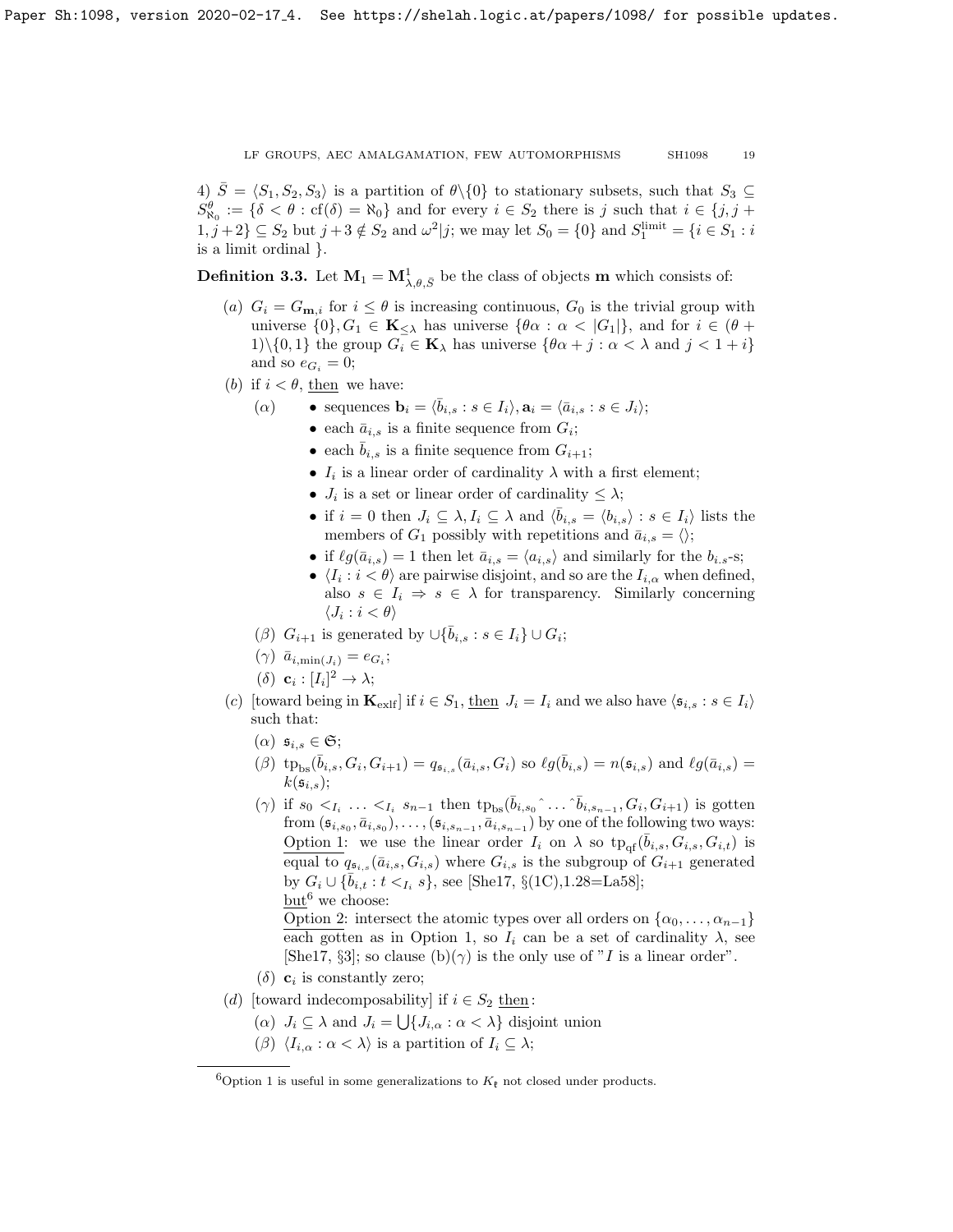- $(\gamma) \ \bar{a}_{i,\alpha} = \langle a_{i,\alpha} \rangle, \bar{b}_{i,s} = \langle b_{i,s} \rangle \text{ and } a_{i,0} = e_{G_i};$
- (δ) if  $i \in S_2^{\text{limit}}$  then  $G_i$  is generated by  $\{a_{s,\alpha}: s \in J_i;$
- (ε)  $G_{i+1}$  is generated by  $G_i \cup \{b_{i,s} : s \in I_i\}$
- $(\zeta)$   $(I_i, \mathbf{c}_i, G_{i+1}, G_i, \langle b_{i,s} : s \in I_i \rangle, \langle a_{i,s} : s \in J_i \rangle, \langle I_{i,\alpha} : \alpha \langle \lambda \rangle, \langle J_{i,\alpha} :$  $(\alpha < \lambda)$  is like  $(I, \mathbf{c}, G_2, G_1, \langle b_s, c_{\ell,s} : s \in I \rangle, \langle a_s : s \in J \rangle, \langle I_{i,\alpha} : \alpha <$  $\lambda\langle J_{i,\alpha} : \alpha < \lambda \rangle$  in [0.15\(](#page-5-4)2)
- (*η*) assume  $i \in \{j, j + 1, j + 2\} \subseteq S_1$ , • if  $i = j$  then we apply [0.16,](#page-6-0) i.e. [0.15\(](#page-5-4)2), with for transparency  $I_i, J_i \subseteq \lambda$ ,  $I_i = \{2\alpha, 2\alpha + 1 : \alpha \in J_i\}$ , and  $\mathbf{c}_i$  being zero except for the pairs  $(2\alpha, 2\alpha + 1)$  for  $\alpha \in J_i$ • if  $\ell \in \{1, 2\}$  and  $i = j + \ell$  then we apply [0.15\(](#page-5-4)1) and  $J_i = J_j$  and
	- $a_{i,\alpha} = b_{j,\alpha}^{\ell}$
- (e) [against external automorphism] for  $i \in S_3$  the triple  $(barj, \overline{I}_i, \overline{J}_i)$  satisfies  $(\text{recalling } i \in S_3 \Rightarrow \text{cf}(i) = \aleph_0)$ :
	- ( $\alpha$ )  $\bar{j}_i = \langle j_{i,n} : n < \omega \rangle$  is increasing with limit *i*;
	- ( $\beta$ )  $\bar{I}_i = \langle I_{i,\alpha} : \alpha < \lambda \rangle$  is a partition of  $I_i$ ; for  $s \in I_i$  let  $\alpha_i(s)$  be the  $\alpha < \lambda$ such that  $s \in I_{i,\alpha}$  and let  $\mathbf{c}_{i,\alpha} = \mathbf{c}_i | [I_{i,\alpha}]^2;$
	- (γ)  $\langle J_{i,\alpha} : \alpha < \lambda \rangle$  is a partition of  $J_i$  and  $J_{i,\alpha} = {\omega \alpha_{\ell} : \ell < \omega}$
	- (δ)  $a_{i,\omega \alpha+\ell} \in G_{j_{i,\ell+1}}$  commutes with  $G_{j_{i,\ell}}$  and if  $\ell \neq 0$  then it has order 2, and  $\notin G_{j_{i,\ell}}$  and  $a_{i,\omega\alpha} \equiv e_{G_i}$ ; moreover:
		- for some infinite  $v \subseteq \omega \setminus \{0\}$  we<sup>[7](#page-19-0)</sup> have  $\ell \in \omega \setminus v \Rightarrow a_{i,\omega \alpha + \ell} =$  $e_{G_i}, \ell \in v \Rightarrow a_{i,\omega \alpha+\ell} \in \mathbf{C}(G_{j[i,\omega \alpha+\ell]}, G_{j[i,\omega \alpha+\ell]+1}),$  where:
		- $j[i, \omega \alpha + \ell] \in [j_{i,\ell}, j_{i,\ell+1});$
	- (e) if  $s, t \in I_{i,\alpha}$  then  $[b_{i,s}, b_{i,t}] = a_{i,c_i\{s,t\}}$  and  $c_i\{s,t\} \in {\omega\alpha + \ell : \ell < \omega};$
	- ( $\zeta$ ) if  $s, t \in I_i$  and  $\alpha_i(s) \neq \alpha_i(t)$  then  $[b_{i,s}, b_{i,t}] = e_{G_i}$
	- $(\eta)$   $b_{i,s}$  commutes with  $G_i$ .

**Convention 3.4.** If the identity of **m** is not clear, we may write  $G_{\mathbf{m},i}$ , etc., but if it is clear from the context we may not add it.

**Definition 3.5.** 1) We shall say that  $\mathbf{s} = (\lambda, \theta, \overline{I}, \overline{J}, \overline{\mathbf{s}}, \overline{j}, \overline{\mathbf{c}})$  is a legal parameter when it is as in Def [3.3,](#page-18-1) ignoring the  $G_i$ ,  $\bar{a}_{i,s}$ ,  $\bar{b}_{i,s}$ -s; but we usually omit  $\lambda$ ,  $\theta$  as they are clear from the context.

2) We say **s** is a short parameter when we replace  $\bar{c}$  by  $c : [\lambda]^2 \to \lambda$ . the  $c_i$ and  $c_{i,\alpha}$  are the restrictions of c to the suitable sets, except that when the value is "illegal" i.e. not in the required set it is corrected to be zero; illegal values are when for  $\beta, \gamma \in I_i$  the value is not in  $J_{i,\alpha} \cup \{0\}$  or as demanded in [3.3\(](#page-18-1)d)( $\zeta$ ), [3.7\(](#page-20-0)d)( $\theta$ ) and  $3.3(e)(\delta)$ .

2A) We shall say that the legal parameter s is derived from the short parameter when they are as above; we may not pedantically distinguish between them.

3) We say that  $m \in M_1$  satisfies the legal/short parameter s when it satisfies s.

4) We shall say that the legal parameter **s** is  $\theta$ -indecomposable whenfor every  $j \in \mathbb{Z}$  $S_2^{limit}$  the function  $\mathbf{c}_{j+i} : [I_i]^2 \to J_i$  is  $\theta$ -indecomposable.

<span id="page-19-0"></span><sup>&</sup>lt;sup>7</sup>An alternative is  $v = \omega \setminus \{0\}$ ,  $a_{i,\omega \alpha+\ell} \in \mathbf{C}(G_{j_{i},\ell}, G_{j_{i},\ell+1})$ . In this case in [3.7\(](#page-20-0)e)( $\varepsilon$ ) we naturally have  $c_{\varepsilon} \in \mathbf{C}(G_{i_{\varepsilon}}, G_{i_{\varepsilon+1}})$  and  $\ell_0 = 1, \ell_1 = 2, \ldots$  But then we have to be more careful in [3.10,](#page-21-1) e.g. in [3.10\(](#page-21-1)1) if we assume, e.g.  $\lambda = \lambda^{(\theta,\theta)}$  and  $\theta > \aleph_1$  all is O.K. (recalling we have guessing clubs on  $S_{\aleph_0}^{\theta}$ ). However, using  $\mathfrak{s}_{cg}$ , see ([\[She17,](#page-26-0) 2.17=Lc50]), the present is enough here.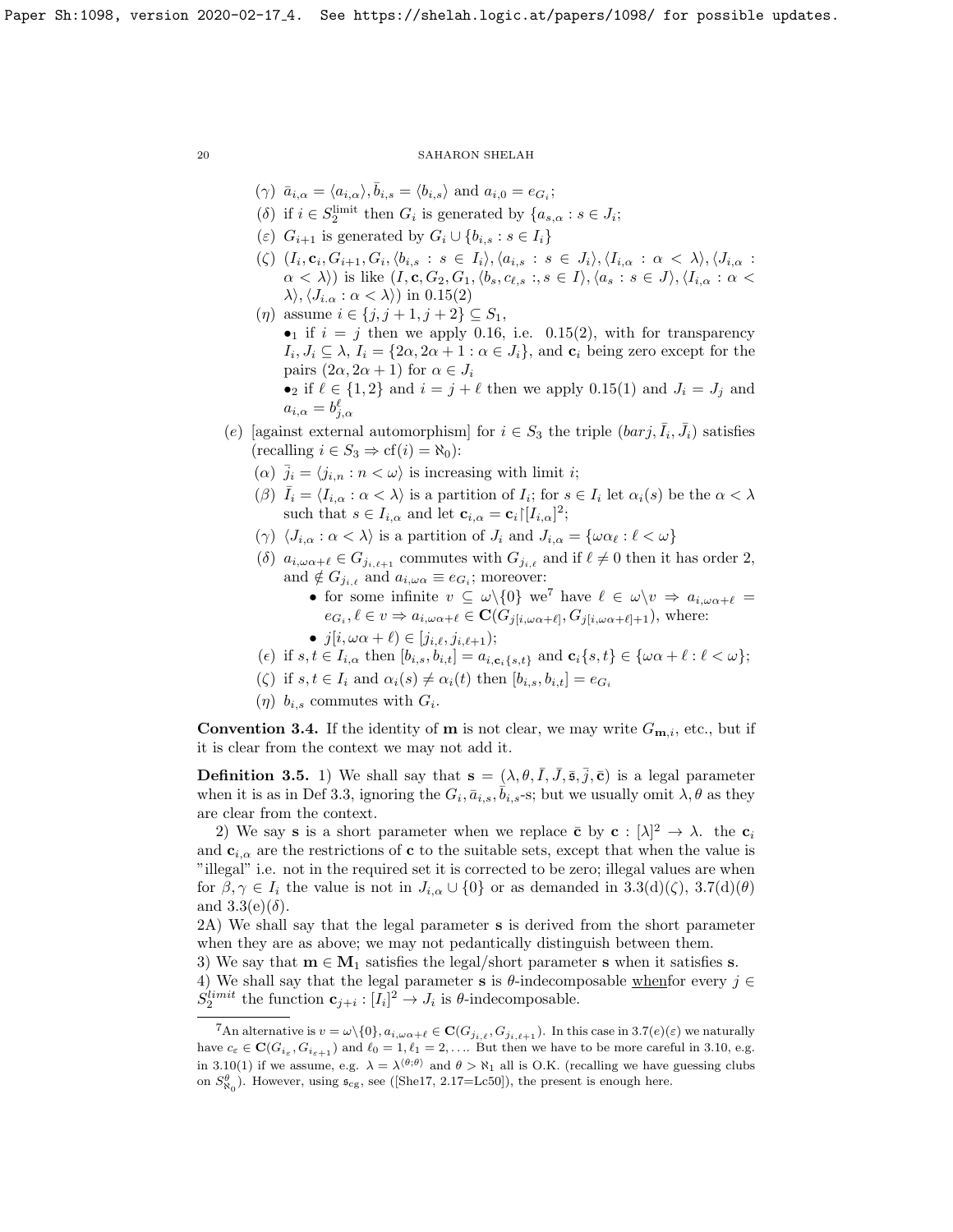<span id="page-20-2"></span>**Claim 3.6.** 1) If **s** is a legal parameter and  $G_1$  is a group of cardinality  $|J_{s,1}|$ thenthere is  $m \in M_1$  which satisfies this parameter.

2) If s is a short parameter then there is a unique legal parameter derived form it.

<span id="page-20-0"></span>**Definition 3.7.** 1) Let  $M_2 = M_{\lambda,\theta,\bar{S}}^2$  be the set of  $m \in M_1$  satisfying the following additions to Definition [3.3:](#page-18-1)

- (c) ( $\varepsilon$ ) if  $\mathfrak{s} \in \mathfrak{S}, i \in S_1, \bar{a} \in {}^{n(\mathfrak{s})}(G_i)$  and  $k = k(\mathfrak{s})$ , then for  $\lambda$  elements  $s \in I_i$ we have  $(\mathfrak{s}_{i,s}, \bar{a}_{i,s}) = (\mathfrak{s}, \bar{a});$
- (d) ( $\theta$ ) if  $\{j, j+1, j+2\} \subseteq S_2$  then •<sub>1</sub> if  $i = j$  then  $\{a_{i,\alpha} : \alpha \in J_i\}$  generates  $G_{i+1}$  and of course  $\bar{a}_{i,\alpha} =$  $\langle a_{i,\alpha} \rangle$ 
	- if  $\ell \in \{1, 2\}$  and  $i = j + \ell$  then  $\mathbf{c}_i$  if  $\theta$ -indecomposable.
- (e) ( $\zeta$ ) if  $\langle i_{\varepsilon} : \varepsilon < \theta \rangle$  is increasing continuous and  $i_{\varepsilon} < \theta$  and  $c_{\varepsilon} \in \mathbf{C}(G_{i_{\varepsilon}}, G_{i_{\varepsilon}+1})$ has order 2 and for transparency  $c_{\varepsilon} \notin G_{i_{\varepsilon}}$  then for some  $(i, \alpha, v, \ell_0, \ell_1, \ldots, \varepsilon_0, \varepsilon_1, \ldots)$  we have:
	- $i < \theta, \alpha < \lambda$  and  $v \subseteq w \setminus \{0\}$  is infinite;
	- $2 \varepsilon_0 < \varepsilon_1 < \ldots < \theta$  and  $1 \leq \ell_0 < \ell_1 < \ldots;$
	- •<sub>3</sub>  $i = \bigcup \{\varepsilon_n : n < \omega\};$
	- $i_j, \omega \alpha + \ell_n \leq i_{\epsilon_n} < j_{i, \theta, \alpha + \ell_{n+1}}$  and  $a_{\mathbf{m}, i, \omega \alpha + \ell_n} = c_{\epsilon_n};$

1A) Let  $M_{1.5} = M_{\lambda,\theta,\bar{S}}^{1.5}$  be the set of  $\mathbf{m} \in \mathbf{M}_1$  as it satisfies (c) of part (1).

2) Let  $\mathbf{M}_4 = \mathbf{M}_{\lambda,\theta,\bar{S}}^4$  be the class of  $\mathbf{m} \in \mathbf{M}_2$  such that in addition:

- (f) there is a short parameter s of **m** such that **c** is a witness of  $\text{Pr}_0(\lambda, \lambda, \lambda, \aleph_0);$ see Definition [3.8\(](#page-20-1)1) below.
- 3)  $M_3 = M_{\lambda,\theta,\bar{S}}^3$  means  $\mathbf{m} \in \mathbf{M}_2$  satisfies
	- (f)' there is a legal parameter **s** of **m** such that  $(c, \bar{I}^3, \bar{I}^2)$  is a witness of  $\Pr_*(\lambda, \lambda, \aleph_0, \aleph_0, \theta)$ ; see Definition [3.8\(](#page-20-1)2) below; where  $\overline{I}^{\ell} = \langle I_i : i \in S_{\ell} \rangle$ .
- 4) Let  $M_{2.5} = M_{\lambda,\theta,\bar{S}}^{2.5}$  be the class of  $\mathbf{m} \in M_{1.5}$  such that in addition:
	- $(f)$  as in part  $(2)$ .

The following definition [3.8\(](#page-20-1)1) of  $Pr_0$  is just a sufficient condition for what we need to get many cardinals. Then  $3.8(2)$  give a replacement of  $Pr_0$  which is sufficient for our purposes, not the best we can get.

<span id="page-20-1"></span>**Definition 3.8.** Assume  $\lambda \geq \mu \geq \sigma + \theta_0 + \theta_1$ ,  $\bar{\theta} = (\theta_0, \theta_1)$ ; if  $\theta_0 = \theta_1$  we may write  $\theta_0$  instead of  $\theta$ .

1) Let  $\Pr_0(\lambda, \mu, \sigma, \bar{\theta})$  mean that there is  $\mathbf{c} : [\lambda]^2 \to \sigma$  witnessing it which means:

 $(*)_c$  if (a) then (b) where:

- (a) (a) for  $\iota = 0, 1$  and  $\alpha < \lambda$  we have  $\bar{\zeta}^{\iota} = \langle \zeta^{\iota}_{\alpha,i} : \alpha < \mu, i < \mathbf{i}_{\iota} \rangle$ , a sequence without repetitions of ordinals  $\langle \lambda \rangle$ 
	- ( $\beta$ ) i<sub>0</sub> <  $\theta_0$ , i<sub>1</sub> <  $\theta_1$ ;
	- $(\gamma)$   $h : \mathbf{i}_0 \times \mathbf{i}_1 \to \sigma$
- (b) for some  $\alpha_0 < \alpha_1 < \mu$  we have:
	- if  $i_0 < \mathbf{i}_0$  and  $i_1 < \mathbf{i}_1$  then  $c\{\zeta_{\alpha_0,i_0}^0, \zeta_{\alpha_1,i_1}^1\} = h(i_0, i_1)$ .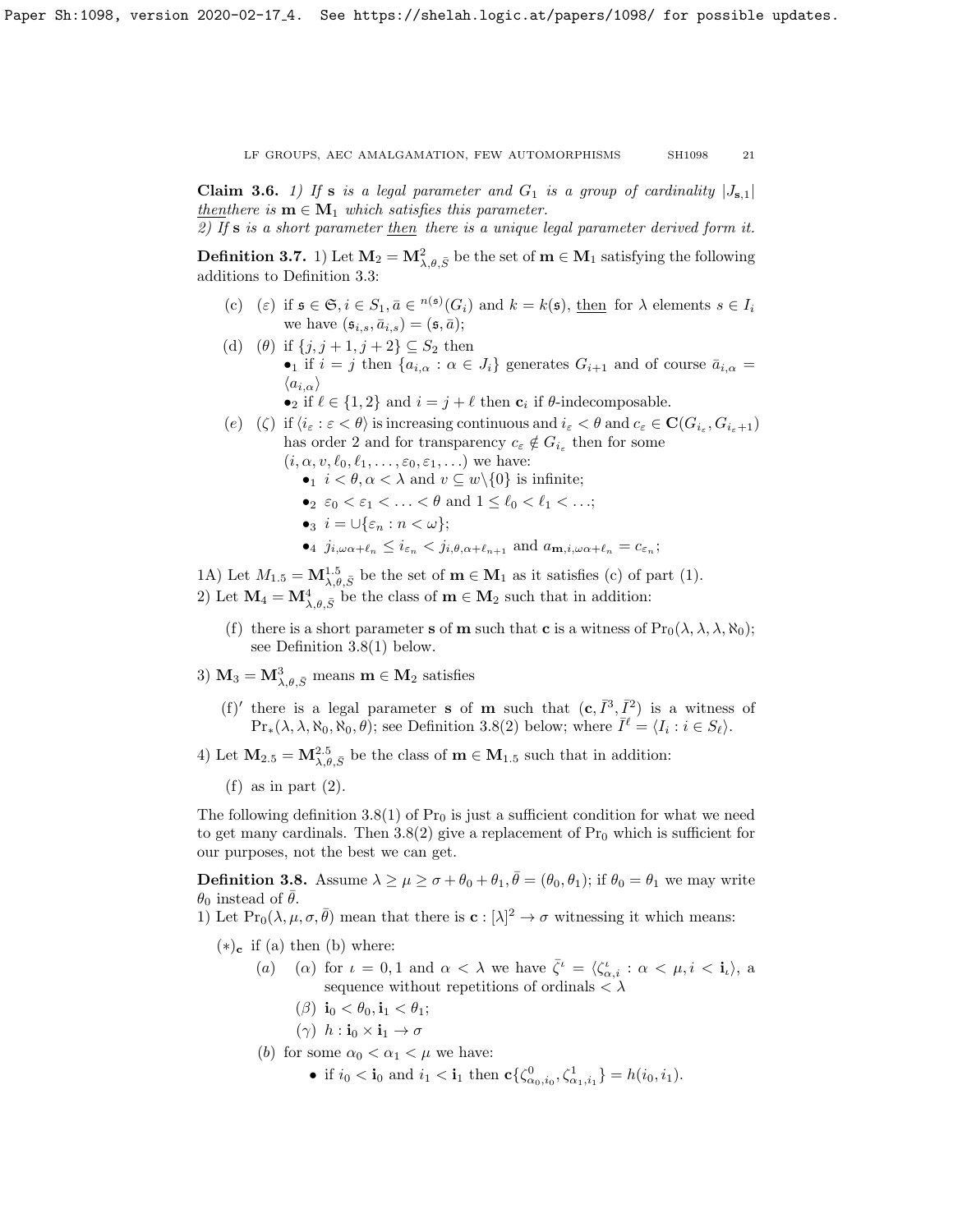1A) We define  $Pr_1(\lambda, \mu, \sigma, \theta)$  similalry except that in clause  $(a)(\gamma)$  we demand that the function  $h$  is constant.

2) Let  $\Pr_*(\lambda, \mu, \sigma, \partial, \theta)$  mean that  $\theta = \text{cf}(\theta), \lambda \geq \mu, \sigma, \partial, \theta$  and some pair  $(\mathbf{c}, W)$ witness it, which means (if  $\lambda = \mu$  we may omit  $\lambda$ , if  $\sigma = \partial \wedge \lambda = \mu$  then we can omit  $\sigma$ ,  $\lambda$ ):

- (a)  $\bar{W}_\ell = \langle W_i^\ell : i < \mu \rangle$  for  $\ell = 1, 2$  and  $\bar{W}_1 \hat{W}_2$  is a sequence of pairwise disjoint subsets of  $\lambda$ ; but we may replace  $\mu$  but a set of cardinality  $\mu$ , even using two different such sets.
- (b) **c** :  $[\lambda]^2 \rightarrow \sigma$ ;
- (c) if  $i \in W_1$  and  $\varepsilon \in u_{\varepsilon} \in [\lambda]^{<\partial}$  for  $\varepsilon \in W_i$  and  $\gamma < \sigma$  then for some  $\varepsilon < \zeta < \lambda$ we have:
	- $(\alpha) \varepsilon \notin u_{\zeta}, \zeta \notin u_{\varepsilon};$
	- (β)  $c\{\varepsilon,\zeta\}=\gamma;$
	- (γ) if  $\xi_1 \in u_\zeta \setminus u_\varepsilon$  and  $\xi_2 \in u_\varepsilon \setminus u_\zeta$  and  $\{\xi_1, \xi_2\} \neq \{\varepsilon, \zeta\}$  then  $\mathbf{c}\{\xi_1, \xi_2\} = 0;$ (δ) optional  $(u_{\varepsilon}, u_{\zeta})$  is a  $\Delta$ -system pair (see proof);
- (d) if  $\langle \mathcal{U}_\zeta : \zeta < \theta \rangle$  is ⊆-increasing with union  $W_i$  where  $i \in W_2$  then for some  $\zeta < \theta$  we have  $\text{Rang}(\mathbf{c} \mid [\mathscr{U}_{\zeta}]^2) = \sigma.$

3) We will say that the legal parameter s witness  $Pr_*(\lambda, \mu, \sigma, \partial, \theta)$  when  $(\bar{c}, \bar{I}_i, \bar{J}_i)$ witness it, (so  $\bar{I}_i = \langle I_{\mathbf{s},i} : i \in \hat{S}_3 \rangle$  and  $\bar{J}_i = \langle I_{\mathbf{s},i} : i \in S_3 \rangle$ ).

<span id="page-21-0"></span>Fact 3.9. 1) If  $\lambda = \mu = \sigma$  is successor of regular and  $\partial^+ = \theta^+ < \lambda$  then the property  $Pr_0(\lambda, \mu, \sigma, \partial, \theta)$  holds

2) There is a  $\theta$ -indecomposable colouring  $\mathbf{c}: [\lambda]^2 \to \theta$ 

3) If  $(\lambda, \theta \text{ are as in Hyp 3.2(1) and}) \mu = \lambda, \sigma^+ < \lambda, \partial = \aleph_0$  $(\lambda, \theta \text{ are as in Hyp 3.2(1) and}) \mu = \lambda, \sigma^+ < \lambda, \partial = \aleph_0$  $(\lambda, \theta \text{ are as in Hyp 3.2(1) and}) \mu = \lambda, \sigma^+ < \lambda, \partial = \aleph_0$  then we can find a legal parameter **s** such that for every  $i \in S_2 \setminus S_2^{\text{limit}}$  the function  $c_i$  is  $\theta$ -indecomposable, <u>but</u> do we have some freedom left for  $i \in S_2$ ?..

4) If  $(\lambda, \theta \text{ are as in Hyp 3.2(1) and}) \mu = \lambda, \sigma^+ \langle \lambda, \partial \rangle = \aleph_0$  $(\lambda, \theta \text{ are as in Hyp 3.2(1) and}) \mu = \lambda, \sigma^+ \langle \lambda, \partial \rangle = \aleph_0$  $(\lambda, \theta \text{ are as in Hyp 3.2(1) and}) \mu = \lambda, \sigma^+ \langle \lambda, \partial \rangle = \aleph_0$  then we can find a legal parameter s which witness  $P Pr_*(\lambda, \lambda, \aleph_0, \aleph_0, \theta)$ 

Proof. 1) By [\[Shed\]](#page-26-19) and see history there.

2) Follows from part (1),

3) If part (1) apply then this follows, using a short parameter using such colouring. Otherwise Choose s as in [3.6\(](#page-20-2)1) such that for every non limit  $i \in S_2$ , the function  $\mathbf{c}_i$  is a  $\theta$ -indecomposable function from  $[I_i]^2$  onto  $J_i$ , this is possible by part (1) or directly by part (3).

4) By the recent version of [\[Shee\]](#page-26-3), we can get more.

 $\square_{3.9}$  $\square_{3.9}$  $\square_{3.9}$ 

<span id="page-21-1"></span>**Claim 3.10.** 1) Assume  $\theta = cf(\theta) \in (\aleph_0, \lambda), \lambda = \lambda^{\langle \theta, \aleph_0 \rangle}$  or just  $\lambda = \lambda^{\langle \theta, \aleph_0 \rangle}$ , see Definition [0.10](#page-4-2) recalling (see [3.2\)](#page-17-1). If  $G \in \mathbf{K}_{\leq \lambda}$ , then there is  $\mathbf{m} \in \mathbf{M}^2_{\lambda,\theta,\bar{S}}$  such that  $G_{\mathbf{m},1} \cong G$ .

1A) If in part (1), in addition  $Pr_0(\lambda, \lambda, \lambda, \aleph_0)$  or just  $Pr_0(\lambda, \lambda, \aleph_0, \aleph_0)$  then we can  $add \mathbf{m} \in \mathbf{M}^4_{\lambda,\theta,\bar{S}}$ 

1B) If in part (1), in addition  $\Pr_*(\lambda, \lambda, \aleph_0, \aleph_0, \theta)$  then we can add  $\mathbf{m} \in \mathbf{M}^3_{\lambda, \theta, \overline{S}}$ ; (but here this always holds).

2) If  $\lambda \geq 2^{\aleph_0}$  then in part (1) we can strengthen Definition [3.7](#page-20-0) adding in clause  $(e)(\varepsilon) \bullet_1, \bullet_2$  that  $v = \omega \setminus \{0\}$  hence  $\ell_0 = 1, \ell_1 = 2, \ldots$ .

3) In part (2), if in addition  $\Pr_0(\lambda, \lambda, \aleph_0, \aleph_0)$  then we can add  $\mathbf{m} \in \mathbf{M}_{\lambda, \theta, 5}^{2.5}$ .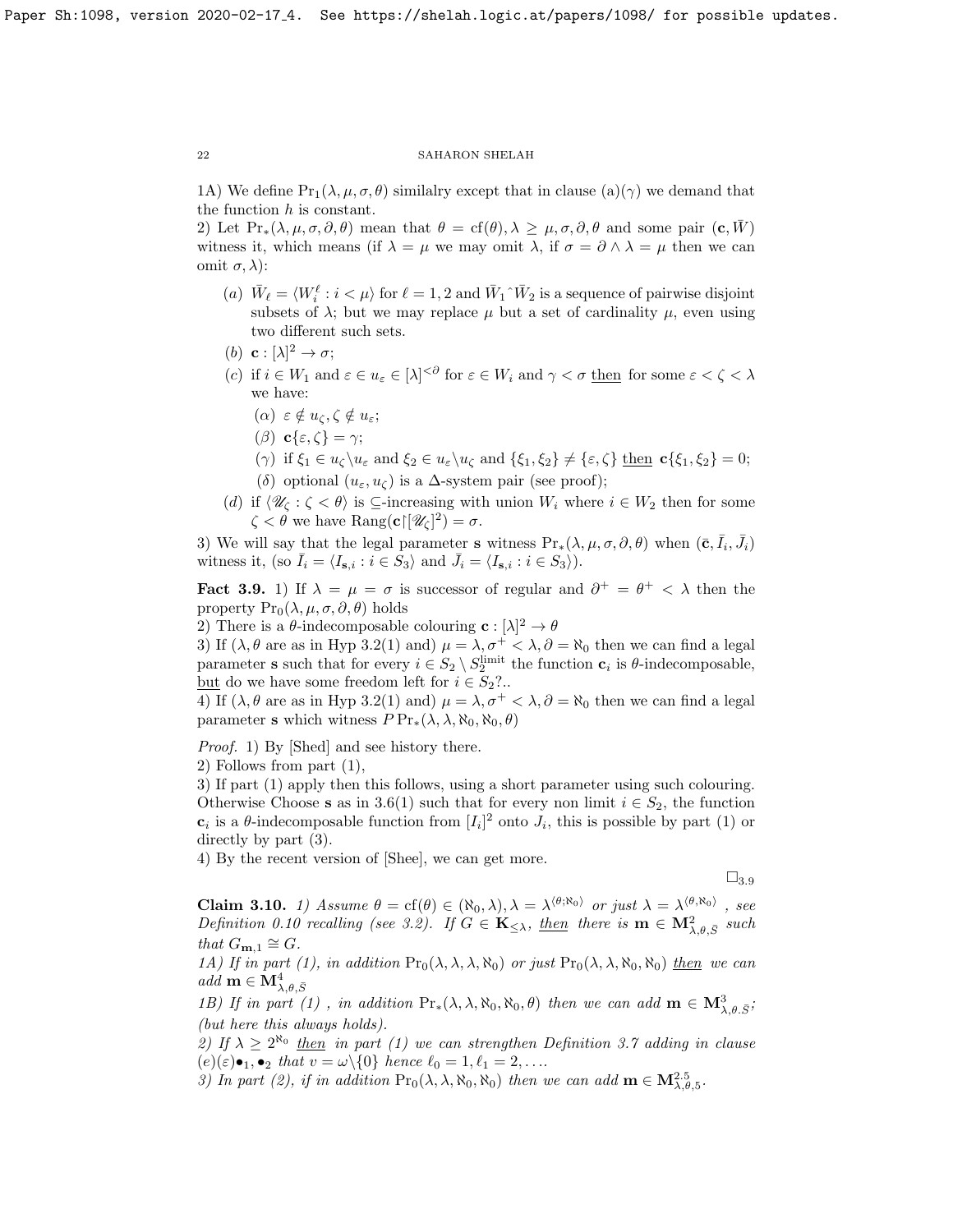4) If  $\lambda \geq \mu := \beth_\omega$  (or just  $\mu$  strong limit) then for every large enough regular  $\theta < \mu$ , the assumption of part (1) holds.

5) If above  $\theta = \aleph_1 < \lambda = \lambda^{\theta}$ , then the assumption of part (1) holds.

*Proof.* 1) We us Claim [3.9\(](#page-21-0)2),(3) still we have freedom in choosing the  $\bar{j}$ -s the  $\bar{j}$ -s. see below; then we shall choose  $m \in M_2$  accordingly.

<u>Case 1</u>:  $\lambda = \lambda^{\langle \theta, \aleph_0 \rangle}$ , see §(0C).

Let  $\mathscr P$  be a subset of  $[\lambda]^{R_0}$  of cardinality  $\lambda$  witnessing  $\lambda = \lambda^{(\theta;R_0)}$ , so

 $(*)_1$  if  $u \subseteq [\lambda]^\theta$  then  $[u]^{\aleph_0} \cap \mathscr{P} \neq \emptyset$ .

Without loss of generality  $v \in \mathscr{P} \Rightarrow \text{otp}(v) = \omega$ . Hence

- (\*)<sub>2</sub> if  $\bar{\alpha} \in {}^{\theta}\lambda$  is increasing then  $S_{\bar{\theta}} = {\delta < \theta : cf(\delta) = \aleph_0}$  and for some increasing  $\bar{\varepsilon} \in \omega \delta$  with limit  $\delta$  we have  $\{\varepsilon_n : n < \omega\} \in \mathscr{P}\}\$  is stationary
- (∗)<sub>3</sub> there is a stationary  $S_2 \subseteq \{ \delta < \theta : \text{cf}(\delta) = \aleph_0 \text{ is stationary.} \}$

[Why? If  $\theta > \aleph_1$  trivially, if not increasing  $\mathscr P$  by decreasing using a pairing function.]

Now use  $3.9(2)$ 

<u>Case 2</u>:  $\lambda = \lambda^{\langle \theta; \aleph_0 \rangle}$ 

Now we choose  $G_i$  and if  $i < \theta$  also  $a_i, b_i$  as required; but anyhow we are concentrating on the case  $\lambda \geq 2^{\aleph_0}$ , and then the two cases are equivalent.

- 1A) Similarly using [3.9\(](#page-21-0)1)
- 1B) Similalry using [3.9\(](#page-21-0)4)
- 2) Should be similar.
- 3) Straightforward.
- 4) By [\[She00\]](#page-26-9) or see [\[She06,](#page-26-14) §1].
- 5) Check the definitions and [0.16.](#page-6-0)  $\Box$ <sub>3.[10](#page-21-1)</sub>

Note that  $3.11(2), (3)$  is not used here but will help later,

# <span id="page-22-0"></span>Claim 3.11. Let  $m \in M_1$ .

1) If  $i < j \leq \theta$  and  $i \notin S_2^{\text{limit}}$  then  $G_{\mathbf{m},i} \leq_{\mathfrak{S}} G_{\mathbf{m},j}$ , see [3.2\(](#page-17-1)3).

2) For every finite  $A \subseteq G_{\mathbf{m},\theta}$  there is a sequence  $\bar{u} = \langle u_i : i \in v \rangle$  such that:

# $(*)^{\frac{1}{u}}$  for  $i \in S_2$

- (a)  $v \subseteq \theta$  is finite and  $0 \in v$  for notational simplicity;
- (b)  $u_i \subseteq I_i$  is finite<sup>[8](#page-22-1)</sup> for  $i \in v$ ;
- (c) if  $i \in v$ , then  $tp_{\text{qf}}(\langle \bar{b}_{i,s} : s \in u_i \rangle, G_i, G_\theta)$  does not split over  $\cup \{\bar{a}_{j,s} : s \in u_i\}$  $j \in v \cap i$  and  $s \in u_i$ ;
- (d) if  $i \in S_1$  and  $s \in u_i$  then  $\bar{a}_{i,s} \subseteq \text{sb}(\{\bar{b}_{j,s} : j \in v \cap i, s \in u_j\}, G_i);$
- (e) if  $i \in S_2 \cup S_3$  and  $s, t \in u_i$  <u>then</u>  $\bar{a}_{i,c\{s,t\}} \subseteq \text{sb}(\{\bar{b}_{j,s} : j \in v \cap i, s \in \mathbb{R}\})$  $u_i$ ,  $G_i$ );
- (f) if  $A \subseteq G_{\mathbf{m},i}$  and  $i \in (0,\theta)$  then  $v \subseteq i$ ;

$$
(*)_2 \ \ A \ \ is \ included \ \ in \ \mathrm{sb}(\{\bar{b}_{i,s} : i \in v, s \in u_i\}, G_\theta).
$$

3) We have  $\bar{u} = \langle u_i^1 \cup u_i^2 : i \in v \rangle$  satisfies  $(*)_1$ , i.e.  $(*)_u^1$  from part (2) holds <u>when</u>:

<span id="page-22-1"></span><sup>&</sup>lt;sup>8</sup>Note that in [3.11\(](#page-22-0)2) we allow " $u_i$  is empty".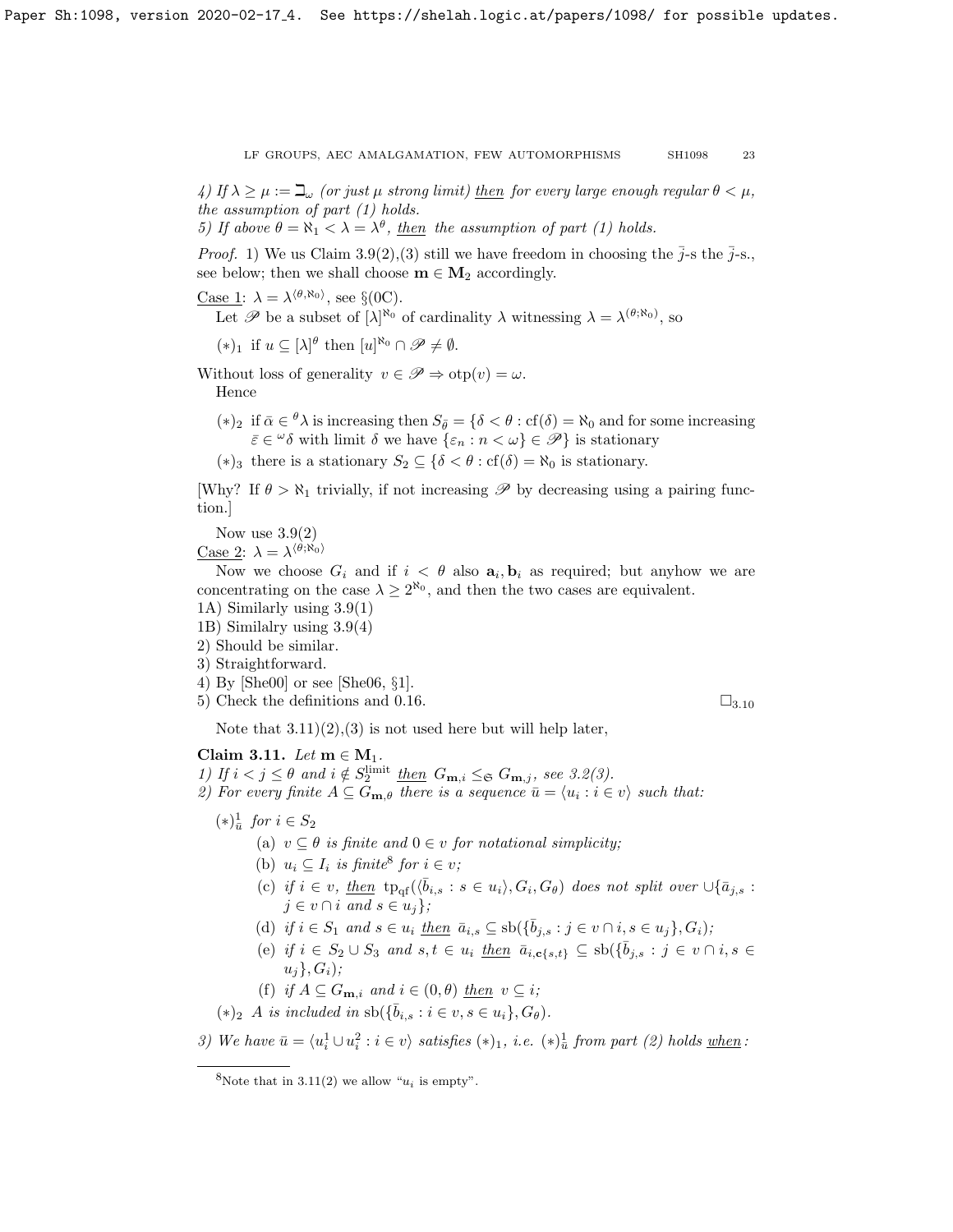$$
\begin{aligned}\n\oplus \quad & \text{(a)} \ \ \bar{u}_{\ell} = \langle u_i^{\ell} : i \in v \rangle \ \text{for} \ \ell = 1, 2; \\
& \text{(b)} \ \ \text{we have} \ (\ast)^{1}_{\bar{u}_{\ell}} \ \text{for} \ \ell = 1, 2; \\
& \text{(c)} \ \ \text{if} \ i \in v, s_1 \in u_i^1 \backslash u_i^2 \ \text{and} \ s_2 \in u_i^2 \backslash u_i^1 \ \text{then} \ \mathbf{c}_i \{s_1, s_2\} = 0.\n\end{aligned}
$$

3A) If  $v_1 \subseteq v_2$ ,  $\bar{u}^2 = \langle u_i : i \in v_2 \rangle$ ,  $\bar{u}^1 = \bar{u}^2 | v_1$  and  $i \in v_2 \setminus v_1 \Rightarrow u_i = \emptyset$  then  $(\ast)^{1}_{\bar{u}^1} \Leftrightarrow (\ast)^{1}_{\bar{u}^2}.$  $\mathcal{A}$ ) The type  $tp_{\text{qf}}(\langle \bar{b}^{\ell}_{i,s} : s \in u^{\ell}_{i}, \ell \in \{1,2\}\rangle, G_{i}, G_{i+1})$  does not split over  $\{\bar{b}^{\ell}_{j,s} : j \in \mathcal{A}\}$  $v \cap i, s \in u_j^{\ell}, \ell \in \{1, 2\}\} \cup \{a_{i,\alpha}\}\; \underline{when}$ :

- (a)  $\bar{u}_{\ell} = \langle u_j^{\ell} : j \in v \rangle;$
- (b)  $(*)^{\frac{1}{\bar{u}_{\ell}}}$  holds for  $\ell = 1, 2;$
- $(c)$   $i \in S_3 \cap v$ ;
- (d)  $s_* \in u_i^1 \backslash u_i^2, t_* \in u_i^2 \backslash u_i^1;$
- (e)  $\alpha = c_i \{s_*, t_*\};$
- (f) clause (c) from part (3) holds when  $\{s_1, s_2\} \neq \{s_*, t_*\}.$

*Proof.* 1) By part (2) recalling the assumptions on  $\mathfrak{S}$ . 2) By induction on  $\min\{j < \theta : A \subseteq G_{\mathbf{m},j}\}\$ . Note that for  $A \subseteq G_1$  clause  $(*)\frac{1}{u}(c)$  is trivial. 3),4) Easy, too.  $\square_{3,11}$  $\square_{3,11}$  $\square_{3,11}$ 

<span id="page-23-0"></span>Main Claim 3.12. If  $m \in M_2$ , then  $G_{m,\theta} \in K_\lambda^{\text{exlf}}$  is complete and is  $(\lambda, \theta, \mathfrak{S})$ -full, (see [\[She17,](#page-26-0) 1.15=La33]) and extend  $G_{m,1}$ .

*Proof.* Being in  $\mathbf{K}_{\lambda}^{\text{lf}}$  is obvious as well as extending  $G_{\mathbf{m},1}$ ; being  $(\lambda, \theta, \mathfrak{S})$ -full is witnessed by  $\langle G_{\mathbf{m},i} : i \langle \theta \rangle, S_1$  being unbounded in  $\theta$  and clauses [3.3\(](#page-18-1)c), [3.7\(](#page-20-0)c)( $\varepsilon$ ) so far  $m \in M_{1.5}$  is sufficient.

The main point is proving  $G_{\mathbf{m},\theta}$  is complete, so assume  $\pi$  is an automorphism of  $G_{\mathbf{m},\theta}$ .

Now

(\*)<sup>1</sup> if  $i \in S_2^{\text{limit}}$  <u>then</u> $G_i$  is  $\theta$ -indecomposable in  $G_{i+3}$ .

[Why? By  $3.7(d)(\theta)$ .]

So  $\langle \pi(G_{\mathbf{m},i}) : i < \theta \rangle$  is  $\leq_{\mathbf{K}_{\text{lf}}}$ -increasing with union  $G_{\mathbf{m},\theta}$  hence by  $(*)_1$  above, if  $i \in S6$ [limit]<sub>2</sub> is a limit ordinal then  $(\forall^\infty j < \theta)(G_{\mathbf{m},i} \subseteq \pi(G_{\mathbf{m},j}))$ . The parallel statement holds for  $\pi^{-1}$  hence E is a club of  $\theta$  where  $E := \{i \le \theta : i$  is a limit ordinal, hence  $i = \sup(S_1 \cap i)$  and  $\pi$  maps  $G_{\mathbf{m},i}$  onto  $G_{\mathbf{m},i}$ }; note that by  $3.7(c)(\varepsilon)$ and the middle demand,  $i \in E \Rightarrow G_i \in \mathbf{K}_{\text{exlf}}$ .

Next we define:

(\*)<sub>2</sub> S<sup>•</sup> is the set of  $i \in E ∩ S_1$  such that π is not the identity on  $\mathbf{C}(G_{\mathbf{m},i}, G_{\mathbf{m},i+\omega})$ .

The proof now split to two cases. Case 1:  $S^{\bullet}$  is unbounded in  $\theta$ 

So for  $i \in S^{\bullet}$  choose  $c_i \in \mathbf{C}(G_{\mathbf{m},i}, G_{\mathbf{m},i+\omega})$  such that  $\pi(c_i) \neq c_i$ . Without loss of generality  $c_i$  has order 2, because the set of elements of order 2 from  $\mathbf{C}(G_{\mathbf{m},i}, G_{\mathbf{m},i+\omega})$  generates it, see [\[She17,](#page-26-0) 4.1=Ld36,4.10=Ld93]. Choose  $\langle \mathbf{i}_{\varepsilon} =$  $\mathbf{i}(\varepsilon): \varepsilon < \theta$  increasing,  $\mathbf{i}_{\varepsilon} \in S^{\bullet}$  and so as  $\mathbf{i}_{\varepsilon} + \omega \leq \mathbf{i}_{\varepsilon+1} \in E$  clearly  $\pi(c_{\varepsilon}) \in G_{\mathbf{m},\mathbf{i}(\varepsilon+1)}$ . Now we apply  $3.7(e)$ ,  $3.8(1)$  and get contradiction by  $3.11(4)$  recalling  $3.7(2)(h)$  and [3.3\(](#page-18-1)e); but we elaborate.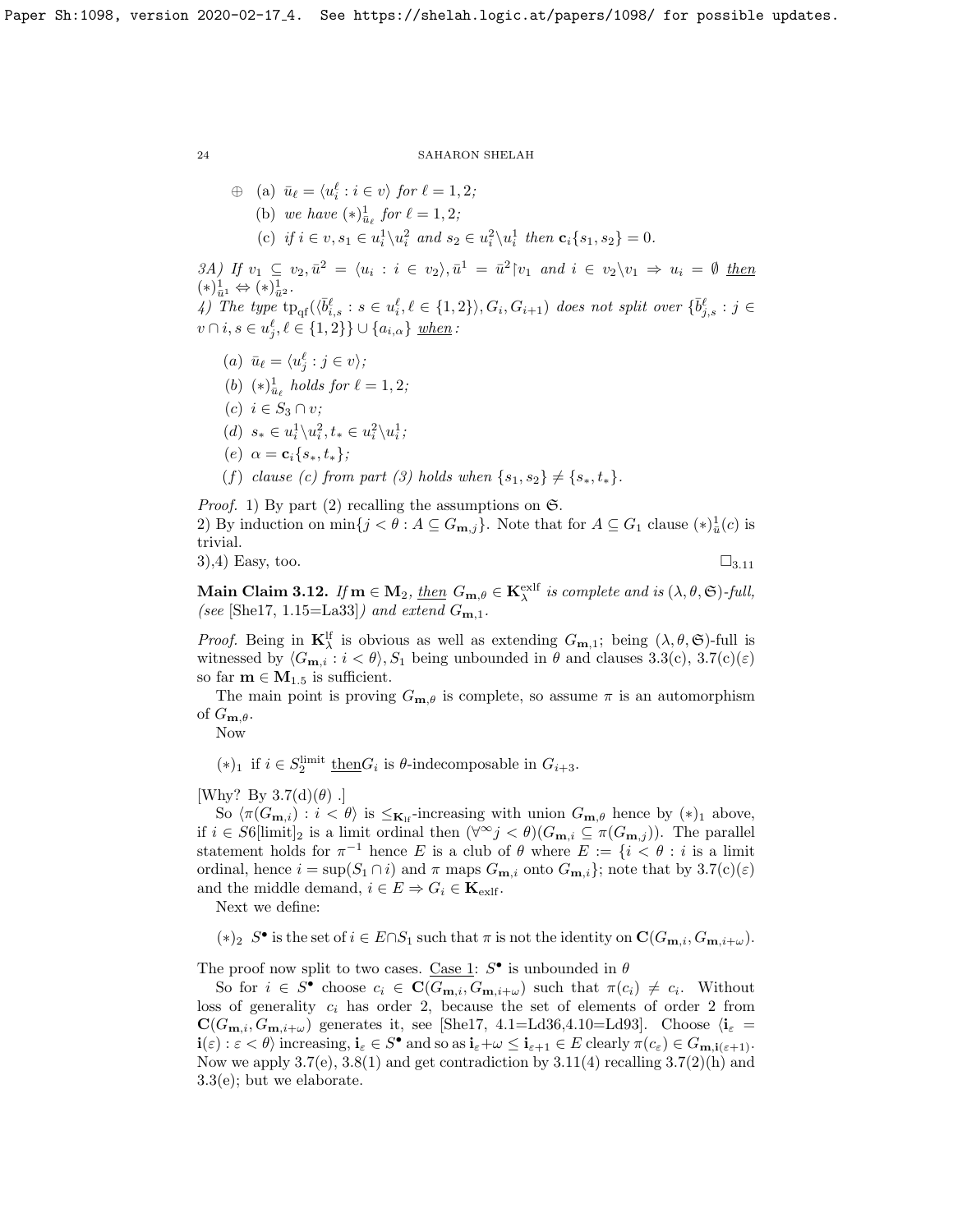Now shall we apply  $3.7(1)(e)$ , (indirectly  $3.10(1), 0.10$ ). So there are  $(i, \alpha, v, \ell_0, \ell_1, \ldots, \varepsilon_0, \varepsilon_1, \ldots)$ as there, in particular  $i \in S_3$  and here  $v = \omega \setminus \{0\}$ . Now for every  $s \in I_{i,\alpha}$  we apply [3.11\(](#page-22-0)2), getting  $\bar{u}_s = \langle u_{s,t} : t \in v_s \rangle$  and let  $\ell_s$  be such that  $v_s \subseteq j_{i,\omega_\alpha+\ell_s}$ , without loss of generality  $i \in v_s$ ,  $s \in u_{s,i}$ .

Now consider the statement:

- (\*)<sub>3</sub> there are  $s_1 \neq s_2 \in I_{i,\alpha}$  and k such that:
	- (a)  $c\{s_1, s_2\} = \ell_k;$
	- (b)  $\ell_k > \ell_{s_1}, \ell_{s_2};$
	- (c) if  $t_1 \in \bigcup \{u_{s_1,t}: t \in v_{t_1} \setminus i\}, t_2 \in \bigcup \{u_{s_2,t}: t \in v_{t_2} \setminus i\}$  and  $\{t_1, t_2\} \neq$  $\{s_1, s_2\}$  then  $c\{t_1, t_2\} = 0$ ; or for later proofs:
	- (c)' ( $\alpha$ ) if  $t_1 \in u_{s_1,i}\backslash u_{s_2,i}$  and  $t_2 \in u_{s_2,i}\backslash u_{s_1,i}$  and •  $\{t_1, t_2\} \neq \{s_1, s_2\}$  then  $c\{t_1, t_2\} = 0$ , or just
		- $t_1, t_2 \in I_{i,\alpha} \Rightarrow \mathbf{c} \{t_1, t_2\} < \ell_k;$
		- $t_1, t_2 \in I_{i,\beta}, \beta < \lambda; \beta \neq \alpha$  then  $j_{i,\omega\beta+c\{t_1,t_2\}} < j_{i,\omega\alpha+\ell(k)}$ (we use  $j_{i,\omega \alpha+\ell} \in (j_{i,\ell}^*, j_{i,\ell+1}^*)$  - check);
		- ( $\beta$ ) if  $\iota \in v_1 \cap v_2$  and  $\iota > i, (\iota \in S_3), \beta < \lambda$  and  $t_1 \in v_{s_1,\iota}, t_2 \in v_{s_2,\iota}$ then  $c\{t_1, t_2\} = 0$ .

Now why is  $(*)_3$  true? This is by the choice of c, that is, as c witnesses  $\Pr_0(\lambda, \lambda, \lambda, \aleph_0)$ Now to get a contradiction we would like to prove:

(\*)<sub>4</sub> the type  $tp((\pi(b_{s_1}), \pi(b_{s_2})), G_{m,i}, G_{m,\theta})$  does not split over  $G_{m,j_{i,\omega_{\alpha}+\ell(k)}}$  ${c_{i(\varepsilon_k)}}$  hence over  $G_{\mathbf{m},i(\varepsilon_k)} \cup {c_{i(\varepsilon(k))}}$ .

It follows from  $(*)_4$  that  $tp((b_{s_1}, b_{s_2}), \pi^{-1}(G_{\mathbf{m},i}), \pi^{-1}(G_{\mathbf{m},\theta}))$  does not split over  $\pi^{-1}(G_{m,\mathbf{i}(\varepsilon_k)})\cup\{\pi^{-1}(c_{\mathbf{i}(\varepsilon)})\}\)$ . But  $i(\varepsilon_k),i\in E$  have it follows that  $\pi(G_{m,i})=$  $G_{\mathbf{m},i}$  and  $\pi^{-1}(G_{\mathbf{i}(\varepsilon_k)} = G_{\mathbf{i}(\varepsilon_k)})$  has  $tp((b_{s_1}, b_{s_2}), G_{\mathbf{m},i}, G_{\mathbf{m},\theta})$  does not split over  $G_{\mathbf{i}(\varepsilon_k)} \cup \{\pi^{-1}(c_{\mathbf{i}(\varepsilon_k)})\}.$ 

Now  $[b_{s_1}, b_{s_2}] = \pi^1([b_{s_1}, b_{s_2}]) = \pi^{-1}(c_{\mathbf{i}(\varepsilon_k)})$  which is  $\neq c_{i(\varepsilon_k)}$ . But as  $c_{\mathbf{i}(\varepsilon_k)} \in$  $\mathbf{C}(G_{\mathbf{m},\mathbf{i}(\varepsilon_k)},G_{\mathbf{m},\theta})$  clearly also  $\pi^{-1}(c_{\mathbf{i}(\varepsilon_k)})$  belongs to it, hence it follows that  $\pi^{-1}(c_{\mathbf{i}(\varepsilon_k)}) \in$  $\operatorname{sb}(\{c_{\mathbf{i}(\varepsilon_k)}\}; G_{\theta})$ , but as  $c_{\mathbf{i}(\varepsilon_k)}$  has order two, the latter belongs to  $\{c_{\mathbf{i}(\varepsilon_k)}, e_{G_{\sigma}}\}$ .

However  $\pi^{-1}(c_{\mathbf{i}(\varepsilon_k)})$  too has order 2 hence is equal to  $c_{\mathbf{i}(\varepsilon_k)}$ ; applying  $\pi$  we get  $c_{\mathbf{i}(\varepsilon_k)} = \pi(c_{\mathbf{i}(\varepsilon_k)})$  a contradiction to the choice of the  $c_i$ 's.

<u>Case 2</u>:  $i_* = \sup(S^{\bullet}) + 1$  is  $\lt \theta$ .

Now for any  $i \in S' := E \cap S_1 \backslash i_*$  by [\[She17,](#page-26-0) 2.18=Lc62] there is  $g_i \in G_{m,i+1}$  such that  $\Box^{g_i}(G_{\mathbf{m},i}) \subseteq \mathbf{C}(G_{\mathbf{m}_i}, G_{\mathbf{m},i+1})$ . So if  $a \in G_{\mathbf{m},i}$  then  $g_i^{-1}ag_i \in \mathbf{C}(G_{m,i}, G_{\mathbf{m},i+1})$ and  $a = g_i(g_i^{-1}ag_i)g_i^{-1}$  hence  $\pi(a) = \pi(g_i)\pi(g_i^{-1}ag_i)\pi(g_i^{-1}) = \pi(g_i)(g_i^{-1}ag_i)\pi(g_i)^{-1}$ recalling  $i \notin S^{\bullet}$  being  $\geq i_{*}$  hence  $\pi(a) = (g_{i}\pi(g_{i})^{-1})^{-1}ag_{i}\pi(g_{i}^{-1})$ . If for some g the set  $\{i \in S': g_i = g\}$  is unbounded in  $\theta$  we are easily done, so toward contradiction assume this fails.

But for every  $\delta \in acc(E) \cap S_1 \backslash i_*$ , we can by  $3.11(1)$  choose a finite  $\bar{a}_{\delta} \subseteq G_{\delta}$  and  $\mathfrak{s}_{\delta} \in \mathfrak{S}$  such that  $tp_{bs}(\pi(g_{\delta})g_{\delta}^{-1}, G_{\delta}, G_{\theta}) = q_{\mathfrak{s}_{\delta}}(\bar{a}_{\delta}, G_{\delta})$  and let  $i(\delta) \in E \cap \delta$  be such that  $\bar{a}_{\delta} \subseteq G_{i(\delta)}$ .

Clearly:

$$
\text{if } d_1, d_2 \in G_\delta, d_2 \neq \pi(d_1) \text{ then } \text{tp}_{\text{bs}}(\langle d_1, d_2 \rangle, \bar{a}_\delta, G_\delta) \neq \text{tp}_{\text{bs}}(\langle d_1, \pi(d_1) \rangle, \bar{a}_\delta, G_\delta).
$$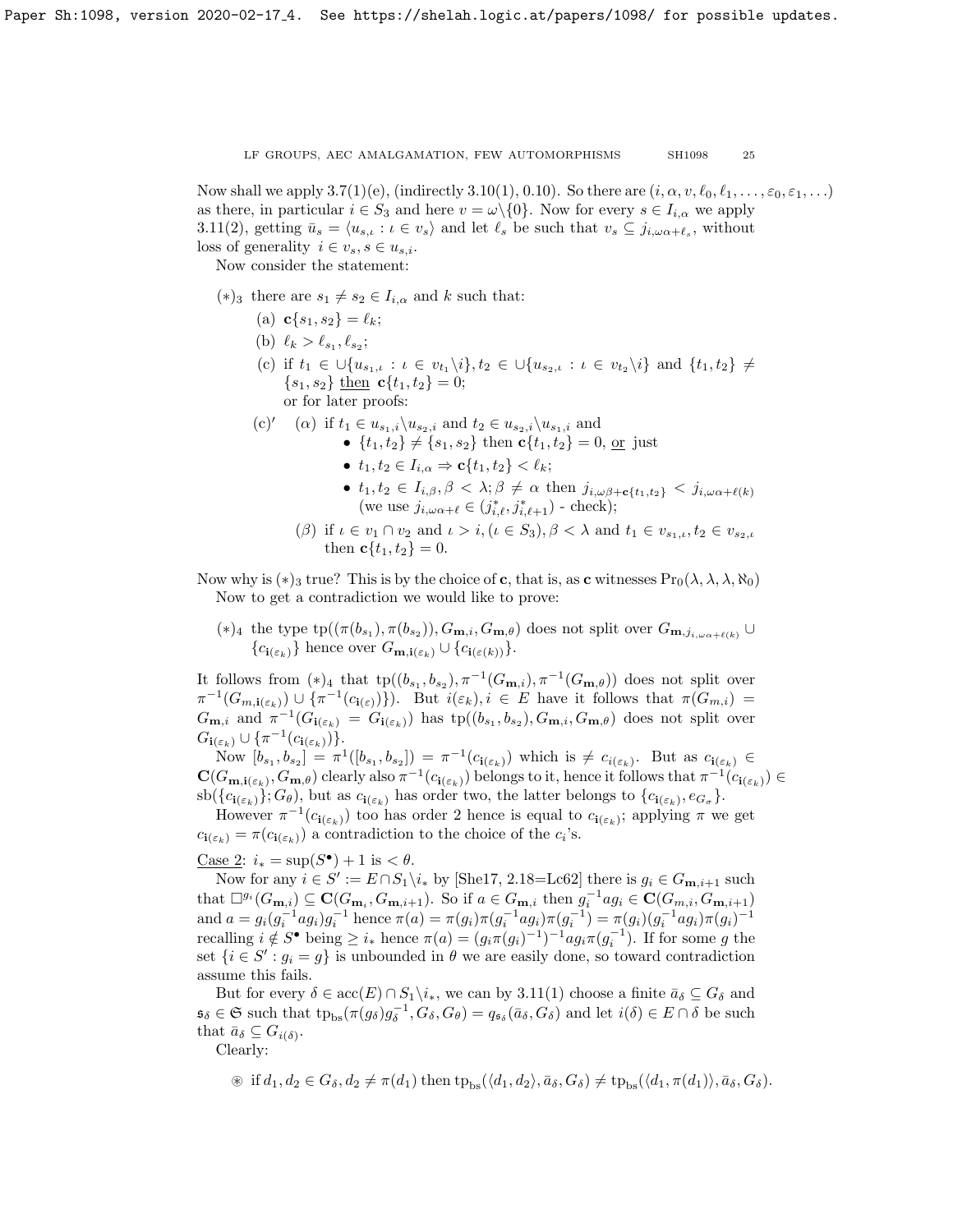[Why? Because  $\pi(d_1) = \pi(g_\delta) g_i^{-1} d_1 g_i \pi(g_\delta)^{-1}$  and the choice of  $\bar{a}_\delta$ .]

Hence for some group term  $\sigma_{d_1}(\bar{x}_{1+\ell g(\bar{b}_\delta)})$  we have  $\pi(d_1) = \sigma_{d_1}^{G_\delta}(d_1, \bar{a}_\delta)$  and  $\sigma_{d_1}$ depends only on  $tp_{bs}(d_1, \bar{a}_{\delta}, G_{\delta})$ . By Fodor Lemma for some  $i(*)$  the set  $S = \{\delta :$  $\delta \in \text{acc}(E) \cap S_1 \backslash i_*$  and  $i(\delta) = i(*)$  is a stationary subset of  $\theta$ .

Now we can finish easily, e.g. as  $G_{\delta}$  for  $\delta \in S$  belongs to  $\mathbf{K}_{\text{exlf}}$  and we know that it can be extended to a complete  $G' \in \mathbf{K}_{\text{exlf}}$  or just see that all the definitions in  $\circledast$  agree and should be one conjugation.  $\square_{3.12}$  $\square_{3.12}$  $\square_{3.12}$ 

<span id="page-25-0"></span>**Conclusion 3.13.** 1) Assume  $\lambda > \mathbb{L}_{\omega}$  and  $G \in \mathbf{K}_{\leq \lambda}^{\text{lf}}$  and  $\theta = \text{cf}(\theta) \in (\aleph_0, \mathbb{L}_{\omega})$  is large enough and  $\mathfrak S$  is as in [3.2\(](#page-17-1)3).

Then there is a complete  $(\lambda, \theta, \mathfrak{S})$ -full  $H \in \mathbf{K}_{\lambda}^{\text{exlf}}$  extending G. 2) Instead  $\lambda > \mathbb{L}_{\omega}$  we can assume  $\lambda = \lambda^{\aleph_0} > \aleph_1$ .

*Proof.* 1) Fixing  $\lambda$  and  $\theta$  and it suffices to find  $\mathbf{m} \in \mathbf{M}^3_{\lambda,\theta}$  such that  $G_{\mathbf{m},1} = G$ . As  $\lambda \geq \mathbb{L}_{\omega}$ , the assumption of [3.10\(](#page-21-1)1) holds for every sufficiently large  $\theta < \mathbb{L}_{\omega}$ ; hence there is  $\mathbf{m} \in \mathbf{M}^2_{\lambda,\theta,\bar{S}}$  such that  $G_{\mathbf{m},1}$  is isomorphic to G and  $\bar{S}$  as there.

As  $\lambda$  is a successor of a regular, the assumption of [3.10\(](#page-21-1)1A) holds (by [3.8\(](#page-20-1)1) hence  $\mathbf{m} \in \mathbf{M}^3_{\lambda,\theta,\bar{S}}$ . So by [3.12](#page-23-0) we indeed are done.  $\square_{3.13}$  $\square_{3.13}$  $\square_{3.13}$ 

Remark 3.14. The assumption " $\lambda > \mathbb{L}$ " comes from quoting [3.10\(](#page-21-1)2) hence it is "hard" for  $\lambda < \mathbb{L}_{\omega}$  to fail. Similarly below.

Of course we have:

**Observation 3.15.** If  $m \in M_{1.5}$  then  $G_{m,\theta}$  is  $(\lambda, \theta, \mathfrak{S})$ -full and extends  $G_{m,0}$ .